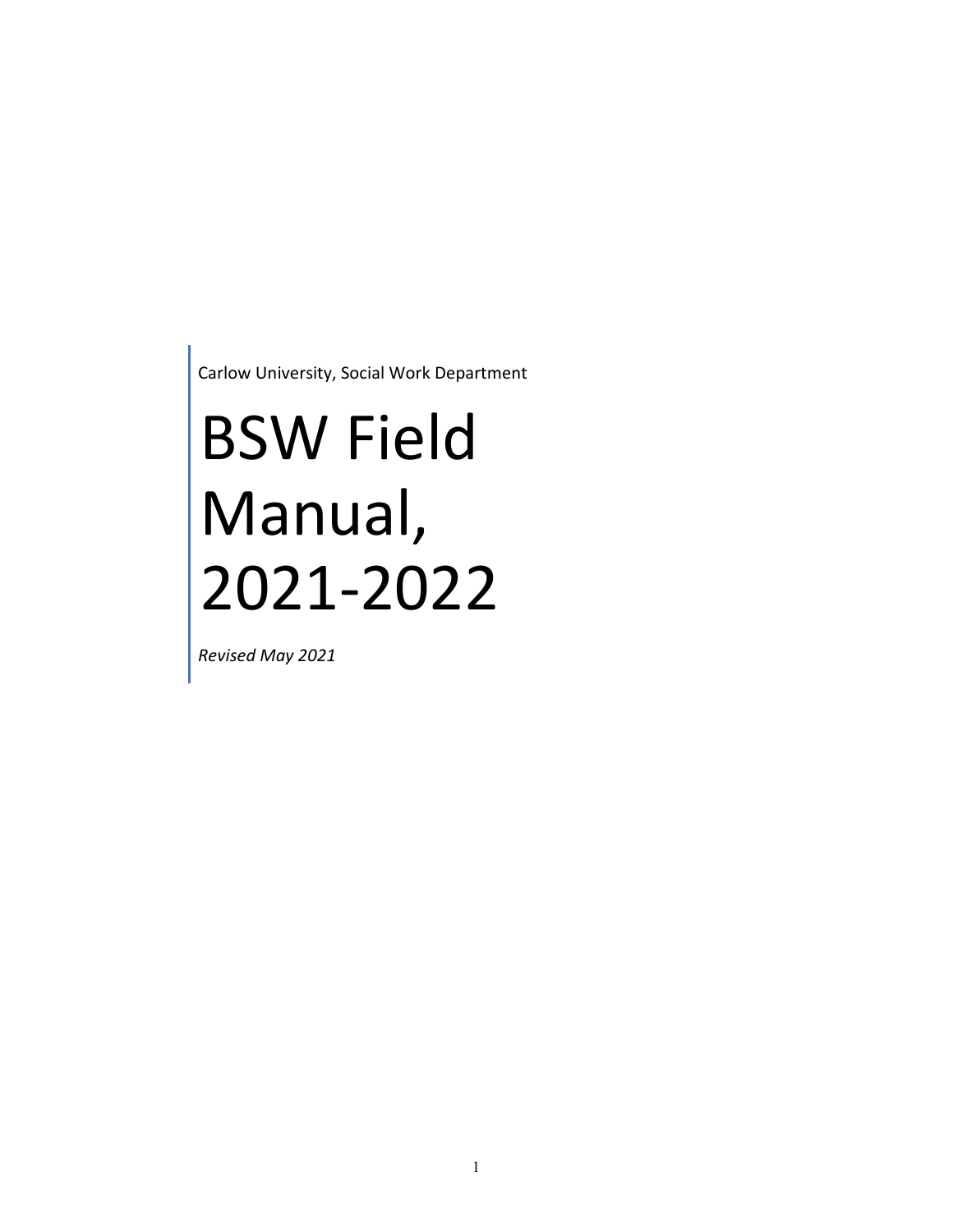# Contents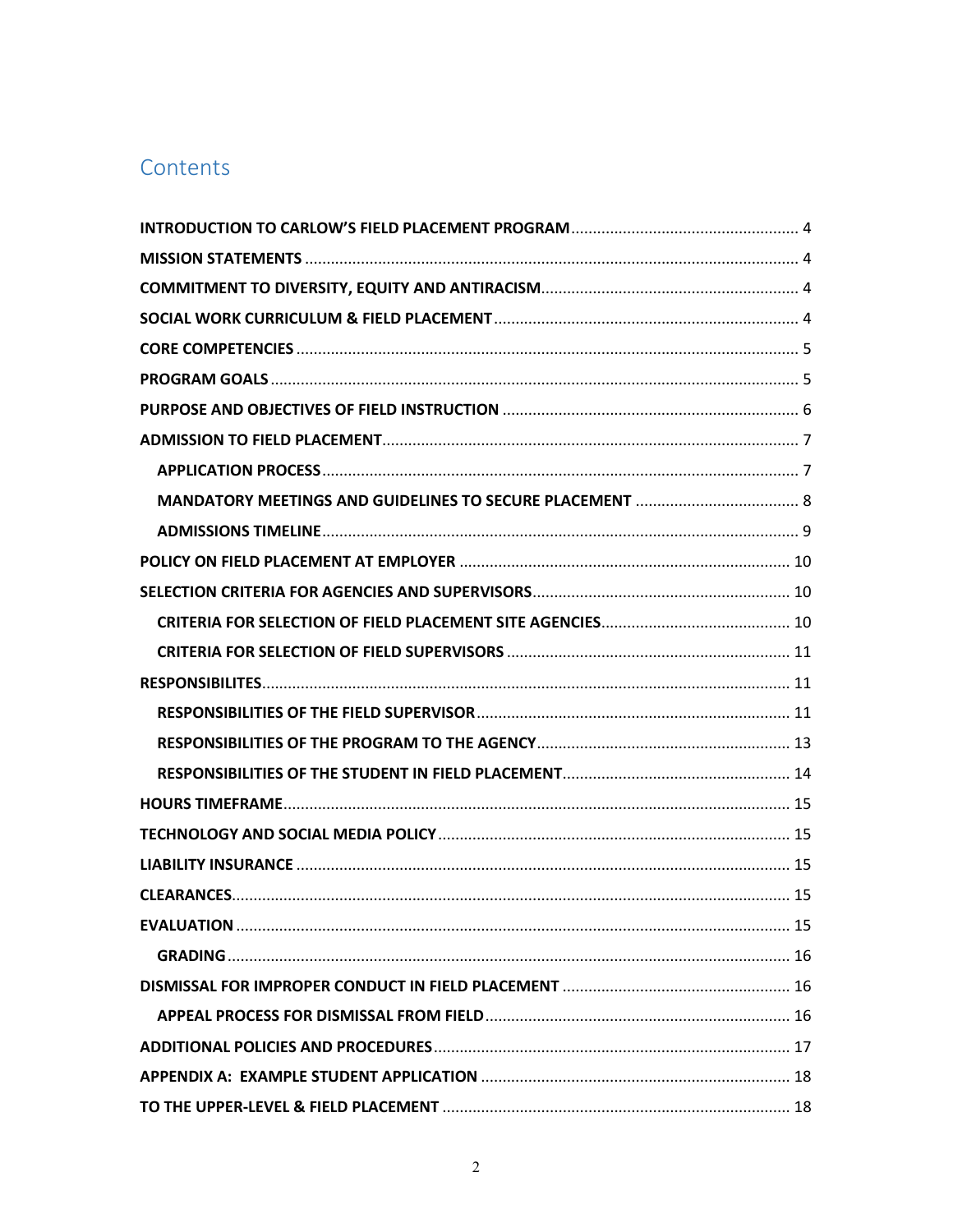| APPENDIX C: EXAMPLE AGENDAS FOR FALL SITE VISIT (ORIENTATION) and SPRING SITE VISIT |  |
|-------------------------------------------------------------------------------------|--|
|                                                                                     |  |
|                                                                                     |  |
| APPENDIX F: EXAMPLE LEARNING AGREEMENT AND EVALUATION FORM  37                      |  |
|                                                                                     |  |
|                                                                                     |  |
| APPENDIX I: STUDENT EVALUATION OF FIELD AGENCY AND INSTRUCTOR  76                   |  |
|                                                                                     |  |
| APPENDIX K: FIELD SUPERVISOR EVALUATION OF CARLOW PROGRAM  80                       |  |
|                                                                                     |  |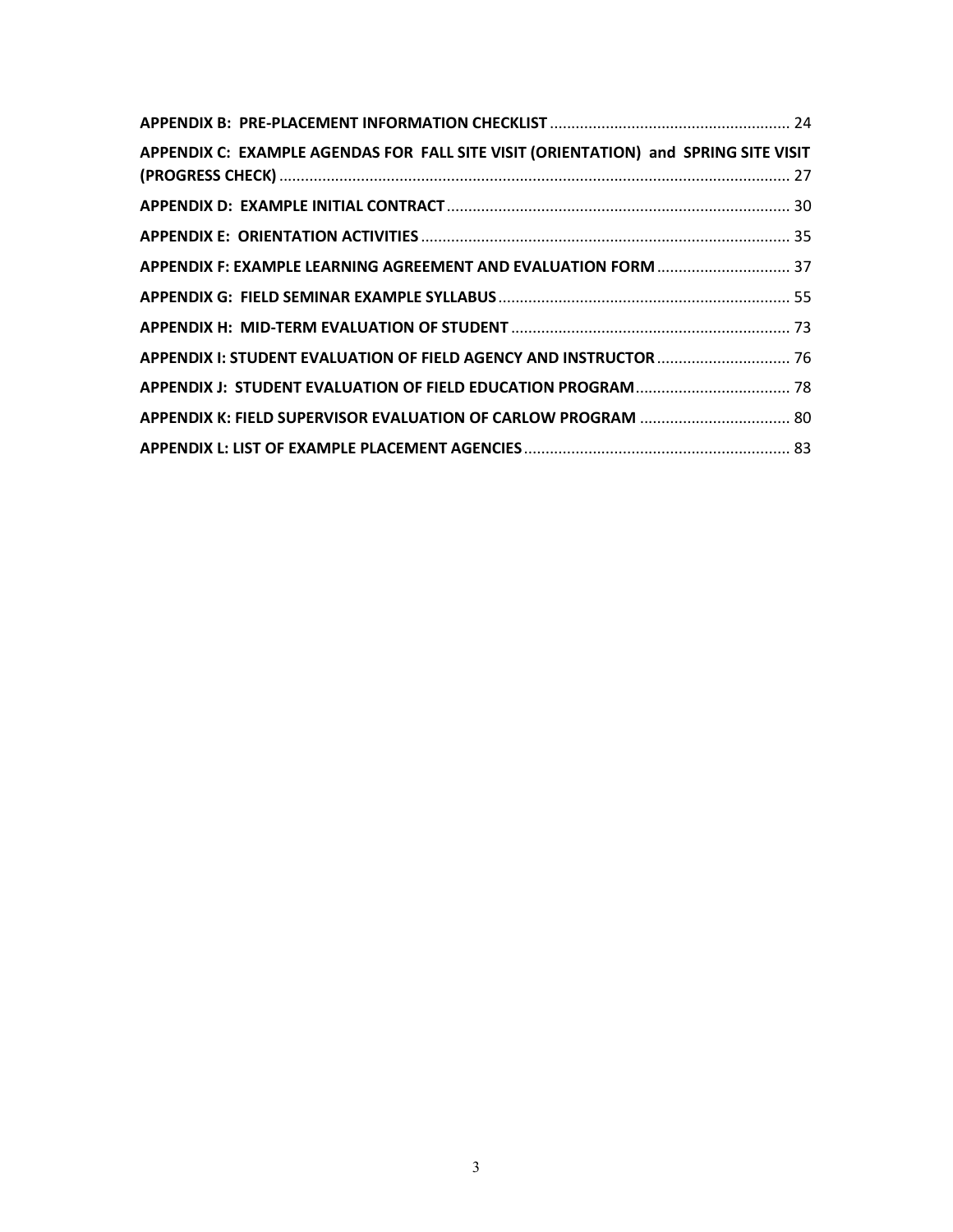#### <span id="page-3-0"></span>**INTRODUCTION TO CARLOW'S FIELD PLACEMENT PROGRAM**

Carlow's Bachelor's of Social Work (BSW) Program is accredited by the Council on Social Work Education (CSWE) and guided by their Educational Policy and Accreditation Standards.

*Field education is the signature pedagogy for social work. Signature pedagogies are elements of instruction and of socialization that teach future practitioners the fundamental dimensions of professional work in their discipline—to think, to perform, and to act ethically and with integrity. The intent of field education is to integrate the theoretical and conceptual contribution of the classroom with the practical world of the practice setting. It is a basic precept of social work education that the two interrelated components of curriculum—classroom and field—are of*  equal importance within the curriculum, and each contributes to the development of the *requisite competencies of professional practice. Field education is systematically designed, supervised, coordinated, and evaluated based on criteria by which students demonstrate the Social Work Competencies.*

[https://www.cswe.org/getattachment/Accreditation/Accreditation-Process/2015-](https://www.cswe.org/getattachment/Accreditation/Accreditation-Process/2015-EPAS/2015EPAS_Web_FINAL.pdf.aspx) [EPAS/2015EPAS\\_Web\\_FINAL.pdf.aspx](https://www.cswe.org/getattachment/Accreditation/Accreditation-Process/2015-EPAS/2015EPAS_Web_FINAL.pdf.aspx)

#### <span id="page-3-1"></span>**MISSION STATEMENTS**

Please see the *BSW Handbook* for information on the Carlow University mission and vision and the mission of the BSW Program. The BSW Handbook is available in the accreditation section at: [https://carlow.edu/academic-programs/social-behavioral-science-degrees/bsw-degree/.](https://carlow.edu/academic-programs/social-behavioral-science-degrees/bsw-degree/)

#### <span id="page-3-2"></span>**COMMITMENT TO DIVERSITY, EQUITY AND ANTIRACISM**

Please see the *BSW Handbook* for information on the BSW Program's commitment to diversity, equity and antiracism.

#### <span id="page-3-3"></span>**SOCIAL WORK CURRICULUM & FIELD PLACEMENT**

The social work curriculum at Carlow University is designed to prepare students, at the undergraduate level, for beginning level generalist practice. The curriculum includes opportunities to learn about and experience social work in a variety of agency settings, as there are experiential components to several of the courses. Students complete 100 hours of volunteer service prior to their junior year. Field placement is required as the culmination of the curriculum. Students intern with micro, mezzo and macro populations in social work practice areas such as aging, behavioral health, community development, criminal justice, education, policy advocacy, substance abuse treatment, youth development and more.

The liberal arts perspective at Carlow University is gained through the "Carlow Compass." Students should refer to Carlow University Academic Catalog (available on Carlow's website) or the BSW Student Handbook for a complete description of the Compass requirements. Students are advised and strongly encouraged to complete the majority of these requirements by the end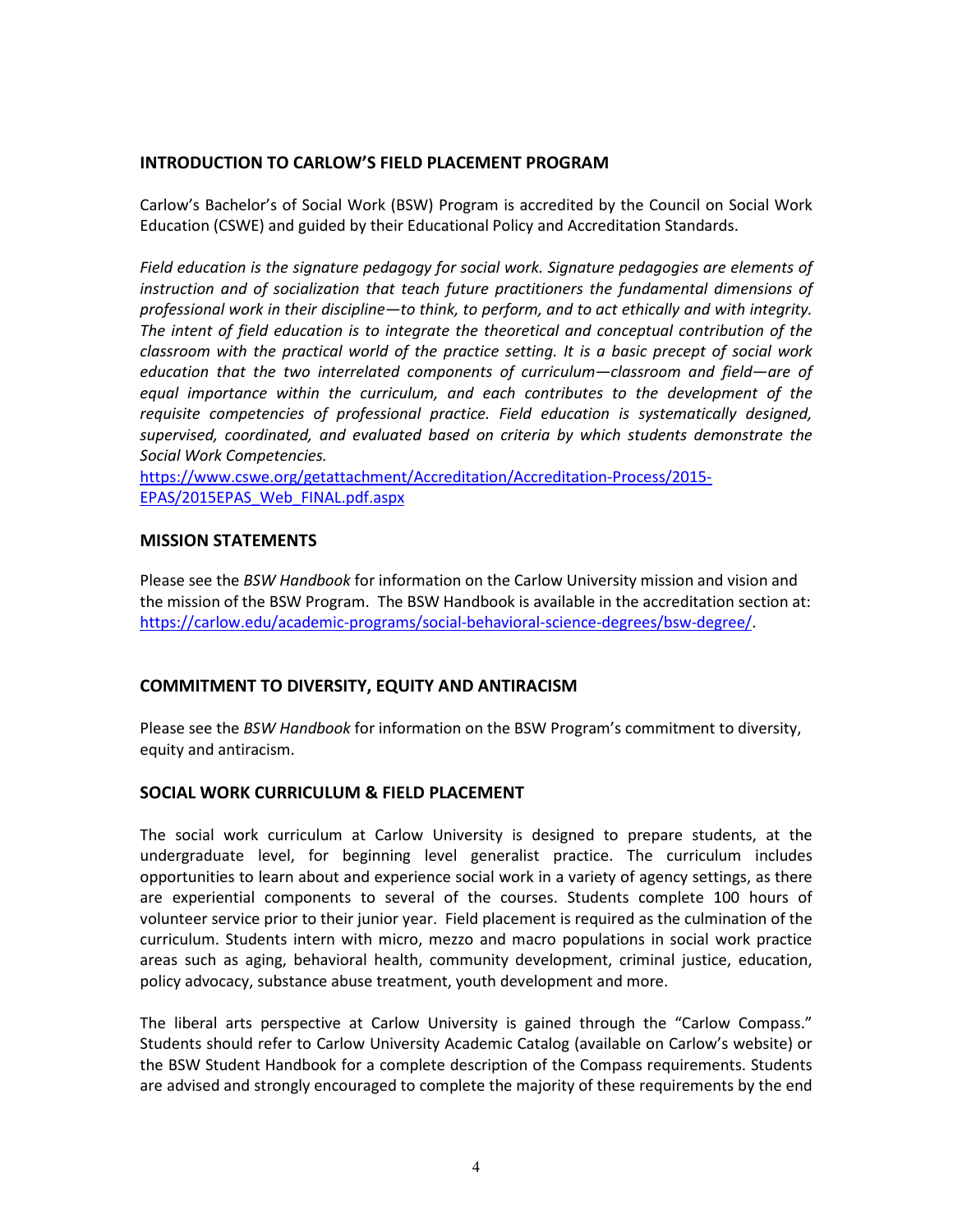of the sophomore year. The majority of the major social work courses are taken during the sophomore, junior and senior years.

Field Placement and Field Seminar are the final courses students take in the BSW Program. All required pre-requisites from the Compass and Social Work curriculum are to be complete BEFORE a student enrolls in Field Placement and Seminar. Faculty advisors are available for consultation and assistance throughout the student's educational process.

#### <span id="page-4-0"></span>**CORE COMPETENCIES**

Social work education is grounded in the liberal arts and contains a coherent, integrated professional foundation in social work. The competencies are based on CSWE Educational Policy and Accreditation Standards.

*Competency 1: Demonstrate Ethical and Professional Behavior Competency 2: Engage Diversity and Difference in Practice Competency 3: Advance Human Rights and Social, Economic, and Environmental Justice Competency 4: Engage in Practice-informed Research and Research-informed Practice Competency 5: Engage in Policy Practice Competency 6: Engage with Individuals, Families, Groups, Organizations, and Communities Competency 7: Assess Individuals, Families, Groups, Organizations, and Communities Competency 8: Intervene with Individuals, Families, Groups, Organizations, and Communities Competency 9: Evaluate Practice with Individuals, Families, Groups, Organizations, and Communities*

More detail is available at[: https://www.cswe.org/getattachment/Accreditation/Accreditation-](https://www.cswe.org/getattachment/Accreditation/Accreditation-Process/2015-EPAS/2015EPAS_Web_FINAL.pdf.aspx)[Process/2015-EPAS/2015EPAS\\_Web\\_FINAL.pdf.aspx](https://www.cswe.org/getattachment/Accreditation/Accreditation-Process/2015-EPAS/2015EPAS_Web_FINAL.pdf.aspx)

Field Placement provides an opportunity for students to develop and demonstrate proficiency in each of the competencies.

#### <span id="page-4-1"></span>**PROGRAM GOALS**

The goals of the Carlow University Social work department are as follows:

- 1. To prepare students for generalist social work practice with the skills, values, ethics, and knowledge to work with diverse populations of various sizes including individuals, families, groups, communities, and organizations.
- 2. To provide students with a foundation of liberal arts and scientific inquiry that links to the professional foundation of social work and prepares students for admission into an MSW program as well as entry-level professional practice.
- 3. To offer students personal, academic, and professional development which will encourage lifelong learning, self-evaluation, and empower them to apply these skills to the profession and the community.
- 4. To prepare and promote students' ability to gain knowledge of and experience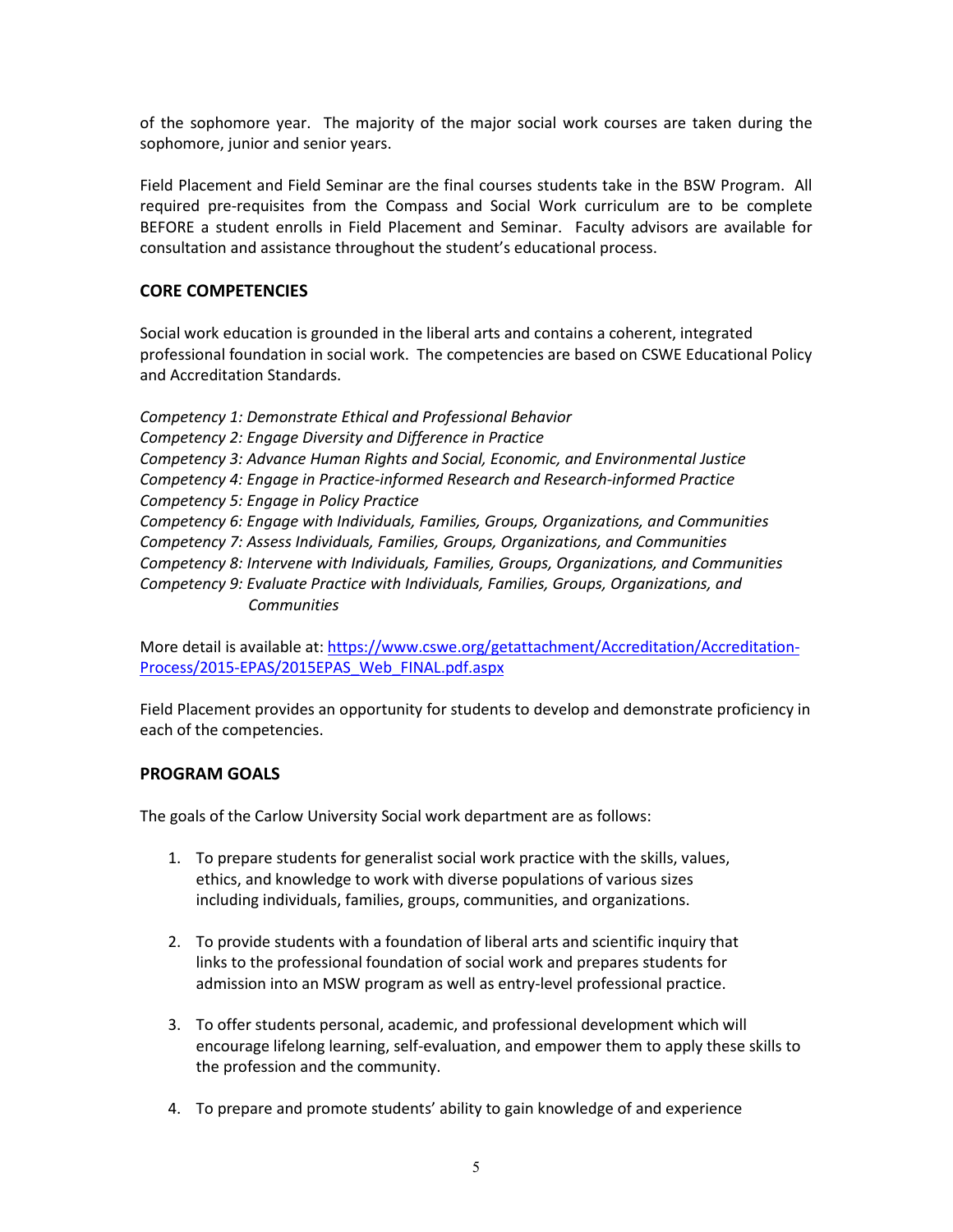with contemporary social issues, to respond to issues with practice that is driven by policy, to acquire the necessary skills required to evaluate practice, institute change and understand how those changes impact various constituencies.

5. To ensure students develop the competencies of generalist social work practice at the BSW level as described by the Council on Social Work Education (CSWE) in their Educational Policy and Accreditation Standards available at: [https://www.cswe.org/getattachment/Accreditation/Accreditation-Process/2015-](https://www.cswe.org/getattachment/Accreditation/Accreditation-Process/2015-EPAS/2015EPAS_Web_FINAL.pdf.aspx) [EPAS/2015EPAS\\_Web\\_FINAL.pdf.aspx](https://www.cswe.org/getattachment/Accreditation/Accreditation-Process/2015-EPAS/2015EPAS_Web_FINAL.pdf.aspx)

The goals are interrelated with the mission of the Social Work Program and with the mission of Carlow University.

#### <span id="page-5-0"></span>**PURPOSE AND OBJECTIVES OF FIELD INSTRUCTION**

Field education has the benefit of allowing students to gain skills and test skills in a practical setting. The student in field placement is fortunate to have neither the confinement of the classroom nor the pressures of working in the field full time. The student engages in field education by contracting with a social service agency. A Field Supervisor, who is a BSW or MSW prepared social worker, in cooperation with the Director of Field Education or faculty liaison, supervises the student. In general, the Director of Field Education manages all aspects of field education but in some cases, a Carlow faculty member is specifically assigned to support the field program by securing placements and/or conducting site visits.

The typical time spent in field placement for each student will be three eight-hour days per week, for ten to eleven weeks (250 hours per semester for a total of 500 hours). The agency hours of service may vary, as may the type of services delivered.

Field education objectives are part of the total undergraduate Social Work Program. As the field experience complements classroom learning, it is viewed as a partnership. The general educational objectives of field education are designed to assist the student in:

- Exercising self-directed learning, initiative and responsibility for oneself, one's work, and continuing education.
- Gaining an understanding of the role of the generalist social worker and forming an identity with the profession of social work.
- Defining his/her role and responsibilities towards clients, agency, and co-workers.
- Acceptably performing the following social work functions:
	- o engagement
	- o data collection
	- o interviewing and establishing appropriate relationships
	- o assessment
	- o contracting
	- o intervention
	- o recording
	- o evaluation
	- o termination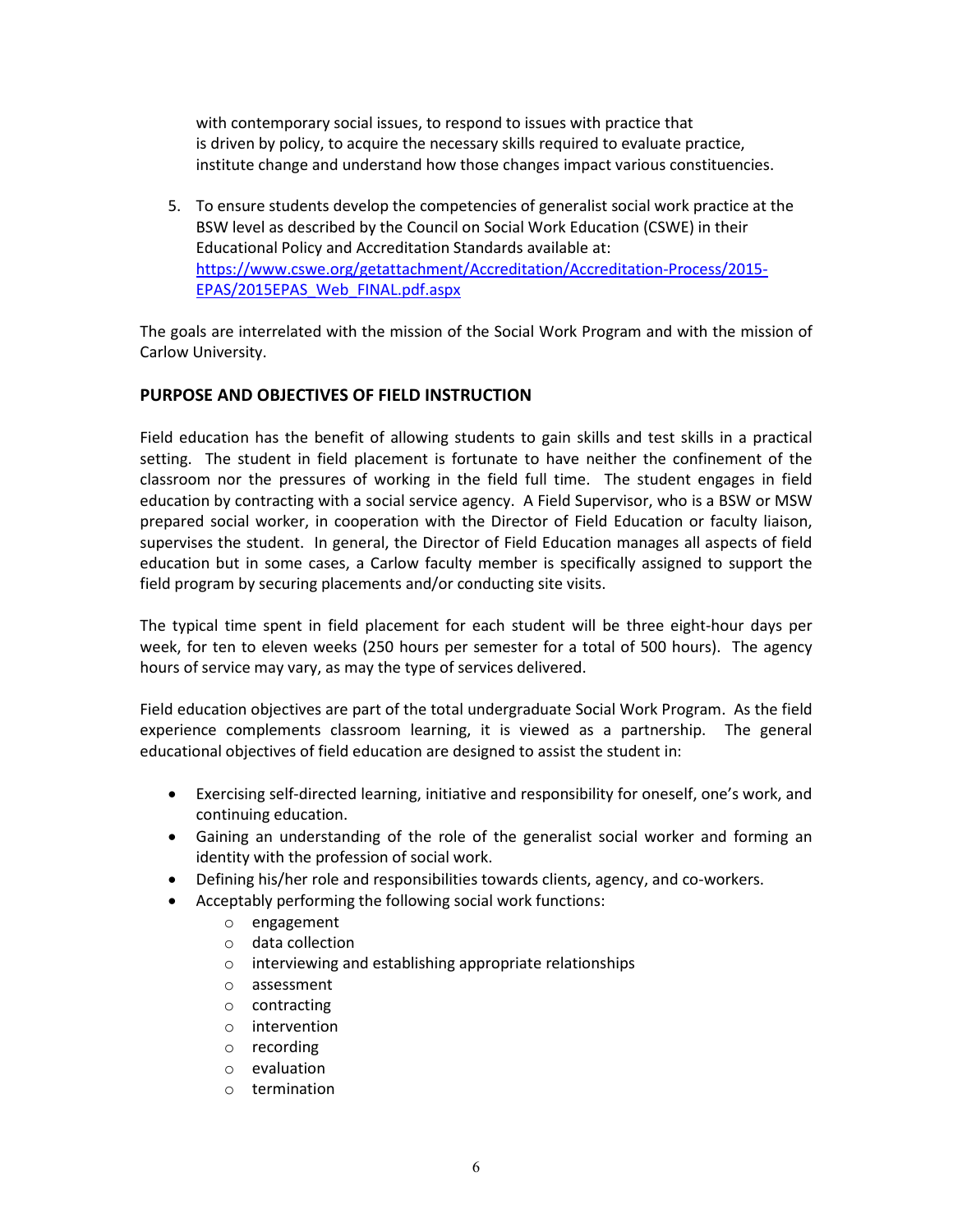- o effective utilization of supervision
- Identifying and discussing professional, ethical, and value-related issues that arise from experiences in the agency.
- Articulating the meaning of confidentiality and its implications for social work practice.
- Conducting professional behavior according to the social work code of ethics.
- Verbally presenting, analyzing and discussing case material in contextually appropriate ways, with peers, supervisor(s), and co-workers.
- Acquiring a better understanding of current social issues, problems and programs, and questioning current public and private policies and practices in social welfare.
- Demonstrating an awareness of personal prejudices, biases, and stereotypes, as well as, acquiring the ability to overcome these biases in order to work with people from life situations that differ from one's own.
- Developing linkages within systems and between systems.
- Becoming familiar with community resources and linking clients to the appropriate resources.
- Developing the ability to prepare and implement a plan of intervention, this takes into consideration possible gains and losses, the acceptable range of outcomes and the possible unintended consequences.
- Demonstrating the ability to meet professional standards and to be progressively accepted as a beginning level generalist social worker.

While enrolled in Field Placement, students will enroll in a co-current Field Seminar course with learning objectives based in the CSWE Competencies as well.

#### <span id="page-6-1"></span><span id="page-6-0"></span>**ADMISSION TO FIELD PLACEMENT**

#### **APPLICATION PROCESS**

Students apply to the Upper-Level of the BSW program and field placement in the Fall of their Junior year.

To qualify for admission to field placement, the student must meet the following criteria:

- Have completed an application for the upper level and field placement
- Have completed all required major coursework and prerequisites.
- Have satisfactory academic standing in the Social Work Program, including no less than a GPA of 2.5 both overall and in the major.
- Have written permission of their faculty advisor.
- Have interviewed for the upper-level and field placement.
- Have advanced to junior standing and be fully admitted to the Social Work Program.
- Have attended all mandatory meetings with the Director of Field Education.

Prior to applying, they must complete pre-requisite coursework as well as 100 hours of volunteer service. Students must submit verification of 100 hours of volunteer service via letters (or an email) from a supervisor at the organization(s) where they volunteered. Training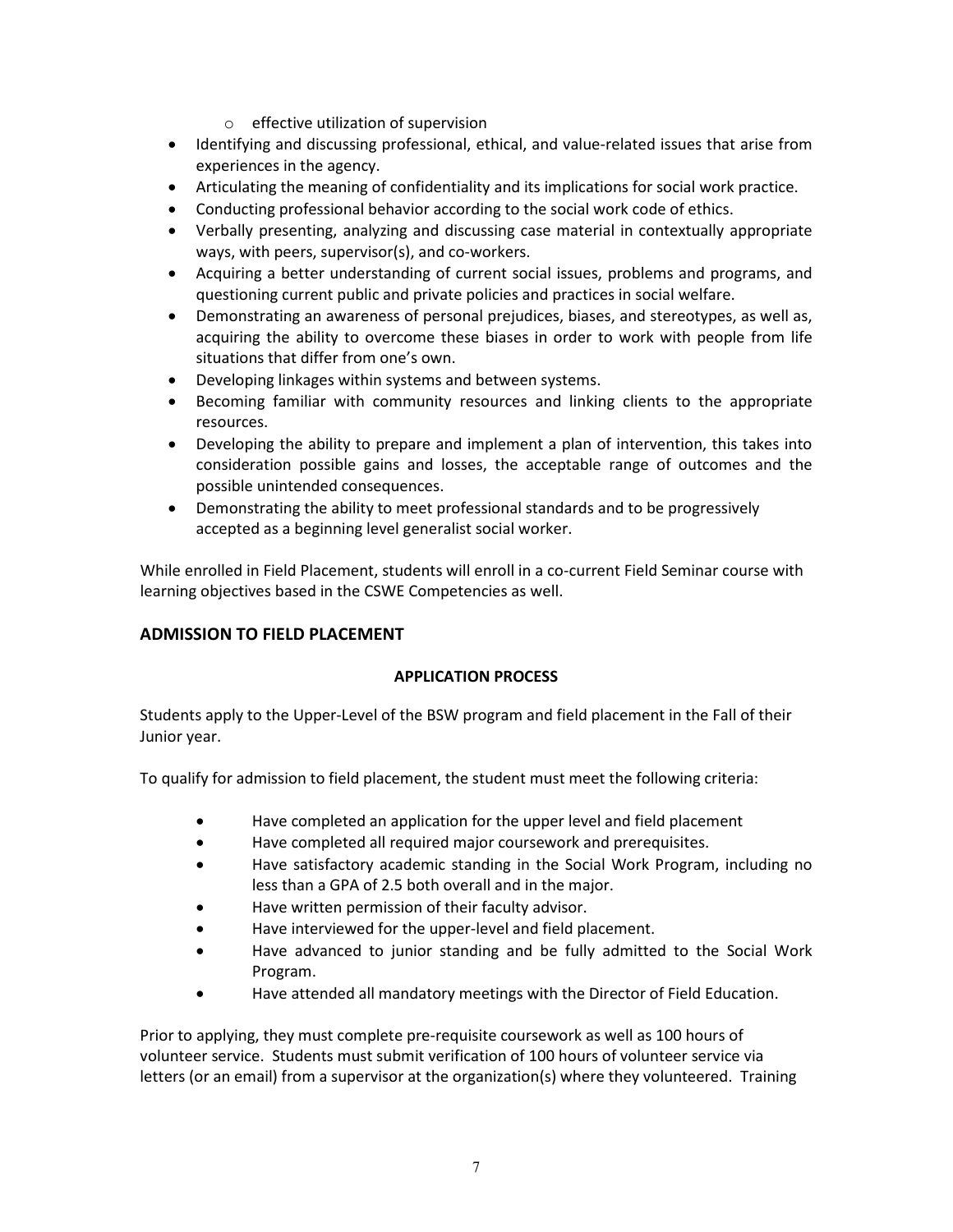and shadowing may be included as part of the 100 hours only if the student provided volunteer services to the agency after the training period.

The application involves writing an essay and resume as well as obtaining one letter of reference. For a sample of the application, see Appendices.

The Director of Undergraduate Field Education will notify students of the application due date and details via email and at Fall orientation every year. The application process typically takes place in October. Students enrolling at Carlow for the BSW program during academic year 2021 – 2022 and after are required to complete *SW 399 Professional, Ethical, Leadership in Social Work* during their junior fall term during which the application process is part of the course requirements.

*Students who do not submit all required paperwork by the deadline for the upper level field placement interview will not be considered for field placement.* A panel of faculty members reviews the student application and invites the student to a formal interview. The formal interview is conducted by members of the Social Work faculty and an outside Social Worker, typically a member of the advisory board or a Carlow BSW alum. Students are notified of their status to the upper-level and field placement by the BSW Program Director. If a student is accepted provisionally, they must meet the criteria for full acceptance and be fully accepted to the program prior to the start of Field Placement.

<span id="page-7-0"></span>More detail on this process and requirements is available in the *BSW Handbook*.

#### **MANDATORY MEETINGS AND GUIDELINES TO SECURE PLACEMENT**

During the semester immediately preceding Field Placement I (typically Spring semester of the Junior Year), students who wish to enter field placement will read all policies pertaining to Field Placement in the BSW Student Manual and this Field Education Manual. A mandatory orientation meeting with the Director of Field Education or Field Liaison will be scheduled. Follow-up pre-placement meetings will be scheduled as needed. Students failing to attend these meetings **will not** be permitted to enter field placement the following Fall and Spring semesters. These orientation sessions are primarily designed to provide students with the information necessary to begin the process of identifying an agency for the field placement (See the Pre-Placement checklist in appendices).

Through conversation and collaboration, student and the Director work together to determine potential field placement sites. Students should not begin contacting potential sites until they have met with the Director in order to learn the history of the sites and to ensure sites are receiving streamlined communication from Carlow. Students write a resume and cover letter to submit to potential agencies. The Office of Career Development is an excellent resource in assisting with this as well as in conducting mock interviews. Students are encouraged to utilize this resource during this process. More information is available at:

<https://www.carlow.edu/student-life/student-services/career-development/>

During the pre-placement meetings with the Director (or Field Liaison), students will present background information that will help to determine an appropriate placement. The student will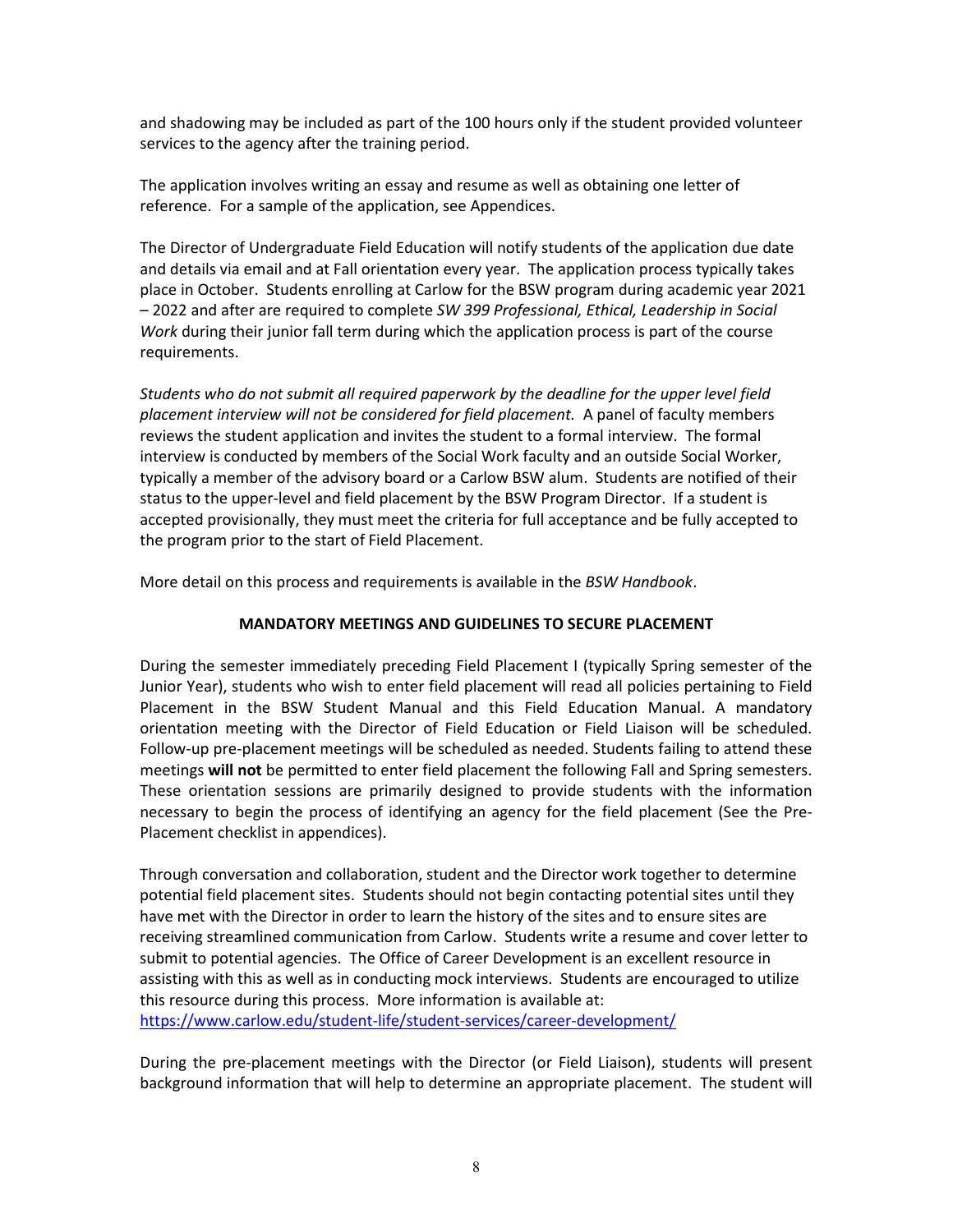learn about placement responsibilities, possible sites (see a list of example placement sites in appendices), and obtain permission to interview with prospective Field Supervisors.

Once sites have been identified and the student is given approval to move forward, they are responsible for arranging directly with the agency staff to interview for an internship position. Throughout the process, the Director is kept apprised and engages with agency staff as necessary to secure the placement, but it is the student's responsibility to communicate professionally and in a timely manner to secure placement.

Following interviews at potential placement sites, the student will meet individually with the Director of Field Education to finalize the placement selection. The Director of Field Education makes the final decision and must be certain that the student's learning needs can be met. Considered will be factors such as, the structure of agency, individual teaching/instruction styles, the students' abilities, and the environment most conducive to the students' learning style.

Generally, students will have secured their placements by the end of Junior year so they can begin their hours during the first week of classes in the Fall of Senior year.

During the orientation meetings the students will be reminded to review the BSW Field Manual, an example Field Placement I syllabus, and all of the deadline dates for the placement seminars, conferences, and reports (including assignments, records of hours and evaluations). Students will register for Field Placement I (5 credit) simultaneously with Field Seminar I (1 credit) for the Fall semester. In the Spring, students will register for Field Placement II (5 credit) simultaneously with Field Seminar II (1 credit) for the Fall semester. The field seminar course serves as a support and debriefing mechanism for students as well as an educational arena.

<span id="page-8-0"></span>

| October<br>Junior Year       | Application to Upper-Level and Field Placement Due                                                    |  |
|------------------------------|-------------------------------------------------------------------------------------------------------|--|
|                              | Interview for Upper-Level admissions conducted                                                        |  |
| January<br>Junior Year       | Student notified of status by BSW Program Director                                                    |  |
| January – February           | Mandatory orientation meeting(s) with Director of Field Education/Field                               |  |
| Junior Year                  | Liaison to secure placement                                                                           |  |
| March – April<br>Junior Year | Student interviews with potential field placement site(s)                                             |  |
|                              | Register for Field Placement I (5 credits) and Field Seminar I (1 credit) for<br>Senior Fall semester |  |
| April Junior Year            | Placement finalized by Director of Field Education                                                    |  |
| Senior Year                  | Complete Field Placement                                                                              |  |

#### **ADMISSIONS TIMELINE**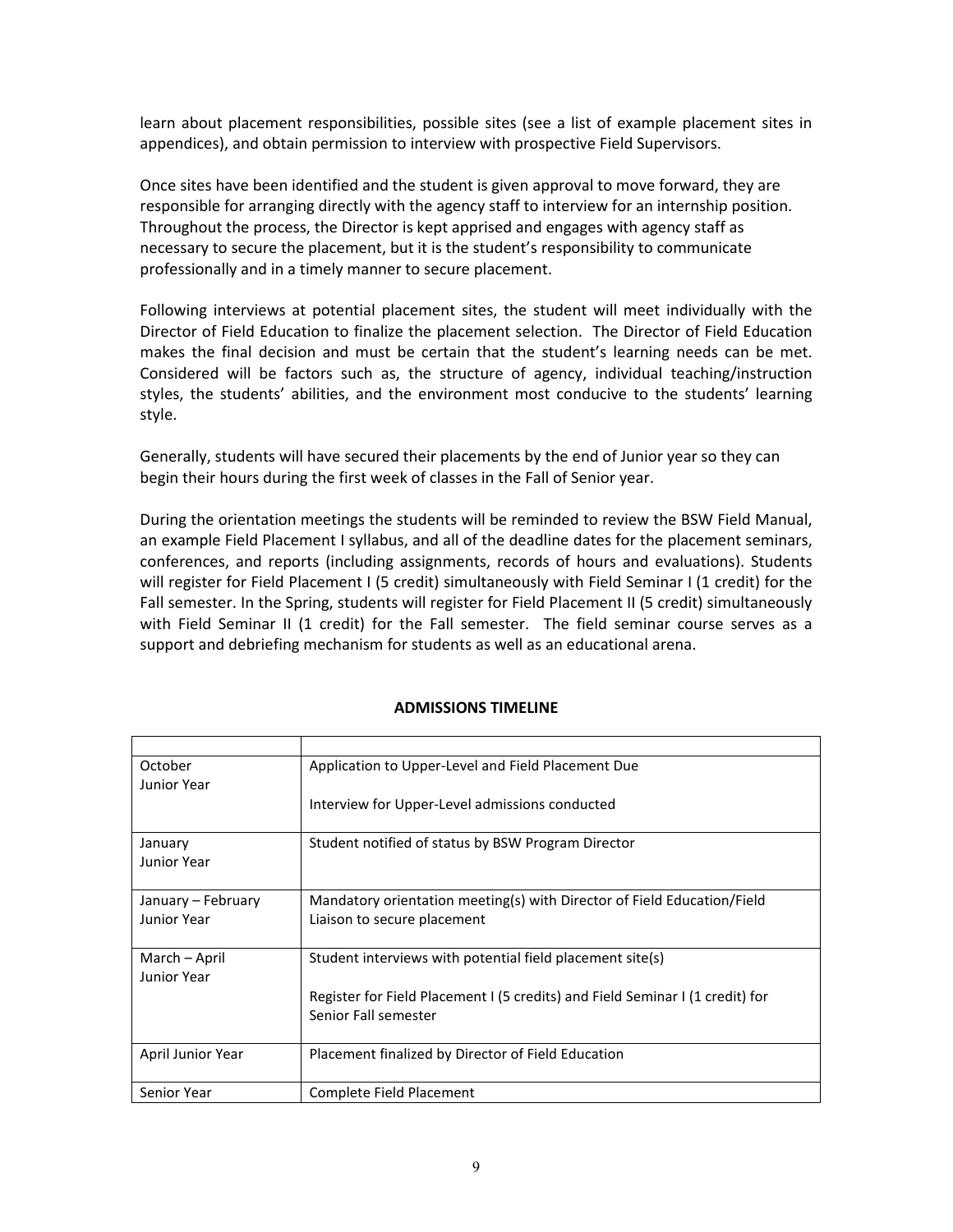## <span id="page-9-0"></span>**POLICY ON FIELD PLACEMENT AT EMPLOYER**

The Program is committed to providing an educational experience that builds on the student's previous experience allowing for diverse practice exposure. For that reason, field placement with current or former employers is permitted **ONLY** when it is clear that:

1) the proposed site provides supervision by a BSW or MSW prepared Social Worker or other qualified professional according to the Program guidelines for approved Field Supervisors

2) the student can meet all the educational goals of field placement (as described on the Learning agreement); and

3) the site can provide an opportunity for both growth and diverse experiences. To this end, the site **must assign duties that demonstrate that students are meeting the competencies as outlined in the Learning Agreement.**

Field supervision is distinct from that of student's regular employment. Finally, the field site is subject to approval at the discretion of the Director of Field Education.

#### **PUBLIC HEALTH AND STUDENT SAFETY**

The BSW Program follows Carlow University's health and safety policies for students. Agencies must confirm that they have policies and procedures in place for student safety.

#### <span id="page-9-2"></span><span id="page-9-1"></span>**SELECTION CRITERIA FOR AGENCIES AND SUPERVISORS**

#### **CRITERIA FOR SELECTION OF FIELD PLACEMENT SITE AGENCIES**

In selecting an agency to be utilized as a place of field education, we are guided by the objectives of the Social Work Program. The field placement site contributes a vital component to the student's overall education; therefore, it is imperative that the agency or organization observe and practice methods of social work. The following types of agencies, groups, programs, and organizations are desired for field placement:

- Agencies and organizations that are directly involved in social work services, both public and private.
- Agencies and organizations created through federal, state, and local legislation, which serve the public in some manner.
- Programs functioning within traditional social institutions as Departments of Social Work under public or private auspices.
- Other agencies, organizations and programs which have a commitment to the social welfare of society and speak to social welfare goals.

The Carlow University Social Work Program has established relationships with agencies that they may recommend to students. Students are also welcome to conduct their own research and suggest agencies that meet the criteria above. The Carlow University Social Work Program must evaluate and approve all agencies before being used. The Field Director visits potential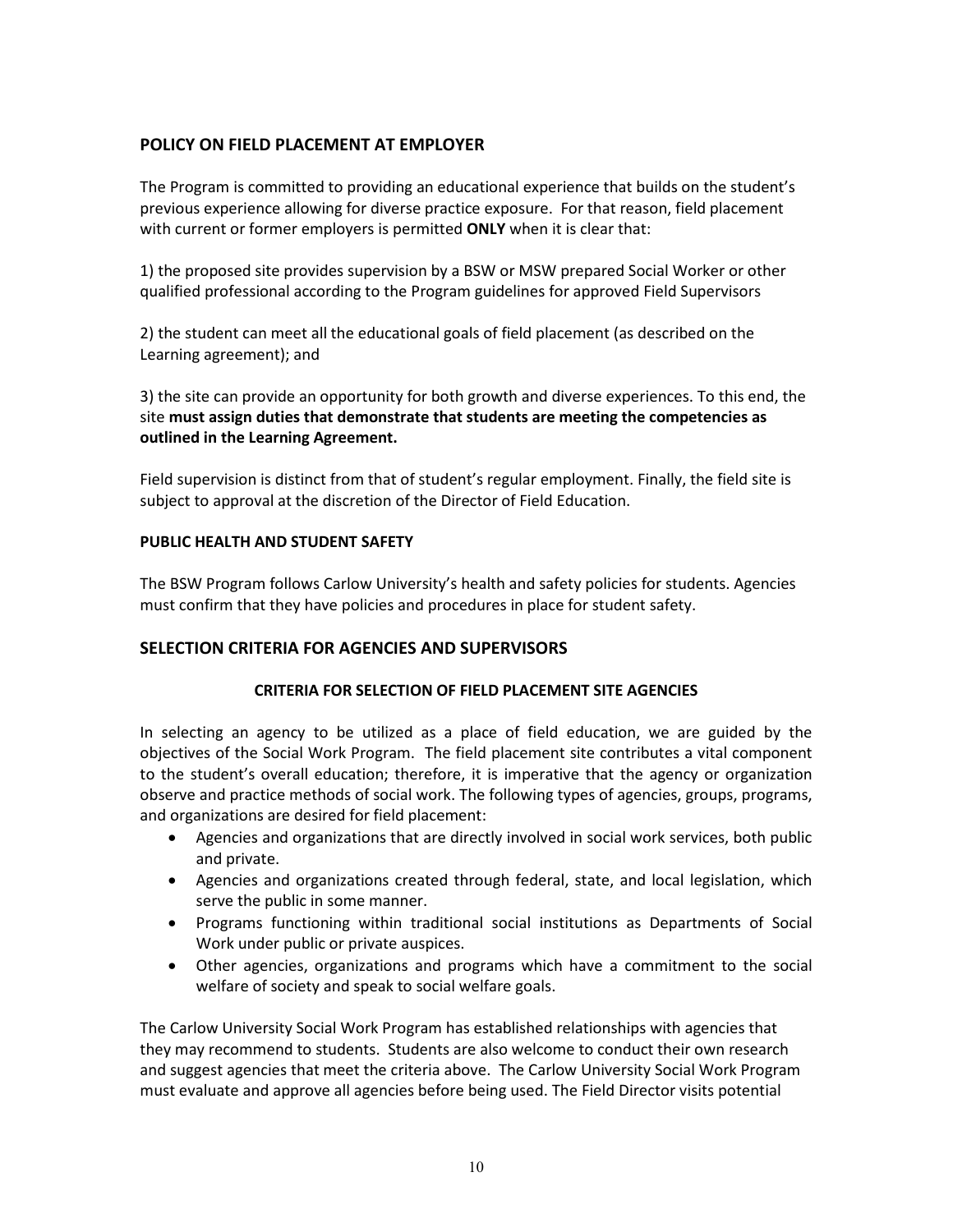field placement sites when a new agency is added to the list of options to ensure the environment is safe.

It is imperative that students have adequate work space, access to necessary technology (computer, phone) and administrative support as needed. Students should be able to participate in the routine operations of the agency (i.e. case conferences, consultations, staff meetings, and when appropriate, professional development offered by the agency). The agency must have policies and procedures to ensure student safety. It is also hoped that the agency is willing to reimburse the student for travel and other expenses incurred as a result of his/her assignments in the agency.

A list of example field sites can be found in the appendices.

#### **CRITERIA FOR SELECTION OF FIELD SUPERVISORS**

<span id="page-10-0"></span>The Field Supervisor (who can also be called the Field Instructor) is a BSW or MSW prepared social worker who has received a degree from a program accredited by the Council on Social Work Education and has two years post-Social Work degree practice experience.

However, in rare situations, where there is no BSW/MSW available (as in a non-traditional agency, or an agency that is highly desirable) special arrangements could include a volunteer who is BSW or MSW-trained and approved as a Field Supervisor. A faculty member from the Carlow Social Work Program may also assume the Field Supervisor role. In some cases, the student will have supervision on a daily basis from an identified Task Supervisor who will be advised by the Field Supervisor. The Field Supervisor will coordinate the student's learning experience and design the Learning Agreement and Evaluation Plan with the Director of Field Education and Task Supervisor (if applicable) at the field site. The success of the social work field placement depends on the supervision provided, thus, the role of the Field Supervisor is vital.

The Field Supervisor must be a person who can teach, interpret, and represent the profession of social work. This individual must be resourceful, knowledgeable in all aspects of the organization's functions, creative, competent and comfortable with the assigned roles within the organization. It is required that this person has a genuine commitment to social work education and adhere to the NASW Code of Ethics. The program requires the Field Supervisor and Task Supervisor to complete an application that lists their credentials as well as submit a resume and reference name.

#### <span id="page-10-1"></span>**RESPONSIBILITES**

#### **RESPONSIBILITIES OF THE FIELD SUPERVISOR**

<span id="page-10-2"></span>The responsibilities of the Field Supervisor include:

1. The Field Supervisor is required to complete the following documents: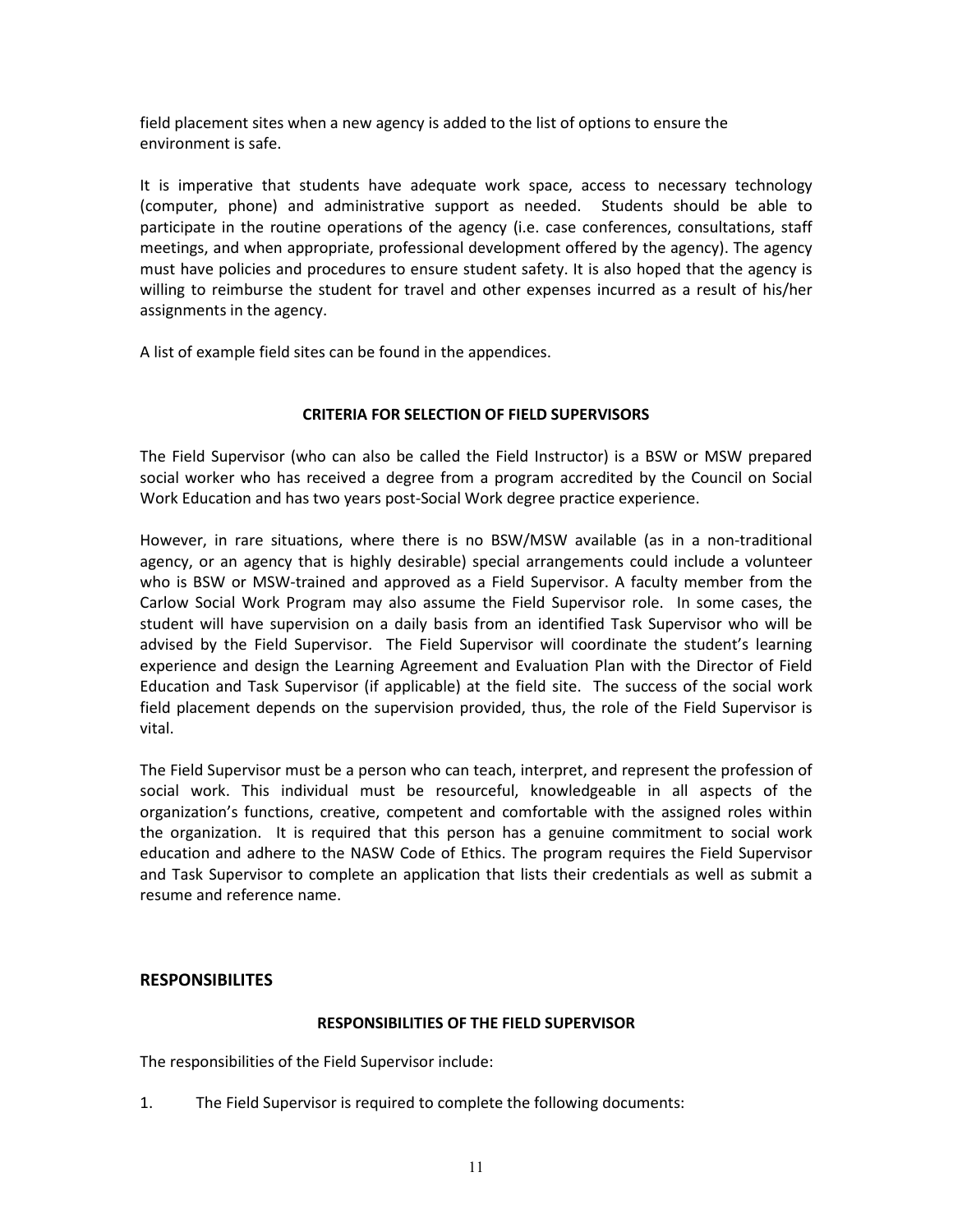| <b>Document</b>                                                                        | Summer before<br>placement | Fall                          | <b>Spring</b>                 |
|----------------------------------------------------------------------------------------|----------------------------|-------------------------------|-------------------------------|
| An application with contact information,<br>credentials, a resume and a reference name | X                          |                               |                               |
| An initial contract                                                                    |                            | X                             |                               |
| A Learning Agreement and Evaluation form                                               |                            | Beginning of<br>each semester | Beginning of each<br>semester |
| Verification of student hours in a log                                                 |                            | X                             | X                             |
| A mid-term progress report for the student                                             |                            | X                             | X                             |
| A final semester evaluation for the student                                            |                            | End of each<br>semester       | End of each<br>semester       |
| A final evaluation of the Carlow Field Program                                         |                            |                               | X                             |

- 2. Field Supervisors will receive individual orientation to the program by the Director of Field Education and will be encouraged to attend annual Carlow University Social Work Conferences.
- 3. Field Supervisors will complete an initial contract with the student and Director of Field Education that is approved by the agency. Field Supervisors are responsible for orienting students to the agency.
- 4. The Program requires the student to keep a record of field hours as part of the experience. The Field Supervisor will sign off on verification of hours. Students commit to stay at the agency until the end of each Carlow semester and therefore must pace hours accordingly.
- 5. The Field Supervisor is required to engage the student in the formulation of a mutually agreeable educational experience. Carlow will provide a Learning Agreement for the Field Supervisor to complete in collaboration with the student to specify objectives, tasks and evaluation in relation to specific competencies. This document must be submitted to the Director of Field Education early in the Fall semester. (This plan may be amended as directed by the Director of Field Education).
- 6. The Field Supervisor and student will meet with the Director of Field Education during the Fall semester to review the Learning Agreement and Evaluation Form and again during the Spring semester to update the goals.
- 7. To meet the goals of generalist practice, Field Supervisors should have students engage in micro, mezzo and macro practice. Students should engage, assess, intervene and evaluate individuals, families, groups, organizations and communities as relevant to the agency mission and focus. Field Supervisors should encourage students to develop and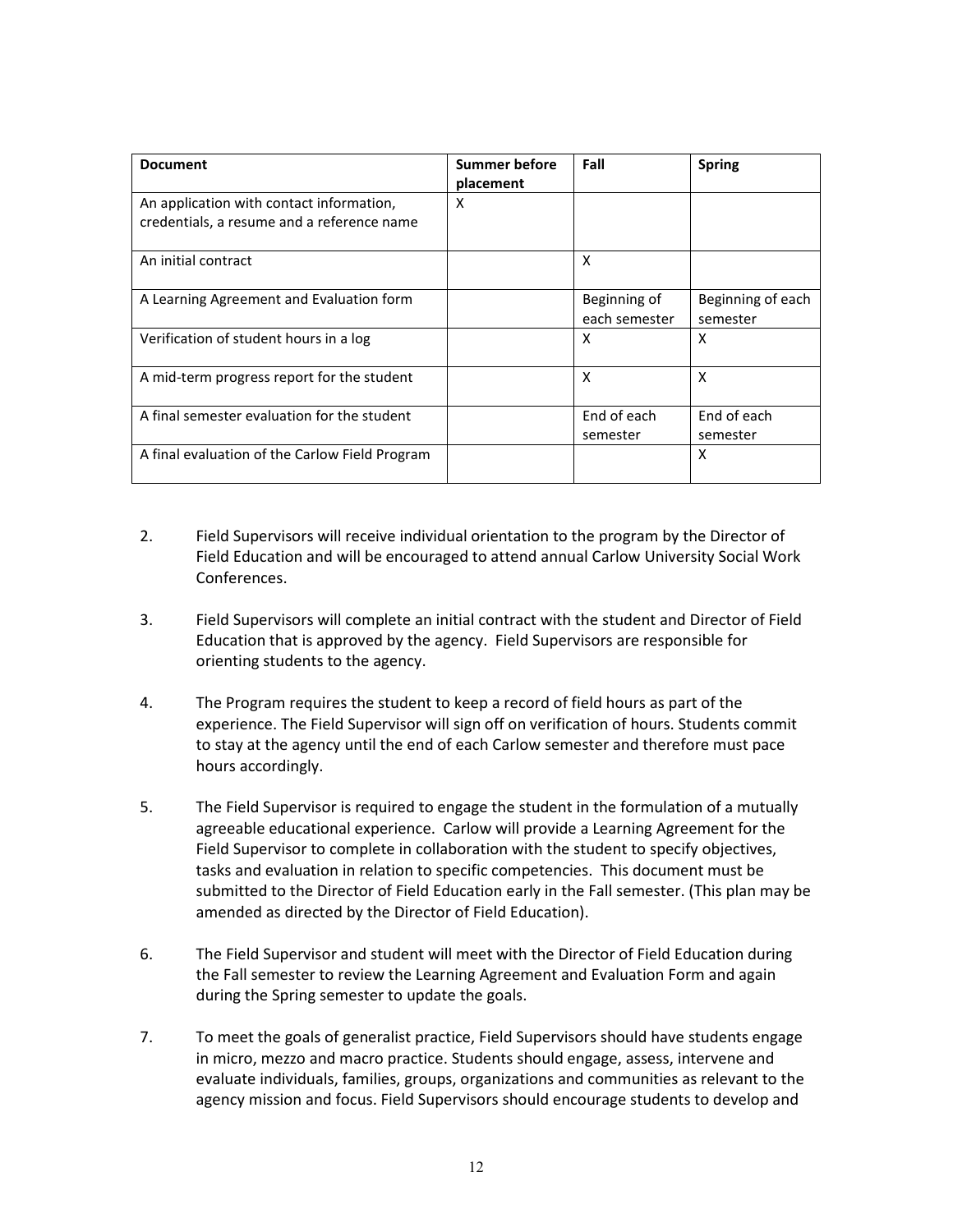grow as ethical professionals who are cognizant of diversity, human rights and social justice, practice-informed research and policy issues.

- 8. Field Supervisors are required to spend at least one hour per week with the student in a supervisory session. During this time student progress should be evaluated, student case load reviewed and current and future goals examined. The student should feel comfortable to provide input during this time. The student is required to have a specified time to meet with their Field Supervisor on a weekly basis for ongoing supervision.
- 9. Field Supervisors are expected to initiate contact with the Director of Field Education (or Faculty Liaison) when concerns arise about the student's performance. In addition, the Field Supervisor should inform the Director of Field Education as soon as possible if a prospective field placement student fails to appear at the field placement site. Performance issues, poor attendance and tardiness should be reported before they become patterns.
- 10. Field Supervisors complete an evaluation of the student's over-all performance via the final evaluation at the end of each semester. This form includes quantitative assessment as well as a narrative section. They also complete a brief mid-term evaluation of each semester as an opportunity to address concerns with the Director of Field Education so they can be addressed in a timely manner. The student is expected to take part in the evaluation process. Due dates will be provided by the Director of Field Education for these evaluations to be submitted electronically.

#### **RESPONSIBILITIES OF THE PROGRAM TO THE AGENCY**

<span id="page-12-0"></span>The Director of BSW Field Education is a full-time faculty member of Carlow University. The responsibilities of the Director of Field Education (or Faculty Liaison) include:

- 1. The Director will meet with each Field Supervisor or Task Supervisor initially to orient, help plan and coordinate the student assignment and review the Learning Agreement and Evaluation Form. The Director will supply the Field Supervisor with the appropriate course syllabi, BSW field manual and pertinent information about student(s) placed at the agency.
- 2. The Director of Field Education is expected to make one or two agency visits per semester. The initial visit will be to review the initial contract and review the Learning Agreement and Evaluation Form. The second visit will be made to review each student's progress. Additional visits will be made upon request by the Field Supervisor or student.
- 3. It is the responsibility of the Director of Field Education to communicate and discuss basic curriculum with Field Supervisors and to assist them and their assigned students regarding placement responsibilities. The Director is available by email, phone and if needed, in person, for support throughout the field placement.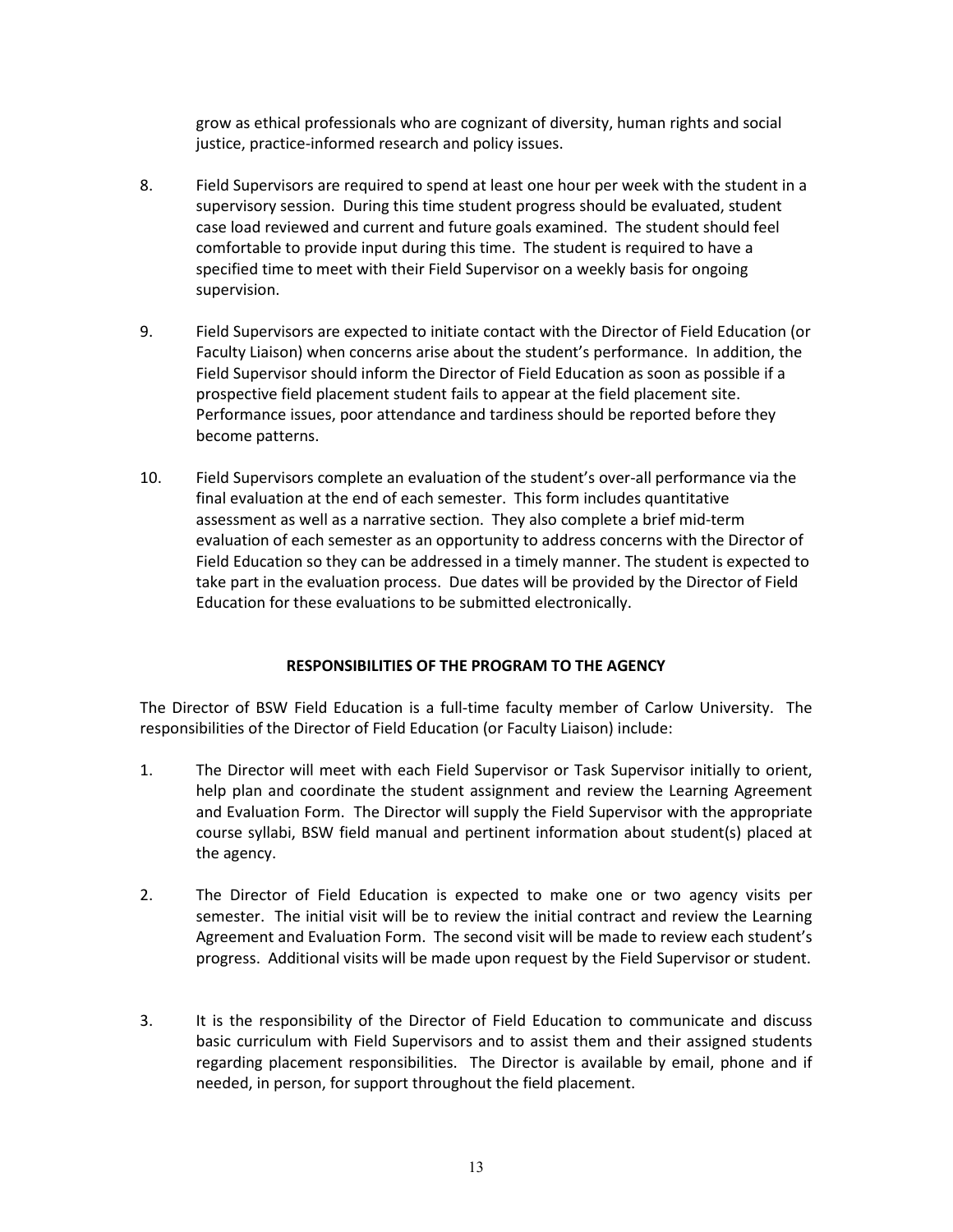- 4. The Director of Field Education is expected to seek comments from Field Supervisors for upgrading the field component of the curriculum. Such comments shall be made available to the Department faculty for consideration in planning.
- 5. The Director of Field Education receives and reviews the Field Supervisors' evaluations of the student's performance, and the student's other assignments and uses them in establishing the student's final grade.

#### **RESPONSIBILITIES OF THE STUDENT IN FIELD PLACEMENT**

<span id="page-13-0"></span>The supervised field experience is intended to help the student translate theory into practice. The skills and techniques of the profession are transferred from Field Supervisor to student creating a practical environment in which to learn. The student must look toward the field experience with a sense of responsibility.

During the field placement experience, the student is expected to:

- 1. Be open to learning and constructive criticism.
- 2. Arrive at the field placement site on time and prepared to work. Notify the Field Supervisor and Director of Field Education of any unavoidable absence or tardiness before the expected arrival time at the agency.
- 3. Attend all sessions of the bi-weekly field seminar and complete requirements of the syllabus.
- 4. Adhere to the NASW Code of Ethics and to the professional expectations of the agency regarding behavior in the agency (i.e. dress code, administrative protocol, confidentiality, record keeping, etc.)
- 5. Participate in the design and completion of the Learning Agreement and Evaluation Form under their Field Supervisor's direction. Review their Learning Agreement and Evaluation Form regularly as a way of self-evaluation and be prepared to discuss the final evaluation with the Field Supervisor.
- 6. Maintain a daily Hours Log that is accessible to the Director of Field Education and Field Supervisor. The Hours Log should be updated every time the student serves in placement. Field Supervisors will verify hours completed based on review of the Hours Log. Students commit to stay at the agency until the end of each Carlow semester and therefore must pace hours accordingly.
- 7. Keep records of her/his work with clients and community systems in whatever format the agency designates. Any recording of agency involvement with clientele shall remain at the agency. All agency records and information of any kind will remain confidential.
- 8. Attend supervisory meetings prepared to discuss their work/progress. Written materials should be kept current and the student should be prepared to discuss any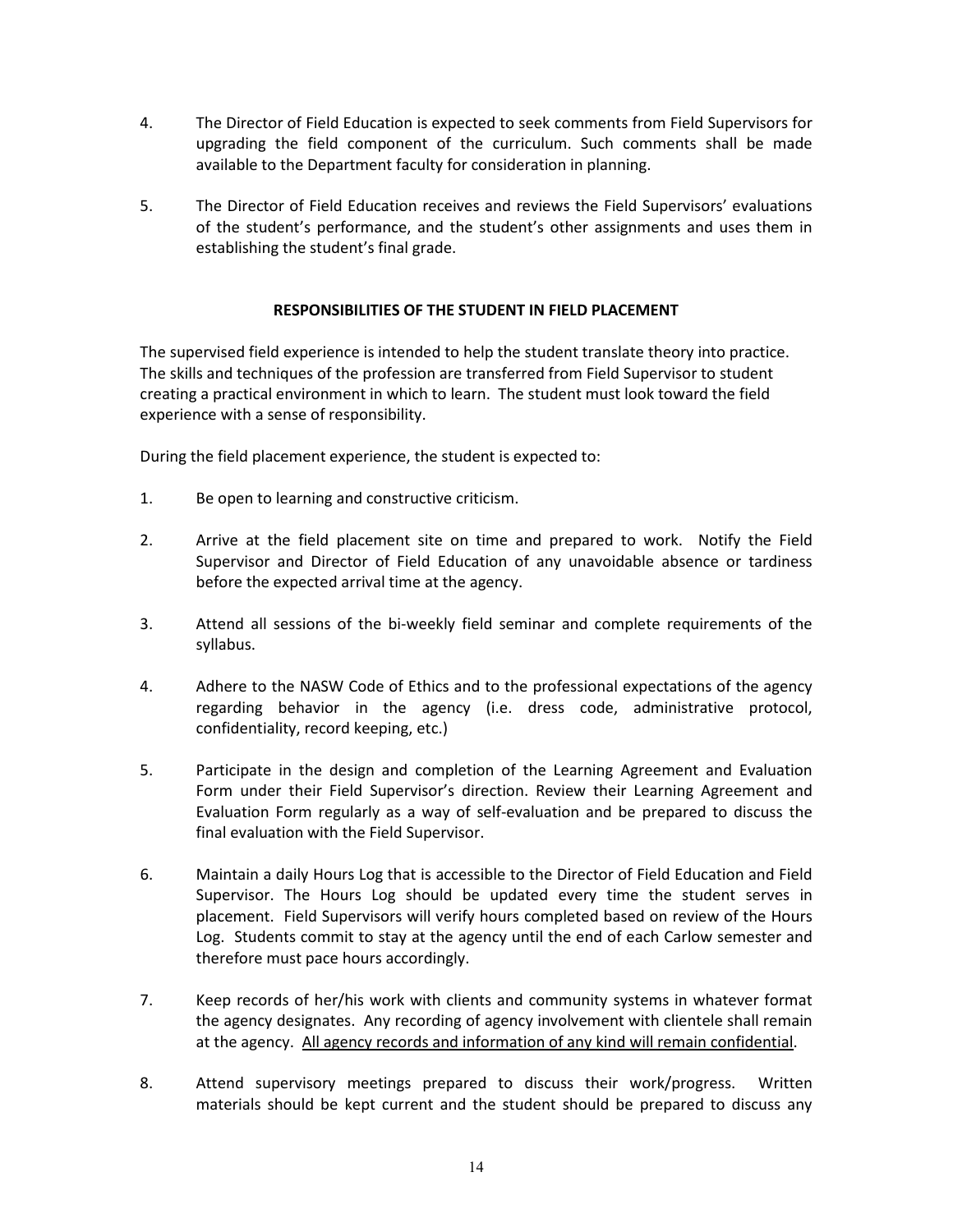questions that pertains to their involvement with agency clientele as well as broader community contacts.

- 9. Discuss any questions or concerns with the Field Supervisor. If a breach in communication should occur between the student and the Field Supervisor, the Director of Field Education should be notified. It is strongly advised that problems of any kind be addressed as they arise and not postponed until the end of the semester.
- 10. Complete an evaluation of the Field Placement Site and Supervisor.

#### <span id="page-14-0"></span>**HOURS TIMEFRAME**

Field placement hours begin and end with the start and end dates of Fall/Spring semesters. Request for other arrangements must be approved in writing by the BSW Program Director and BSW Field Director.

## <span id="page-14-1"></span>**TECHNOLOGY AND SOCIAL MEDIA POLICY**

Students are expected to follow their site agency policies related to technology and social media usage. The program also advises students according to the NASW standards for Technology in Social Work practice available at:

[https://www.socialworkers.org/includes/newIncludes/homepage/PRA-BRO-](https://www.socialworkers.org/includes/newIncludes/homepage/PRA-BRO-33617.TechStandards_FINAL_POSTING.pdf)[33617.TechStandards\\_FINAL\\_POSTING.pdf](https://www.socialworkers.org/includes/newIncludes/homepage/PRA-BRO-33617.TechStandards_FINAL_POSTING.pdf)

#### <span id="page-14-2"></span>**LIABILITY INSURANCE**

Students will be assessed a fee when they register for Field Seminar which provides liability insurance through Carlow University.

#### <span id="page-14-3"></span>**CLEARANCES**

Agencies determine if clearances including the following are required for the field placement position: Pennsylvania state police criminal record check, Child abuse history clearances and/or Federal Bureau of Investigation (FBI) fingerprint criminal background check. If required by the agency, the student is responsible for obtaining and paying for clearances.

#### <span id="page-14-4"></span>**EVALUATION**

Evaluation of the field education experience will be continuous. Every student and Field Supervisor should feel free to voice concerns or questions to the Director of Field Education so that issues can be discussed with the department faculty and/or Advisory Board as needed. Students collaborate with field supervisors to develop the learning plan at the beginning of each term in relation to the CSWE competencies (see appendix for an example of the Learning Agreement and Evaluation Form). Field Supervisors submit a mid-term evaluation of the student and final evaluation of the student via the Learning Agreement and Evaluation Form (examples can be found in the appendices).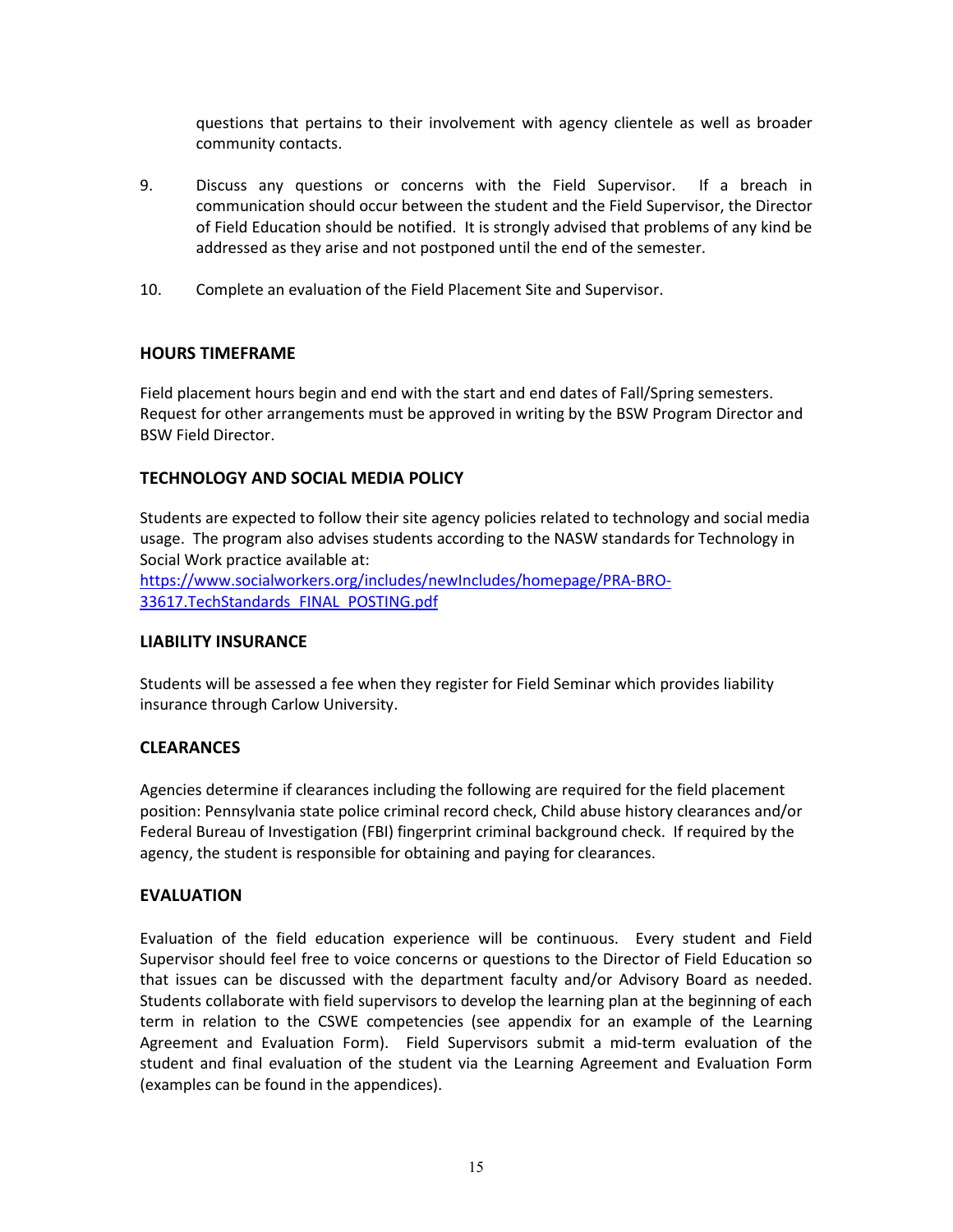Additional comprehensive final evaluation conducted at the close of the second semester includes: evaluation of agency, Field Supervisor and director of field education by student; evaluation of Carlow field placement program by the student; and evaluation of the Carlow field placement program by the Field Supervisor. Example questions for these forms can be found in the appendices.

Students also complete a Capstone Assessment as part of Field Placement. This assessment is used by the program to determine if students are able to articulate their proficiency in each competency in the context of their field placement experience. The capstone results are graded, compiled and analyzed for year-end reporting and accreditation documents.

#### **GRADING**

<span id="page-15-0"></span>Field Placement I and II (5 credits each semester) is graded on a pass/fail basis. Field Seminar I and II (1 credit each semester) is graded with a letter grade. The responsibility of assigning the final grade is that of the Director of Field Education, who takes into account the Field Supervisor evaluations and feedback of the student. Students who have questions regarding a final grade, should refer to the most current syllabi for the courses, the *BSW Student Handbook* and and the *Carlow University Catalog*.

#### <span id="page-15-1"></span>**DISMISSAL FOR IMPROPER CONDUCT IN FIELD PLACEMENT**

A student can be removed from a field placement for improper conduct. If for any reason, the field site agency determines that a student's conduct is inappropriate, or if a student has violated the NASW Code of Ethics, the Field Supervisor should notify both the student and the Director of Field Education immediately by telephone and in writing. At this time, the student will be asked to discontinue field placement until a full investigation of the incident can be completed. The outcome may vary based on evaluation of the results of the investigation.

If an incident is considered minor, consultation with the Director of BSW Field Education should be made and a meeting should be held with the student and the Field Supervisor to discuss the incident and to remedy the situation.

If an incident is considered to be of serious nature, the Director of BSW Field Education may immediately remove the student from the field placement site. A grade of "W", "F", or "I" will be assigned as appropriate under the terms of the University Catalog. The Director of BSW Field Education should notify the BSW Program Director of the incident in writing. Students who wish to appeal a decision made under this policy should follow the appeals procedure outlined below.

#### **APPEAL PROCESS FOR DISMISSAL FROM FIELD**

<span id="page-15-2"></span>If a student is removed from a field placement for non-academic reasons such as improper conduct, he/she will have the right to appeal and due process. The interest of both the student and the profession will be taken into account. The appeal process begins by the student communicating in writing with the BSW Program Director immediately after dismissal.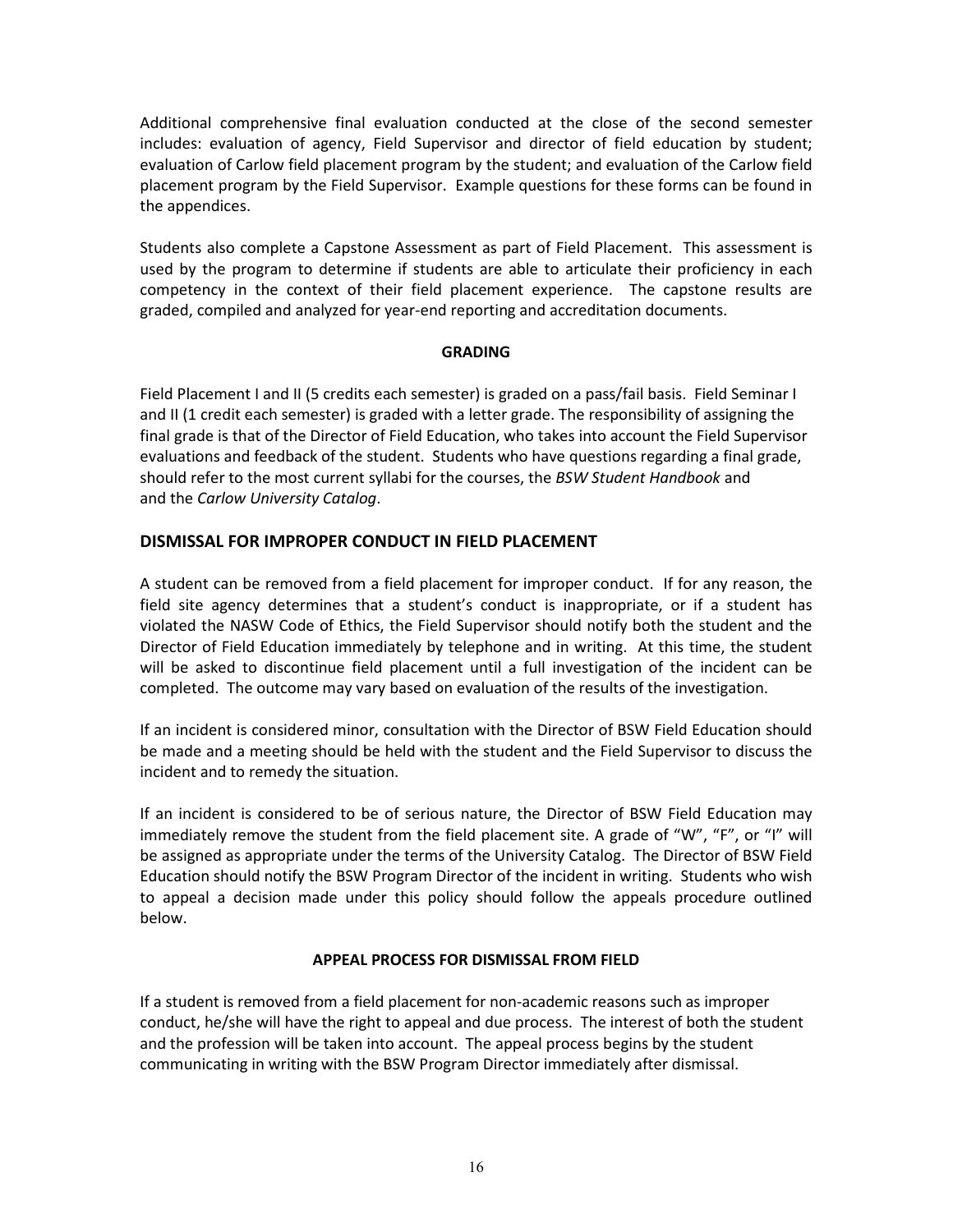If there is need for further appeal, the student will continue to follow the steps of the Carlow University grade appeals process found in the most current *BSW Handbook* and current *Carlow University Catalog*.

#### <span id="page-16-0"></span>**ADDITIONAL POLICIES AND PROCEDURES**

The BSW Program follows Carlow University's academic policies including but not limited to Academic Integrity Policy, Student Code of Conduct, Academic Grievance Procedure detailed in the current Carlow University Undergraduate Catalog available at: <https://www.carlow.edu/academic-programs/academic-information/course-catalogs/>

The BSW Program also follows the Carlow University policies detailed in the *BSW Handbook*.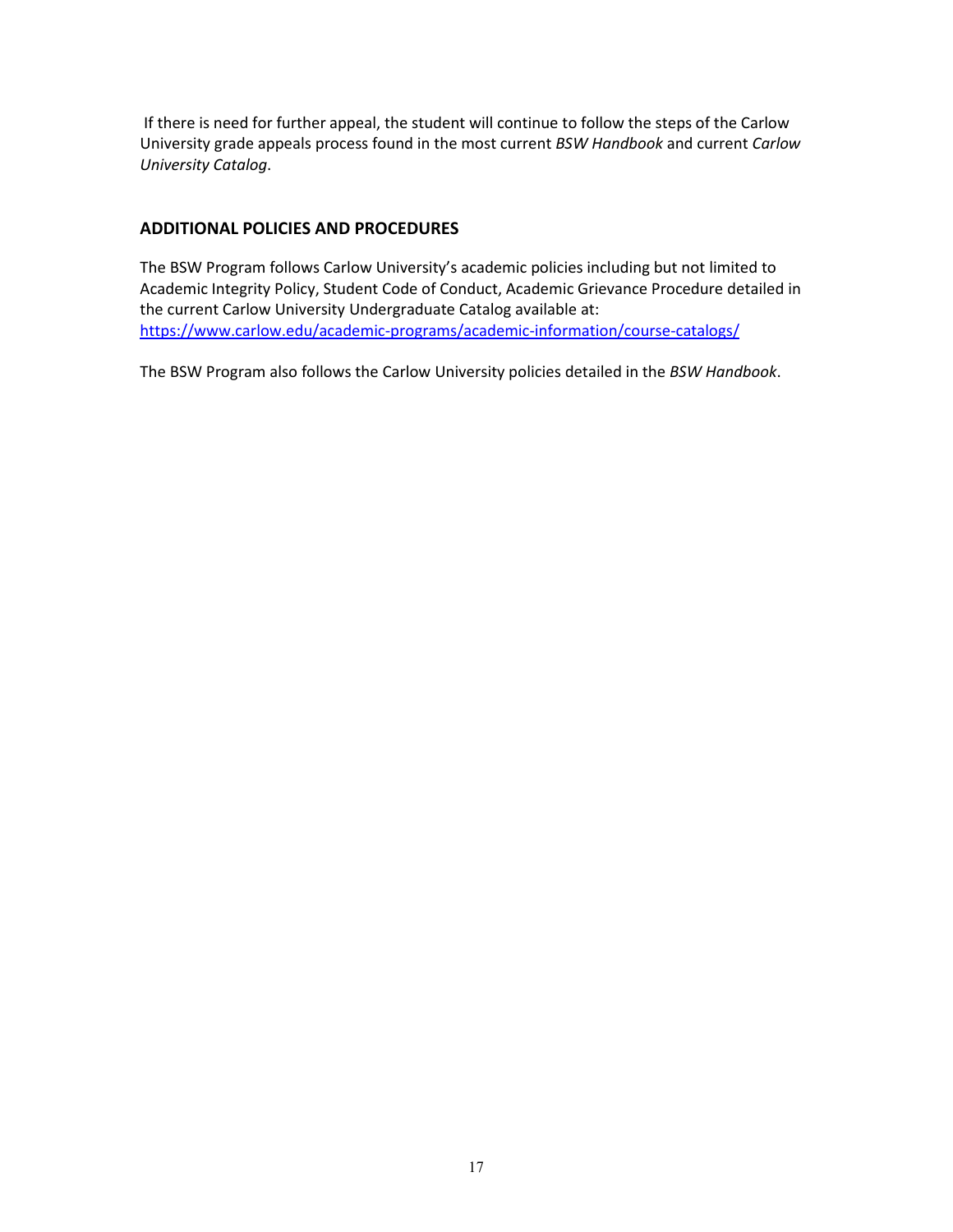## <span id="page-17-1"></span><span id="page-17-0"></span>**APPENDIX A: EXAMPLE STUDENT APPLICATION TO THE UPPER-LEVEL & FIELD PLACEMENT**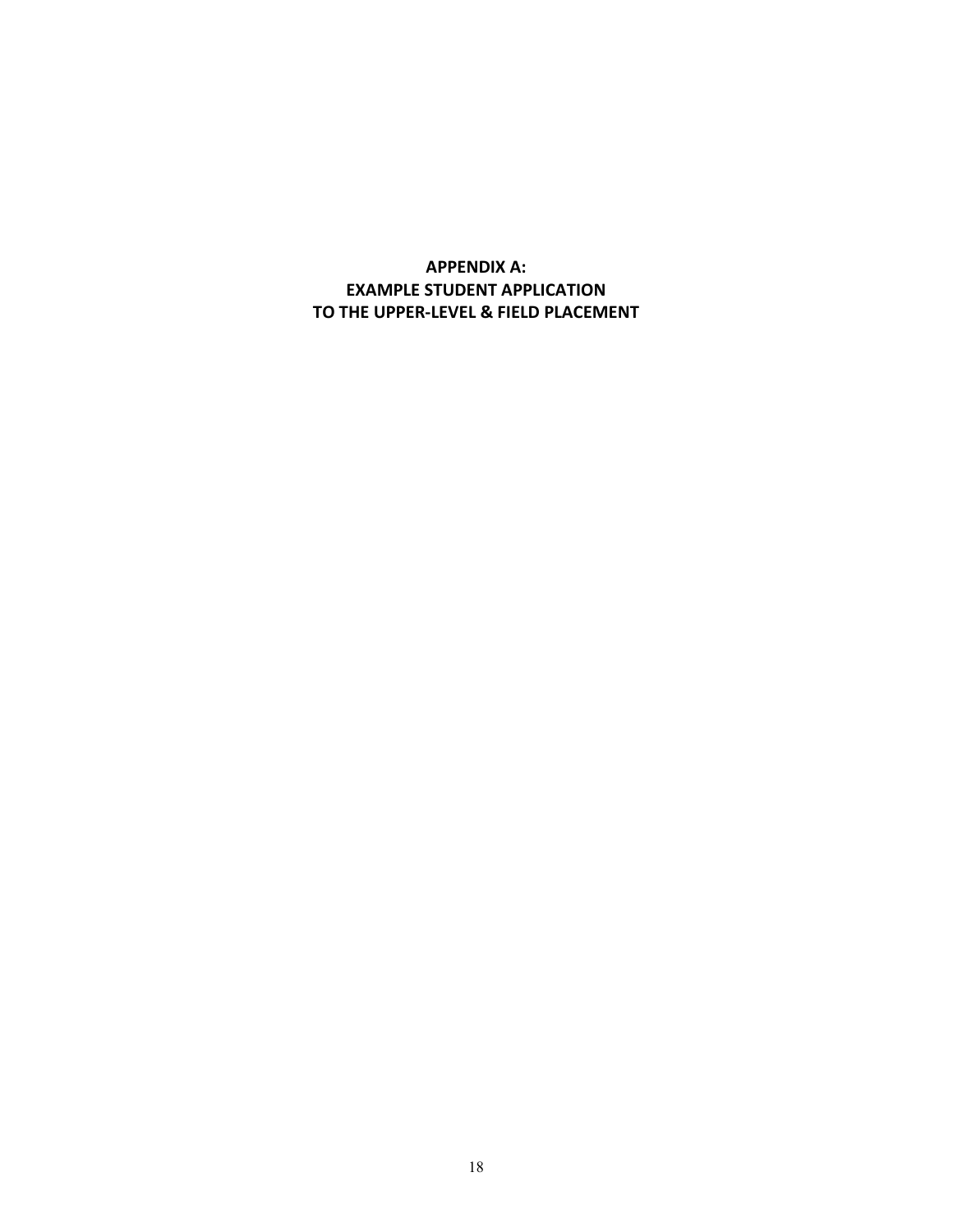#### **Carlow University BSW Program EXAMPLE Admission and Field Placement Application**

*This application is for admission into the Upper-Level of the Social Work program as well as the Field Education practicum. You must be accepted into the Upper-Level before your application is reviewed for field. Field instruction is an integral part of the curriculum in social work education. The objective of the practicum is to produce professionally reflective, self-evaluating, knowledgeable and developing social workers. Please refer to your Field Instruction Manual for goals, objectives, and prerequisites.*

For the full application, students must submit the following:

- 1) Application form
	- *a.* See below
- 2) Essay
	- *a.* Please submit an essay answering the prompts provided to you by the Instructor of the *SW 399 Professional Ethical Leadership in Social Work* course.
- 3) Advisor verification
	- *a.* Please submit an email from your academic advisor that verifies you have been advised to apply for admission to the Upper Level Social Work program and Field Placement.
- 4) Volunteer hours verification
	- a. Please submit written verification of 100 volunteer hours via an email or letter (on letterhead) from a supervisor at the organization(s) where you volunteered.
- 5) Reference letter
	- *a.* Please submit one letter of reference from a professional, volunteer or academic contact who can recommend you for the profession of Social Work and the field placement experience. Please confirm that this person is willing to be contacted by potential field placement agencies as a reference. Letters are not accepted from Social Work faculty members.
- 6) Resume
	- *a.* Please submit a professional resume.
- 7) Cover Letter
	- *a.* Please submit a cover letter for a field placement agency with which you would be interested in interning.

#### **Example Application Questions**

| <b>General Information</b> |           |                   |  |
|----------------------------|-----------|-------------------|--|
| <b>Student Name:</b>       |           |                   |  |
| Date:                      |           |                   |  |
| Current Address:           |           |                   |  |
| City/State:                | Zip Code: |                   |  |
| Cell Phone:                |           |                   |  |
| Home Phone:                |           |                   |  |
| Carlow E-mail:             |           | Alternate E-mail: |  |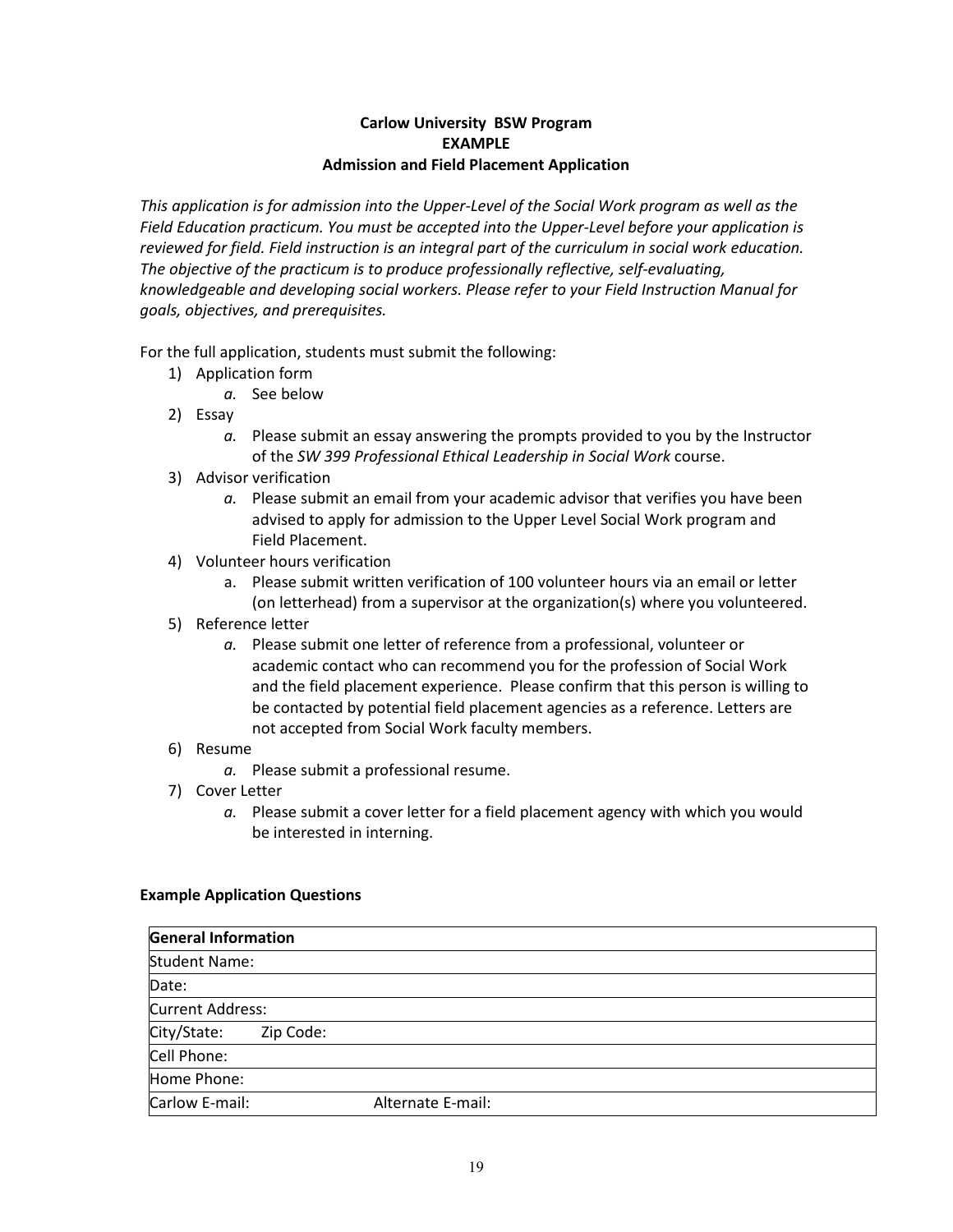Permanent Address: City/State: Zip Code: Student Status:  $\Box$  Full-time  $\Box$  Part-time Date of Birth: Gender Pronouns: Race/Ethnicity: Any other identities you wish to share: Emergency Contact Person Name: Emergency Contact Person Phone: Are you a member of NASW? □ Yes □ No *Membership in NASW is not required but if you are interested in it, we encourage you to obtain it now at* 

*the reduced rate available to you as a student.*

Overall Grade Point Average (GPA) :

Social Work GPA :

#### **Required Coursework to Apply for Upper Level & Field Placement**

The following courses are required pre-requisites you *must have completed or be currently enrolled in* when applying to the Upper Level. Successful completion of these courses is a pre-requisite to acceptance to the Upper Level. Please check off the courses you have completed – use your Program Evaluation to find this information.

- $\Box$  SKW 101 Foundations of Writing
- ☐ SKC 101 Communication Personal to Professional
- $\Box$  SKQ 101 Quantitative Reasoning
- $\Box$  SO 152 Introduction to Sociology
- ☐ PY 101 Introduction to Psychology
- ☐ BIO 157 Contemporary Biology or BIO 230 I Biological Basis of Behavior
- ☐ MAT 115 Statistics
- ☐ SW 104 Introduction to Social Work
- ☐ SW 201 Introduction to Social Welfare
- □ SW 214 Human Behavior and Social Environment (Offered Fall)
- $\Box$  SW 302 Case Management with Individuals (Offered Fall)
- ☐ SW 399 Professional Ethical Leadership (Offered Fall)

The following courses are required pre-requisites you *must have completed before enrolling in Field Placement.* Please check off which of the following courses you have completed, if any:

☐ SW 204 Theories and Methods of Practice (Offered Spring)

- ☐ SW 216 Communities, Organizations (Offered Spring)
- ☐ SW 270 Cultural Awareness (Offered Spring)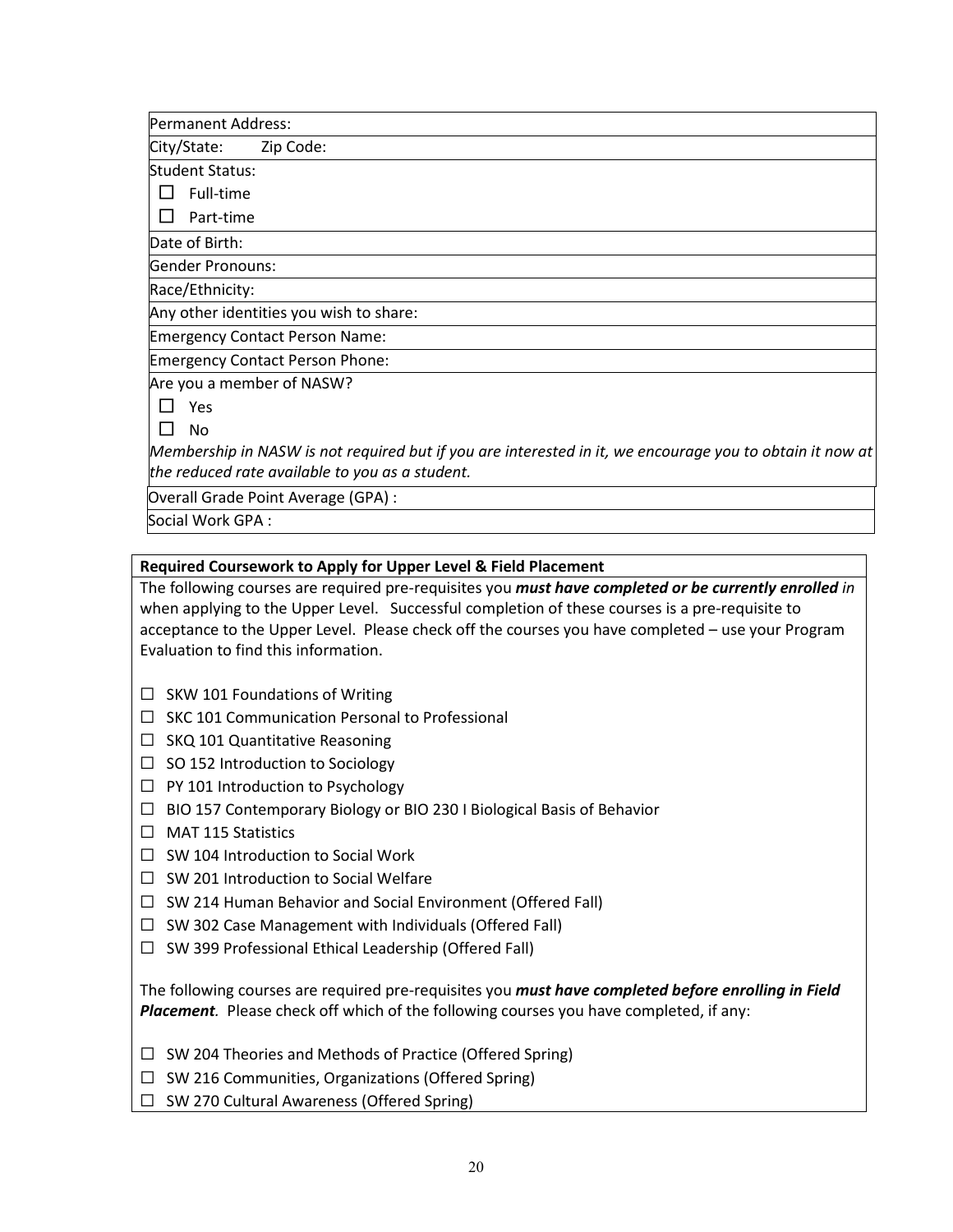#### **Required Volunteer Hours**

Before applying to Upper Level & Field Placement, students must complete 100 hours of volunteer service before enrolling in Upper Level & Field Placement.

Students must submit letter(s) verifying a total of 100 hours of volunteer service as part of the Upper Level Application packet.

#### **Required Credits for Application to Upper Level & Field Placement**

You must be junior status the fall that you apply for Upper Level & Field Placement with 30 or less credits to degree completion dependent on full or part time enrollment. SW 204, SW216 and SW270 may be taken after applying to Upper-Level and *must be successfully completed before enrolling* in Field Placement.

Please answer the following, which can be found on your Program Evaluation:

Overall Credits Current Earned: \_\_\_\_\_\_\_

Overall Credits Current Remaining:

Overall Credits Anticipated Additional: \_\_\_\_\_\_\_

Overall Credits Anticipated Remaining: \_\_\_\_\_\_\_\_

Note: Field Placement begins when full-time students have 30 or less credits to degree completion. Review your credits listed above. If you are a part-time student and plan to remain part-time your senior year, you will need to wait to begin Field Placement until you have 18 or less credits to degree completion (as well as completion of all required pre-requisite courses).

Field Placement and Field Seminar are 6 credits fall and 6 credits spring senior year.

## **Current Employment** Are you employed? □ Yes □ No If yes, answer the questions below Typical hours worked per week: Employer: Employer Phone: Employer Address: What is your plan to manage work and field placement hours? Please feel free to share any other extracurricular activities, caregiving responsibilities, or other background information that would be helpful for us to know to support you to be successful in field placement.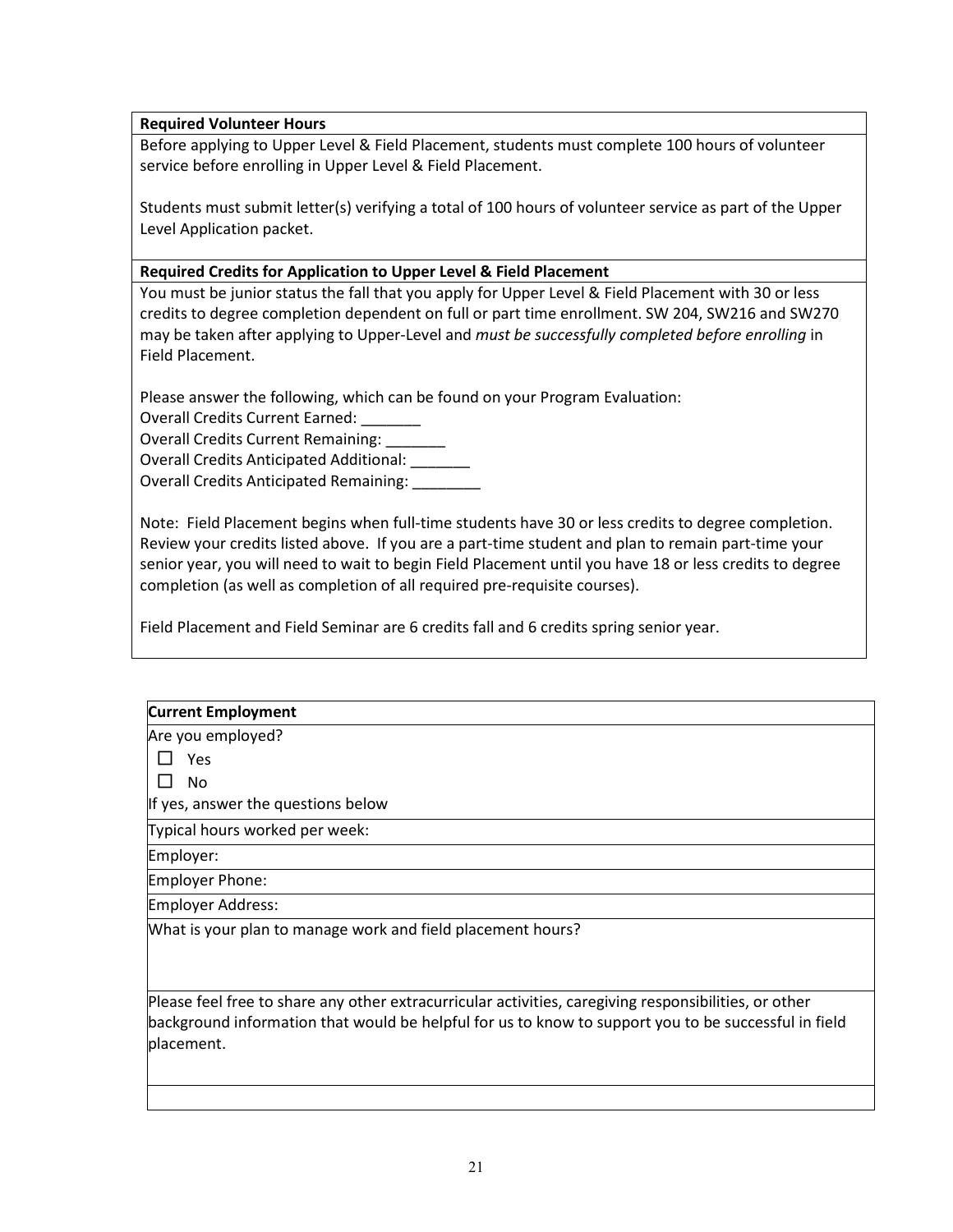| Logistics                                                 |
|-----------------------------------------------------------|
| Will you have a car available to use for Field Placement? |
| Yes                                                       |
| No                                                        |
| If yes:                                                   |
| Driver's License #: State:                                |
|                                                           |
| Do you have Medical Insurance?                            |
| Yes                                                       |
| No                                                        |

#### **Interests**

What level of practice most interests you?

□ Micro

□ Mezzo

□ Macro

What client population(s) are you interested in serving?

What types of agencies are you interested in interning with? If you have specific ones in mind, feel free to mention those here.

What have you learned at work, volunteering or in other experiences that you will bring to the field placement experience?

#### **Academic Advisor Verification**

Advisor Name:

Were you advised to apply to the Upper-Level and begin Field Placement next school year by your academic advisor?

□ Yes

□ No

*You must submit an email or copy of an email from your advisor with verification.*

#### **Read the following statement regarding Field Placement and sign below:**

*I understand that I must meet all departmental requirements, have completed all prerequisite coursework, have the permission of my academic advisor and the Director of Field Education.* 

*I understand that Field Placement sites typically require a Criminal Background Check and Child Abuse Clearance and sometimes FBI clearance. I will disclose potential issues regarding these with the Field Director prior to applying for specific placements.*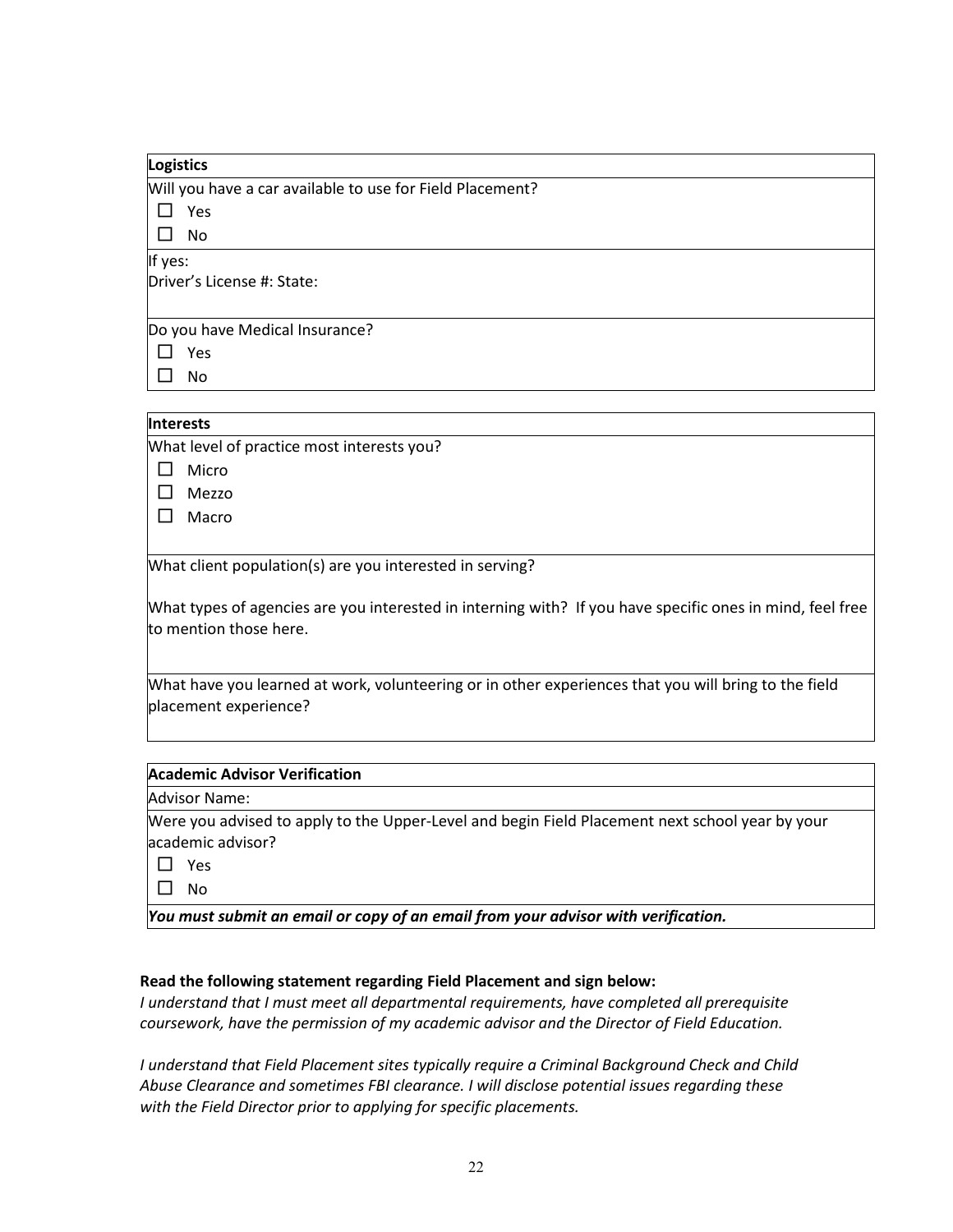*I agree that the statements in this application are true and correct and that the information is used to assess my suitability for Field Placement. I agree to permit the Department of Social Work to disclose any information contained in this application among the Social Work faculty, interviewers for the Upper-Level and with my Field Supervisor and/or Field Placement Task Supervisor.*

| Student Signature: |  |  |  |
|--------------------|--|--|--|
|                    |  |  |  |
| Date:              |  |  |  |
|                    |  |  |  |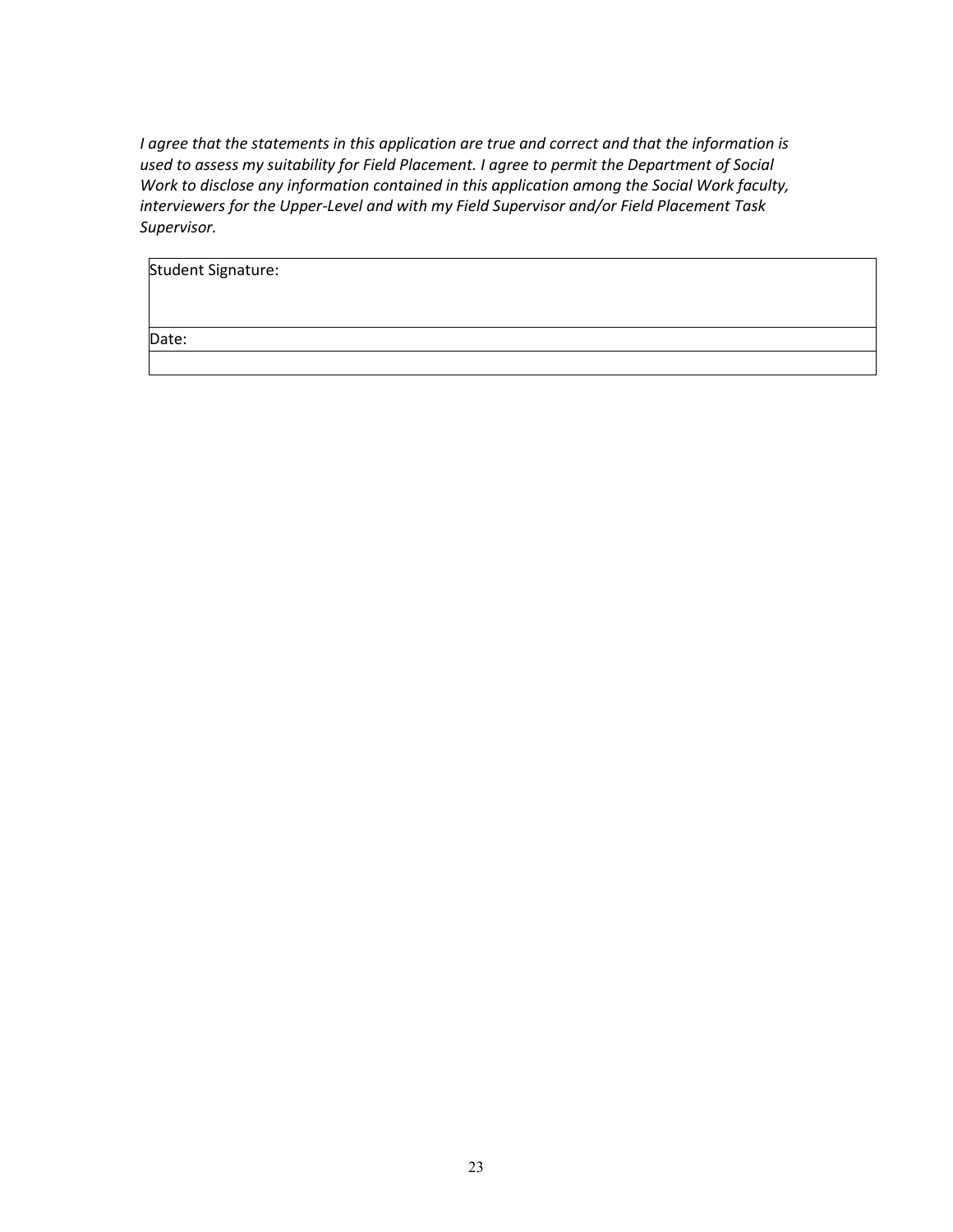## <span id="page-23-0"></span>**APPENDIX B: PRE-PLACEMENT INFORMATION CHECKLIST**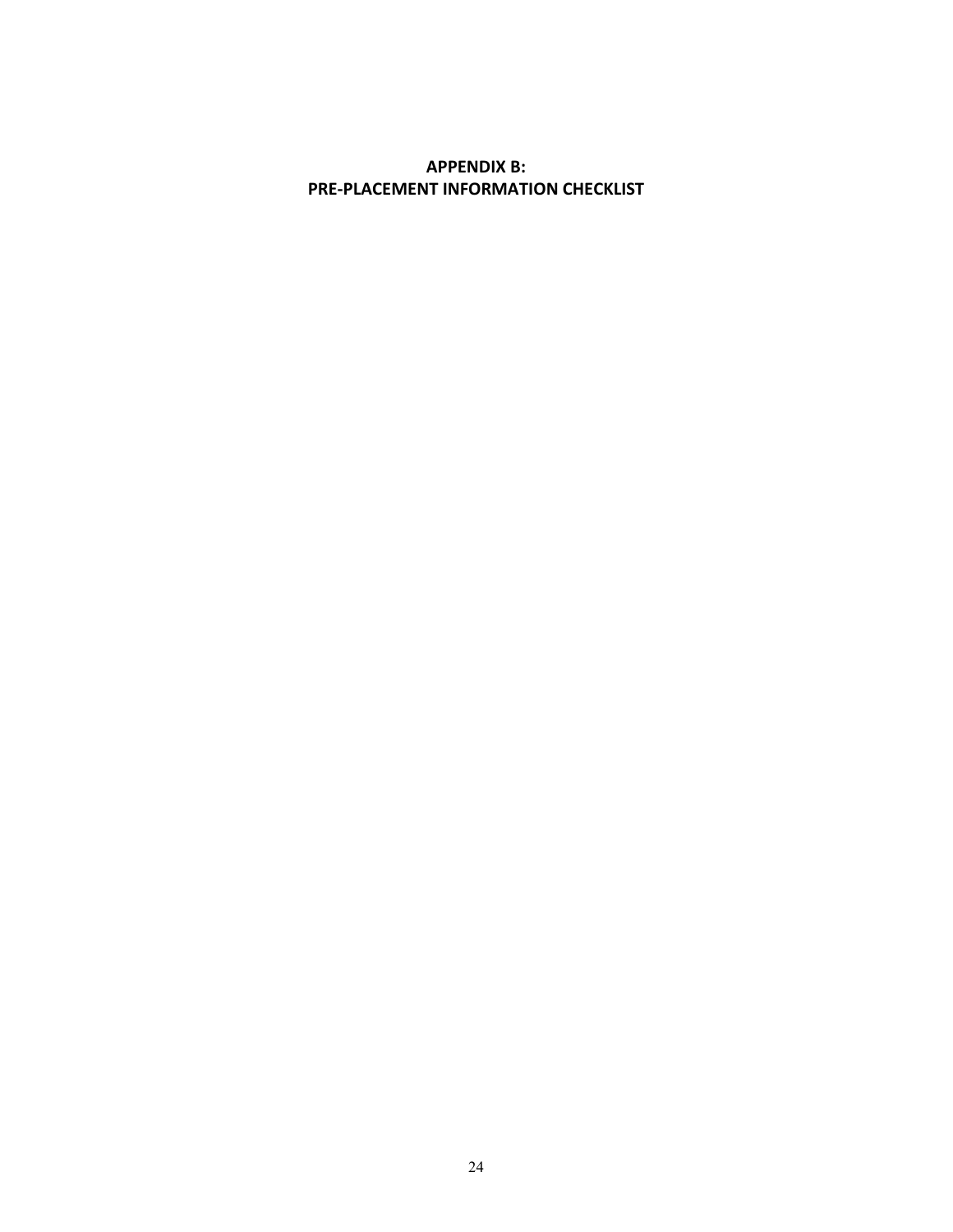## **Carlow University BSW Field Placement Pre-Placement Information Checklist**

Name of Student:

Director of BSW Field Education/Faculty Liaison Name:

Date:

#### **Explanations / Discussion / Information Distributed:**

☐ **Requirements to enter field:** Students must complete required pre-requisite courses, have achieved the required GPA for the BSW program and take field credits as their last credits in the BSW program before enrolling in Field and Seminar

☐ **Field Manual**: Students must read and abide by policies set out in the current BSW Handbook and the BSW Field Manual online.

☐ **Hours Requirement:** Student must complete 250 hours per semester for 500 total hours in Field Placement. Hours must be submitted daily and verified by Field Supervisor.

☐ **Credit Requirement and Class Syllabus**: Field Placement and Seminar assignments are described and guided by course syllabi (examples from prior years are available in the Field Manual but are subject to change each year).

☐ **Personal Risk**: All placements involve personal risk; however, the student should remove her/himself from any situation that seems threatening.

 $\Box$  **Liability Insurance** (malpractice and personal injury): Students will be assessed a fee when they register for Field Seminar which provides liability insurance through Carlow University.

☐ **Expenses**: Carlow does not reimburse students for expenses such as transportation, clothing or other items needed for professional participation. These are generally at the student's expense. Students should seek clarification from the field site as to any reimbursable expenses (e.g., transportation to clients' homes, attendance at conferences) and specify in initial field contract.

☐ **NASW Membership**: We encourage students to join NASW at the student dues rate. (More information is available at: [https://www.socialworkers.org/Membership\)](https://www.socialworkers.org/Membership).

☐ **Clearances:** If the agency requires clearances, the student is responsible for obtaining and paying for them.

☐ **Initial Contract:** Field Supervisors and students must complete this form to be signed by Student, Field Supervisor, Agency Director, and Director of Field Education before the student can enter Field Placement.

☐ **Learning Agreement and Evaluation Form:** The student, in collaboration with the Field Supervisor and Director of Field Education, must complete an Education Plan in the first two weeks of Field Placement.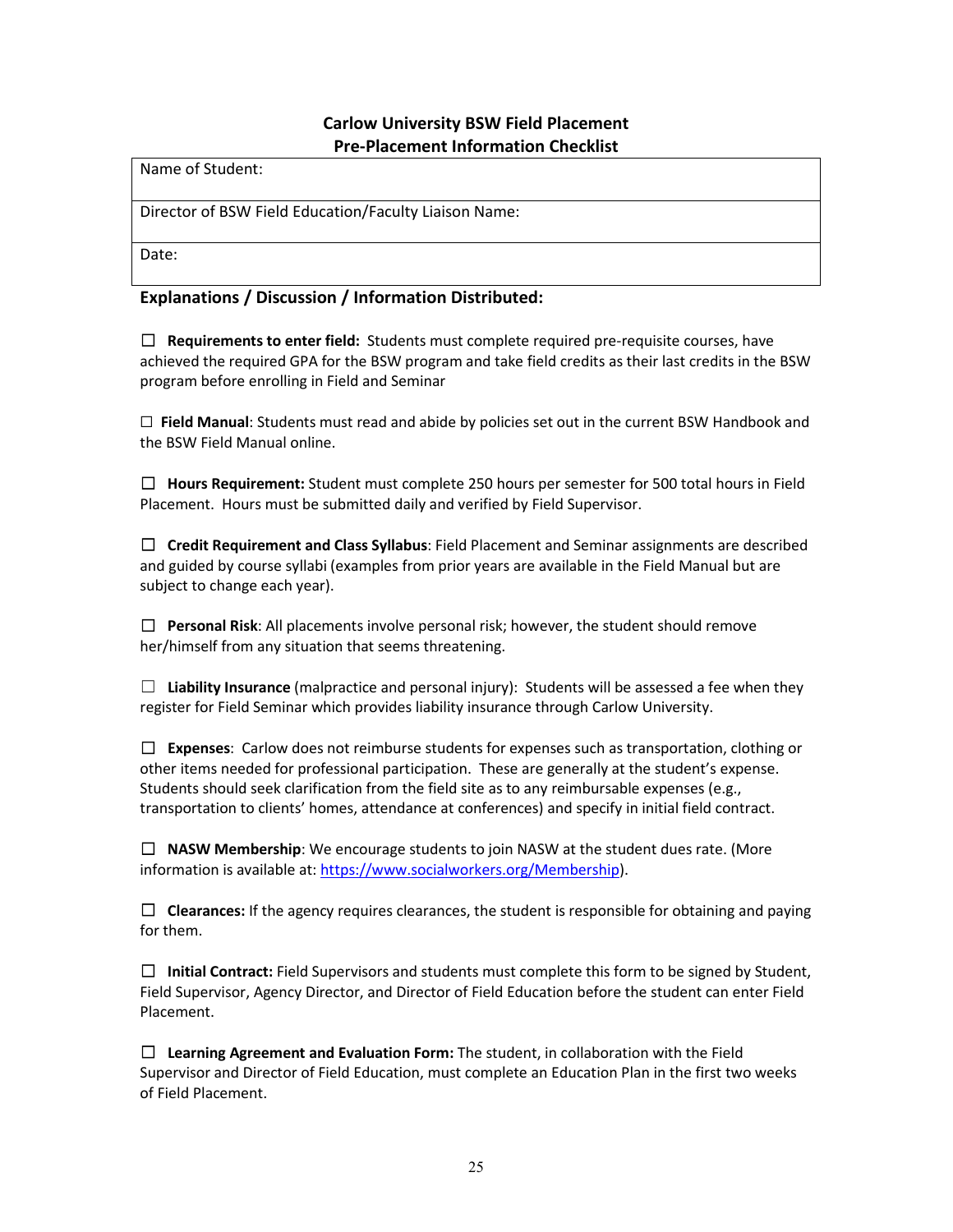☐ **Code of Ethics**: The student agrees to abide by the NASW Code of Ethics (available at: [https://www.socialworkers.org/About/Ethics/Code-of-Ethics/Code-of-Ethics-English\)](https://www.socialworkers.org/About/Ethics/Code-of-Ethics/Code-of-Ethics-English) while in field placement. Ethical violations may be subject to discipline as described in the BSW Handbook.

*Signing here, the student indicates that all of the information above was provided to them.*

Student Signature:

Date:

Director of BSW Field Education/Faculty Liaison: Date: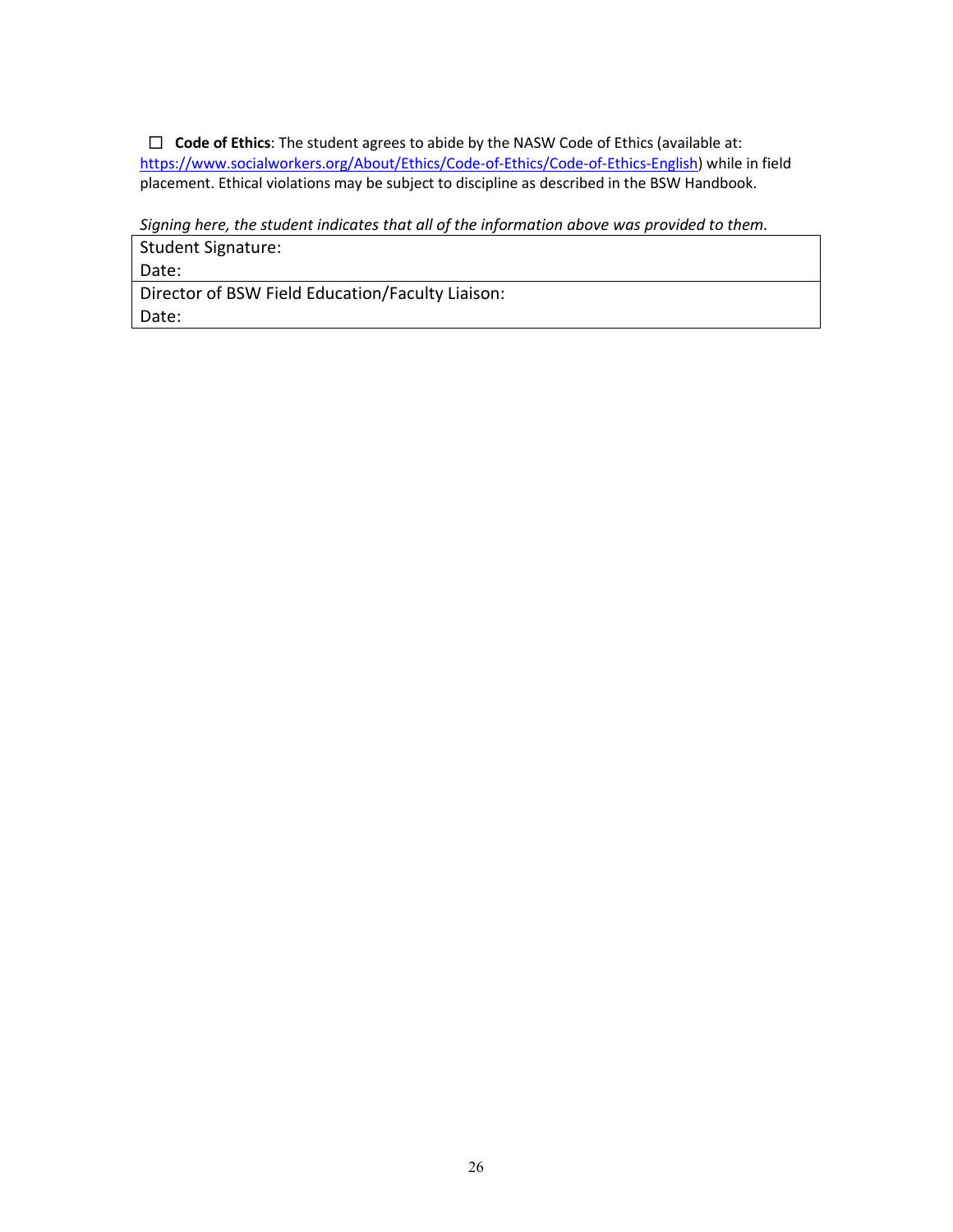<span id="page-26-0"></span>**APPENDIX C: EXAMPLE AGENDAS FOR FALL SITE VISIT (ORIENTATION) and SPRING SITE VISIT (PROGRESS CHECK)**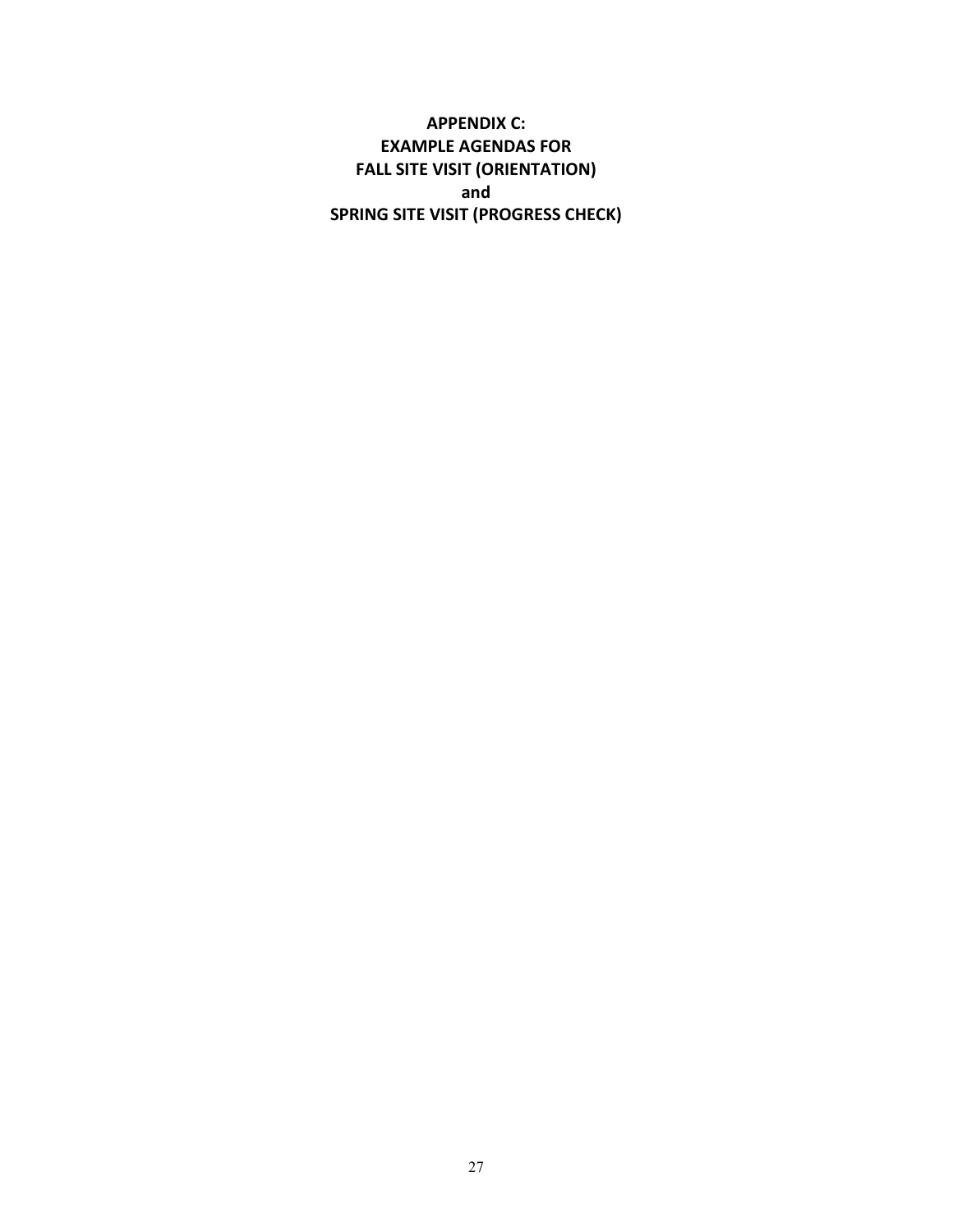## **Example Agenda for Field Site Visit: Orientation**

| Introductions                                                                    | 5 min            |
|----------------------------------------------------------------------------------|------------------|
| Carlow's BSW Field Program                                                       | 10 min           |
| Mission                                                                          |                  |
| Goals for students                                                               |                  |
| Generalist practice (micro and macro) for the BSW level                          |                  |
| Agency integration and professional development opportunities                    |                  |
| <b>Initial Contract and Schedule</b>                                             | $10 \text{ min}$ |
| Review initial contract (and sign if not previously signed)                      |                  |
| Review academic calendar and discuss expectations for school breaks              |                  |
| Hours<br>Requirement is 250 per semester (approximately 20 hours per week)       |                  |
| Log system                                                                       |                  |
| Confirm student's regular weekly schedule                                        |                  |
| Discuss orientation of student at agency                                         | 5 min            |
| Review orientation checklist together and ensure student has been oriented       |                  |
| Learning Agreement and Evaluation Process                                        | 20 min           |
| Student shares professional goals                                                |                  |
| Supervisor shares goals for intern                                               |                  |
| Discuss specific activities to meet each competency                              |                  |
| Explain mid-term and final evaluation process                                    |                  |
| <b>Field Seminar Course</b>                                                      | 5 min            |
| Explain the structure and how some assignments will help students to demonstrate |                  |
| competencies so they may present them to supervisor for feedback                 |                  |
| Confidentiality process for journals                                             |                  |
| <b>Maintaining Contact</b>                                                       | 5 min            |
| Preferred communication methods                                                  |                  |
| Keeping in touch if issues arise - can always do a phone or in-person meeting if |                  |
| needed                                                                           |                  |
| Scheduled phone meetings:                                                        |                  |
| Mid-term, if needed                                                              |                  |
| End of semester                                                                  |                  |
|                                                                                  |                  |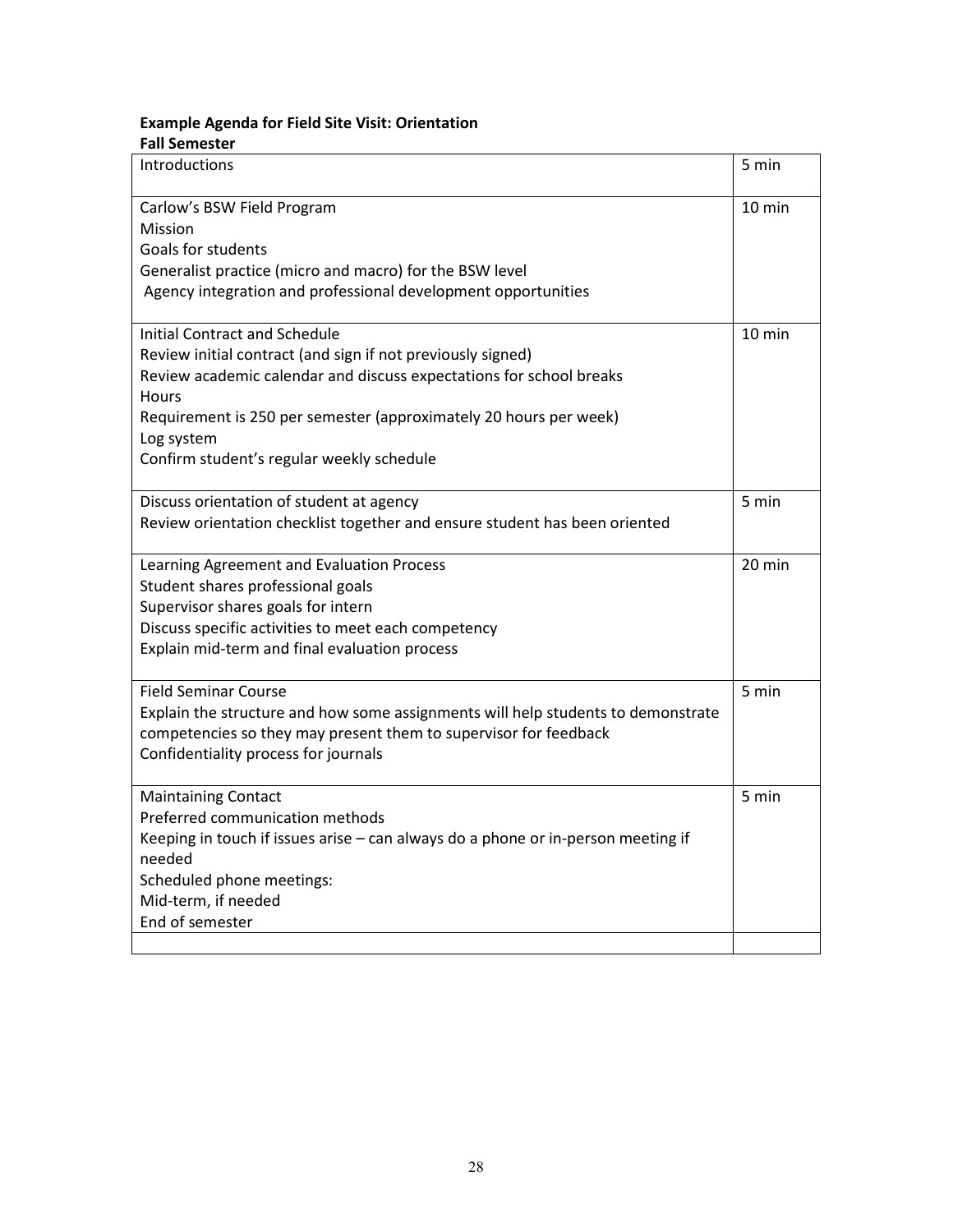## **Example Agenda for Field Site Visit: Progress Check Spring Semester**

| Before meeting:<br>Field Director review copy of Fall Evaluation and hours logs to note any specific areas<br>to discuss                                                                                                                                                                                 |        |
|----------------------------------------------------------------------------------------------------------------------------------------------------------------------------------------------------------------------------------------------------------------------------------------------------------|--------|
| <b>Student Self-Evaluation</b><br>Student share what they wrote in their self-evaluation at the end of Fall semester in<br>terms of their effort, strengths and areas to grow<br>Student share goals for this semester                                                                                   | 5 min  |
| <b>Supervisor Evaluation</b><br>Share strengths of the student<br>Share areas for growth                                                                                                                                                                                                                 | 5 min  |
| Schedule<br>Discuss any changes to regular schedule for this semester<br>Review academic calendar and discuss expectations for school breaks                                                                                                                                                             | 5 min  |
| Learning Agreement Update<br>Review Fall Evaluation of student to see if there were competencies that student did<br>not demonstrate yet and discuss opportunities to do so<br>Goal is to add at least one new activity for each competency for this term - work on<br>expanding and deepening skill set | 20 min |
| <b>Field Seminar II</b><br>Discuss how the assignments will help students to demonstrate competencies<br>Students will ask for time to share their assignments with supervisors and discuss                                                                                                              | 10 min |
| Evaluation<br>Mid-term and Final Evaluation process (same as last term)<br>Explain program goals for all students<br>If students are not meeting benchmarks, reach out to brainstorm by mid-term                                                                                                         | 5 min  |
| Interest in BSW (or MSW) intern next year?<br>If so, will send student resume/cover letters in February/March with goal of<br>finalizing by April                                                                                                                                                        | 5 min  |
| Preference for Wrap-Up<br>In person or phone?<br>Graduation pinning event invitation                                                                                                                                                                                                                     | 5 min  |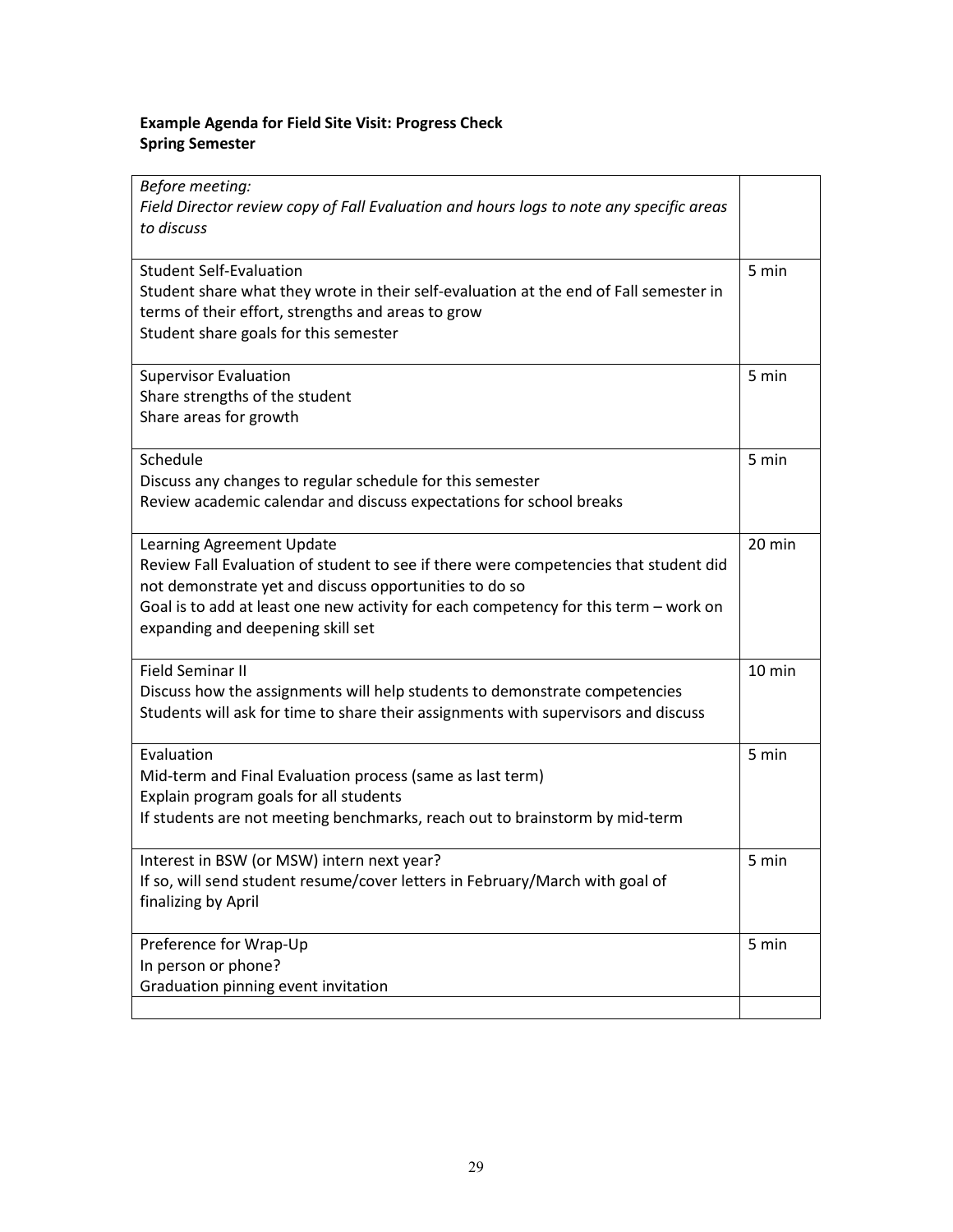## <span id="page-29-0"></span>**APPENDIX D: EXAMPLE INITIAL CONTRACT**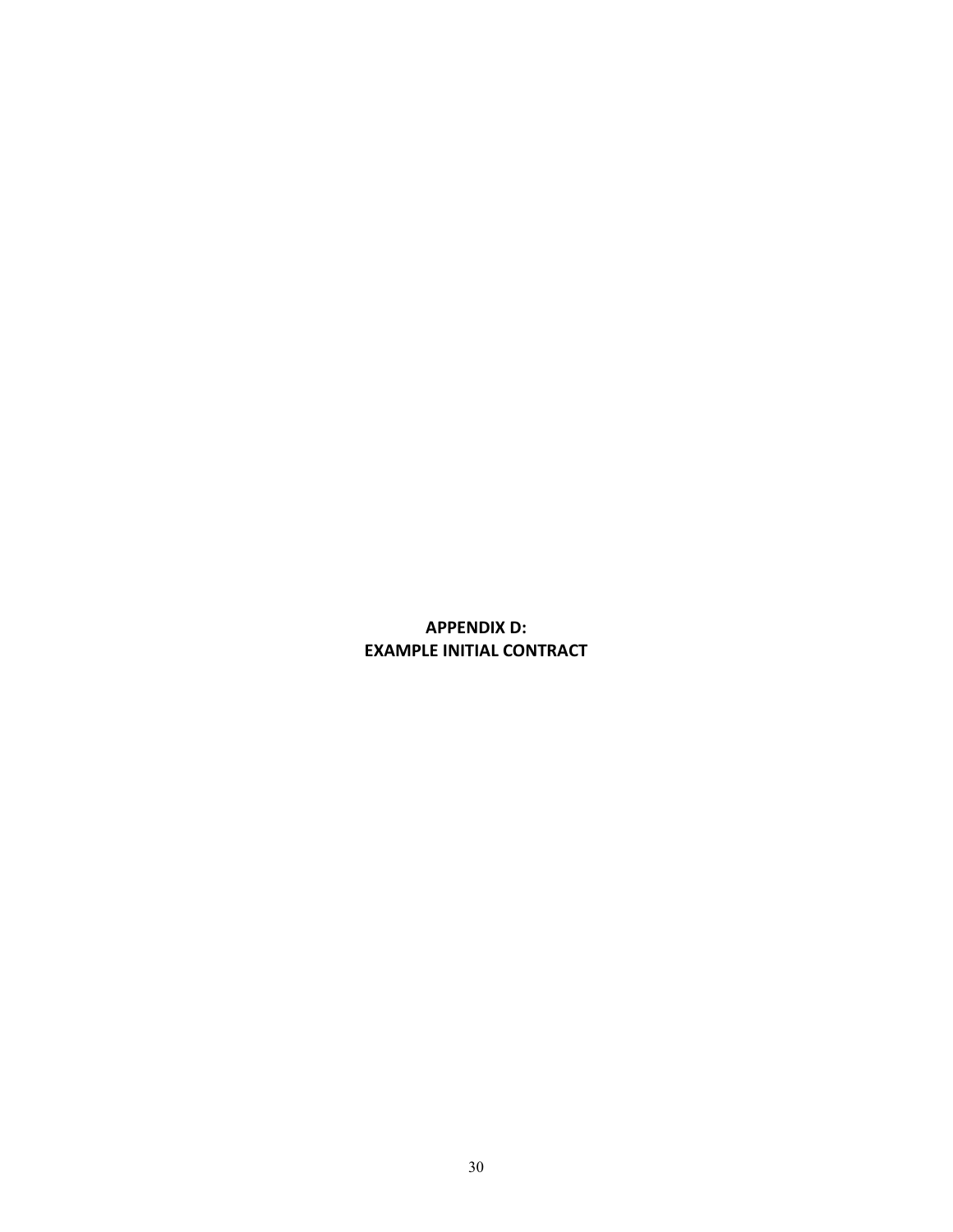

## **Carlow University BSW Field Placement Initial Contract AY 2021-2022**

#### **Student Information**

| Name:       | Pronouns:                         |  |
|-------------|-----------------------------------|--|
| Email:      |                                   |  |
| Cell Phone: | Additional Phone (if applicable): |  |
| Address:    |                                   |  |
|             |                                   |  |

#### **Field Placement Agency Information**

| Agency Name:                                          |
|-------------------------------------------------------|
| Address:                                              |
| Main Phone:                                           |
| Address of Student Placement Location (if different): |

## **Field Supervisor Information**

| Name:           | Pronouns:   |  |
|-----------------|-------------|--|
| Title/Position: |             |  |
| Email:          |             |  |
| Work Phone:     | Cell Phone: |  |

## **Task Supervisor Information (if relevant)**

| Name:           | Pronouns:   |  |
|-----------------|-------------|--|
| Title/Position: |             |  |
| Email:          |             |  |
| Work Phone:     | Cell Phone: |  |

#### **Carlow Director of BSW Field Education**

| Name:       | Pronouns:   |  |
|-------------|-------------|--|
| Email:      |             |  |
| Work Phone: | Cell Phone: |  |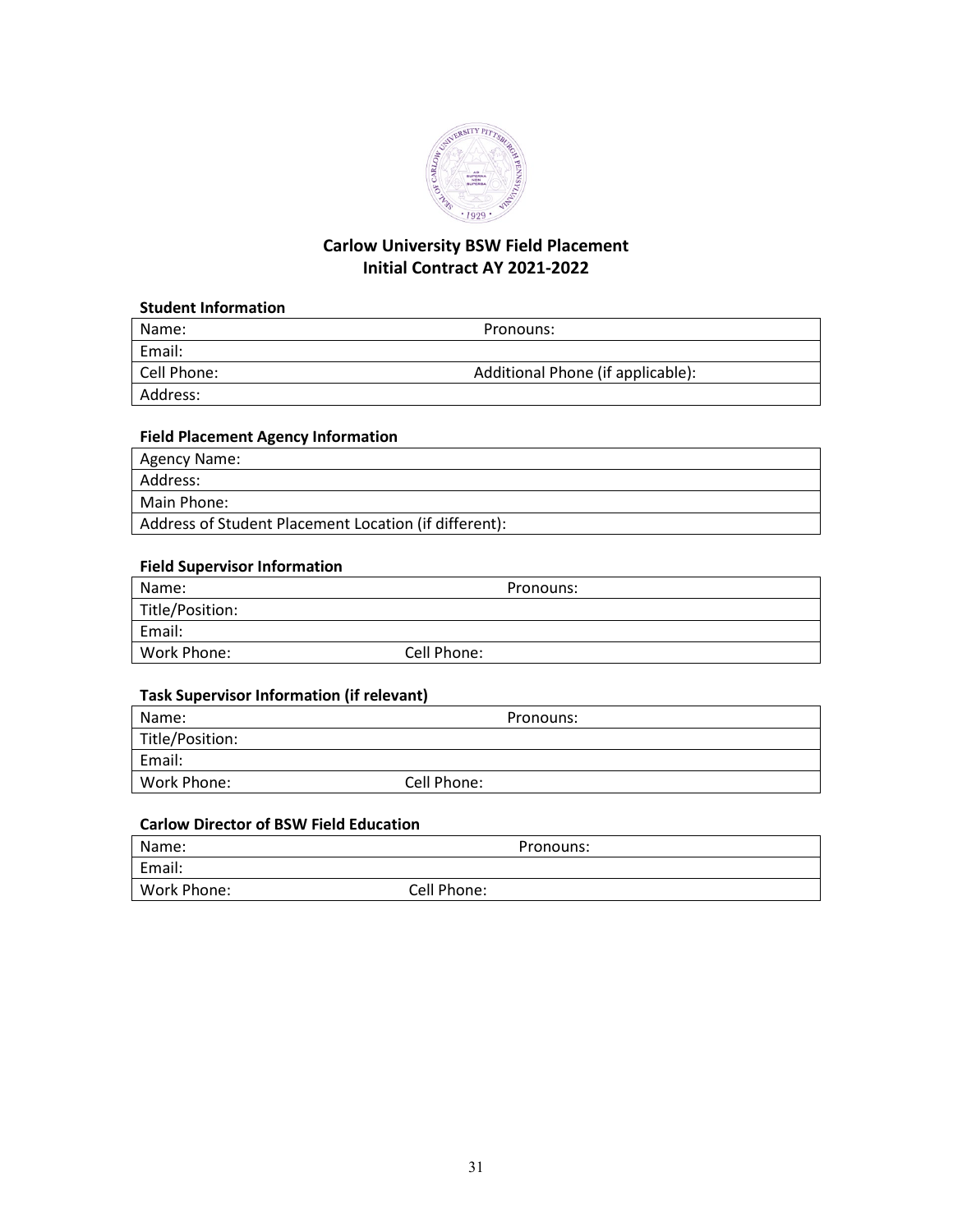#### **Logistics and Expectations of Field Placement**

*Responsibilities of Field Supervisor, Student and Carlow Director of Field Education are outlined in th[e BSW Field Manual.](https://carlow.edu/app/uploads/2021/01/bsw-field-manual.pdf) Below is information about dates and logistics.* 

Total Hours: 500 (250 per semester)

Academic Credits: 12 (6 per semester)

Beginning and End Dates of **Fall** Semester: August 23, 2021 – December 3, 2021 Fall Break: October 11 – 12, 2021 Thanksgiving Break: November 24-26, 2021 Finals Week: December 6 – 10, 2021

Beginning and End Dates of **Spring** Semester: January 10, 2022 – April 22, 2022 Spring Break: March 7 – 11, 2022 Easter Break: April 14 – 18, 2022 Finals Week: May 2 – 6, 2022

#### Documentation of Hours

Student hours must be submitted via online hours log every day at placement. Field/Task Supervisor verifies hours by regularly reviewing and signing off on mid-term and final evaluation.

#### Evaluation

Supervisor submits a mid-term and final evaluation each semester for student. These are shared with the student to support their progress and development. Supervisor is responsible for communicating at any point in the semester if issues with attendance, performance or otherwise.

BSW Program Commitment to Diversity, Equity and Antiracism *This optional section is for the student to share anything that the student would like taken into consideration that would further support the field placement success such as background, life experiences, strengths and areas of growth. If a student is seeking mentorship in a certain area, please share.*

#### **Schedule**

Weekly schedule (Minimum two 8-hour days per week and one 4-hour day recommended):

Day and time for weekly supervision meetings (one hour per week is required):

Name of person who will submit forms and evaluations: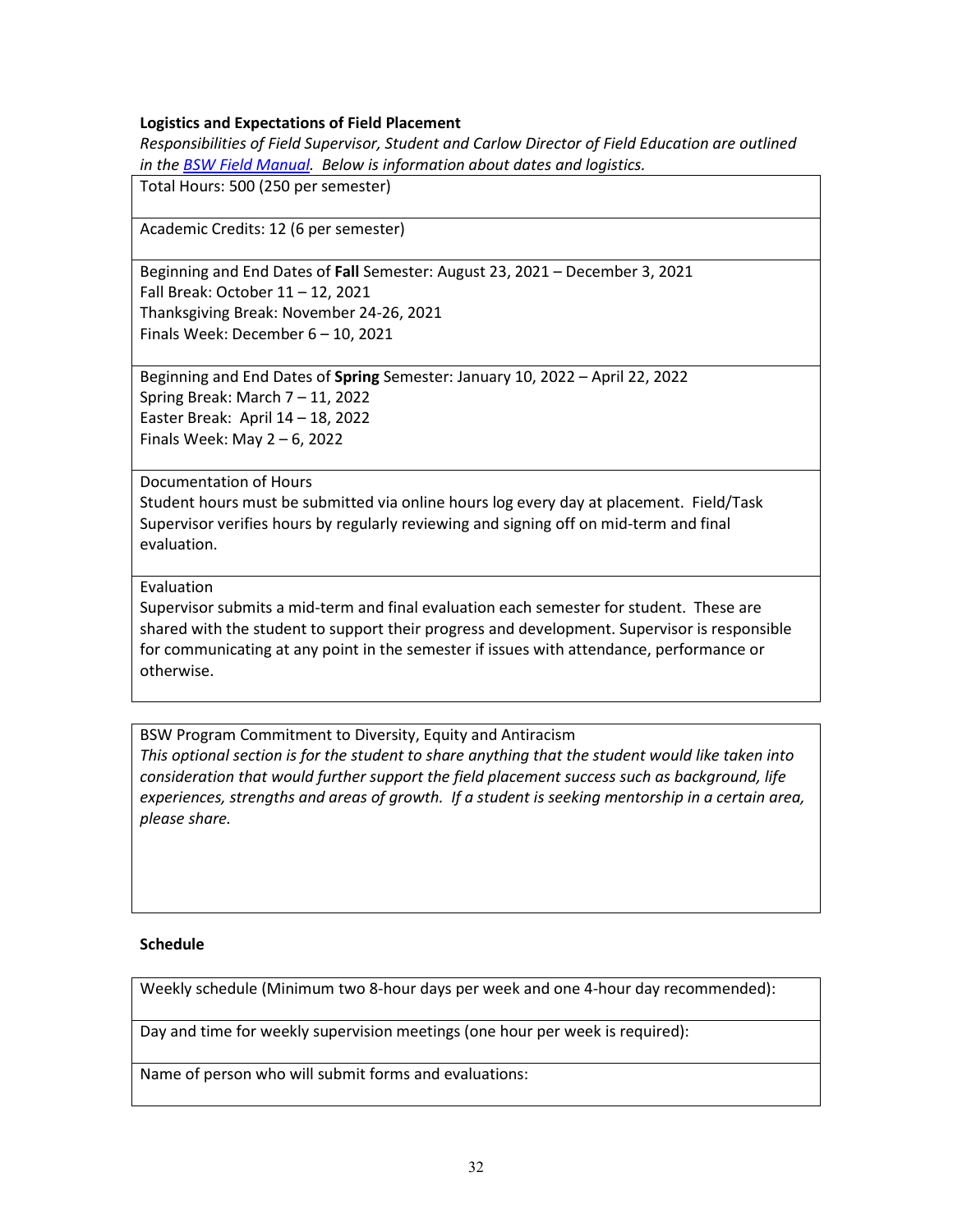Agency Resources made available to the student: *Please BOLD all that apply.* Office space with desk Computer access Phone access ID badge Administrative assistant support Other support staff (Please describe: Other (Please describe:

Please explain any regular travel/transportation requirements. *If travel is required, is* 

*reimbursement*

*provided for parking and mileage?*

How and when will orientation be provided? *Please address how agency policies will be shared with student, when a tour will take place and how the student will be introduced at the agency.* 

Describe internship position and responsibilities:

If micro focused, proposed number of clients and/or cases with which the student will be involved (describe Fall and Spring). If macro focused, list specific deliverables expected (describe Fall and Spring):

What knowledge and skills are required by the student to fulfill this field placement?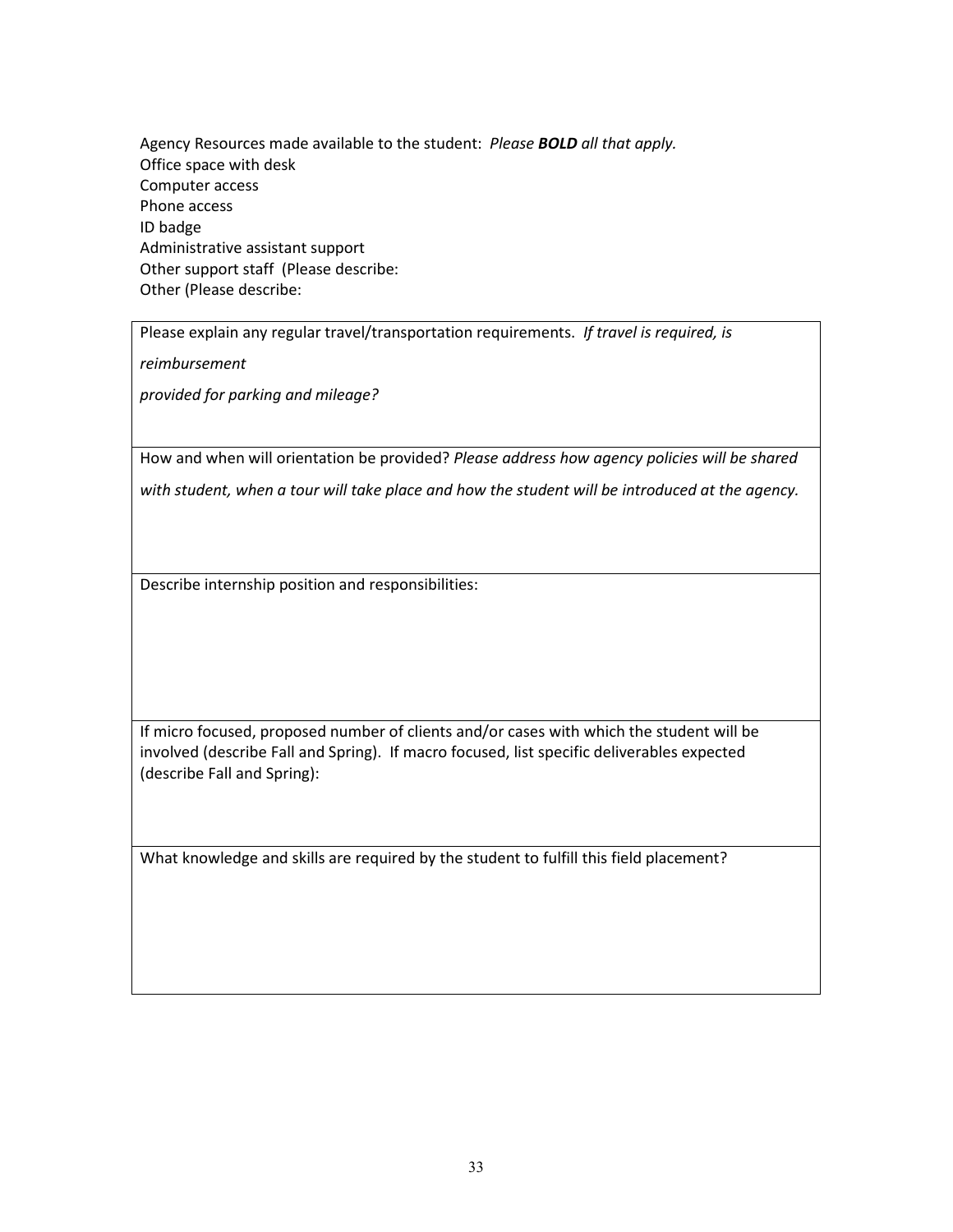*Those signing below agree to the terms listed in this document including responsibilities outlined in th[e BSW Field Manual,](https://carlow.edu/app/uploads/2021/01/bsw-field-manual.pdf) start and end dates of placement, total hours, weekly schedule, regular communication (including meetings with the Carlow Director of BSW Field Education each term) and submission of required documents including evaluations.* 

*Details about the tasks/activities and assignments the student will complete relevant to Social Work competencies will be described in the Learning Agreement form (separate document), submitted within the first month of placement. The agency confirms that the agency has policies and procedures in place to ensure student safety.* 

*All parties signing this contract\* agree with the practicum proposal and agree to abide by the National Association of Social Workers' Code of Ethics. Any change in this agreement must be made in writing and submitted to the Director of BSW Field Education.* 

| <b>Student Signature</b>                | Date |
|-----------------------------------------|------|
| Field Instructor Signature              | Date |
| Task Supervisor Signature (if relevant) | Date |
| <b>Agency Director</b>                  | Date |
| Carlow Director of Field Education      | Date |

\*Signatures obtained electronically by all parties responding they agree via email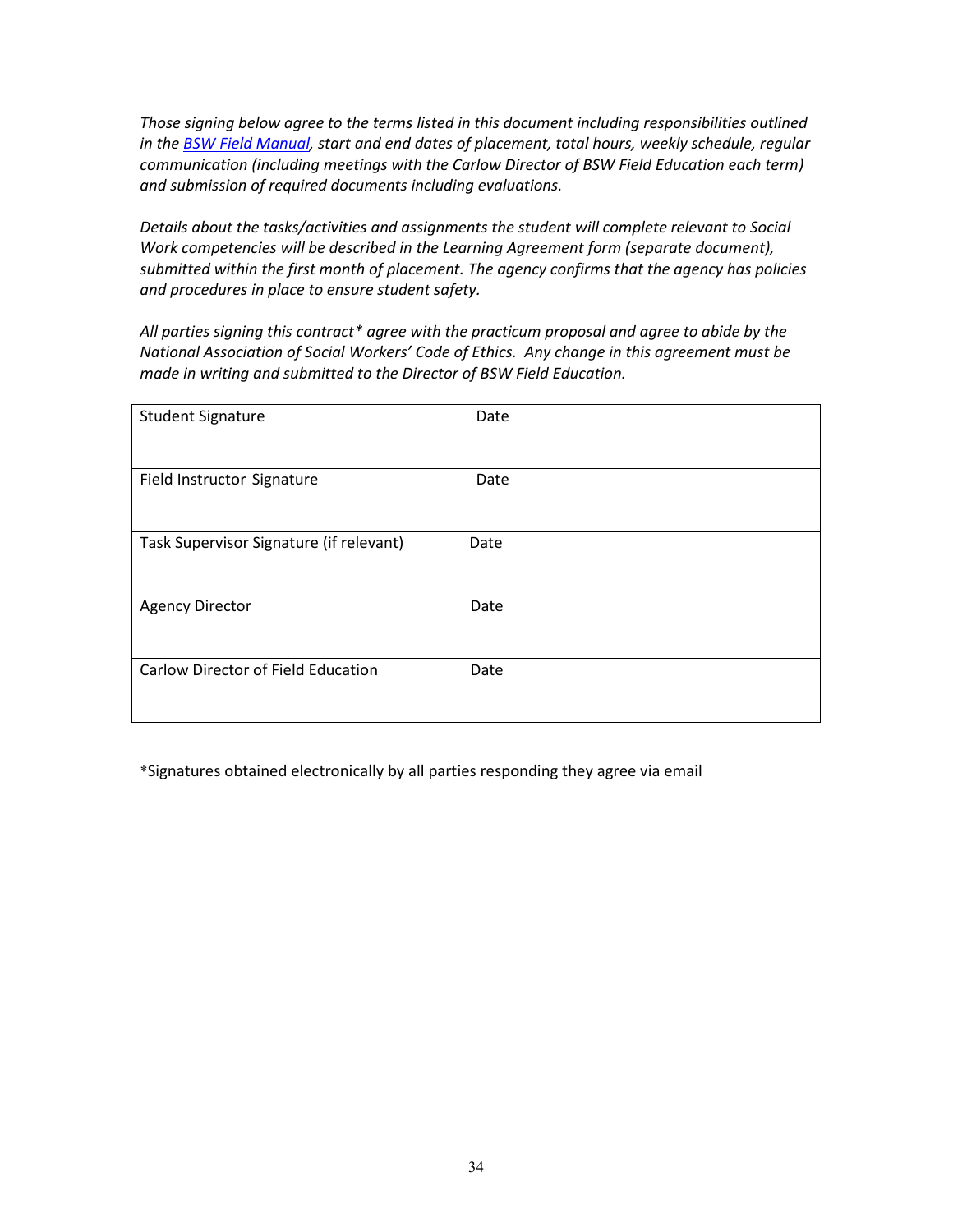## <span id="page-34-0"></span>**APPENDIX E: ORIENTATION ACTIVITIES**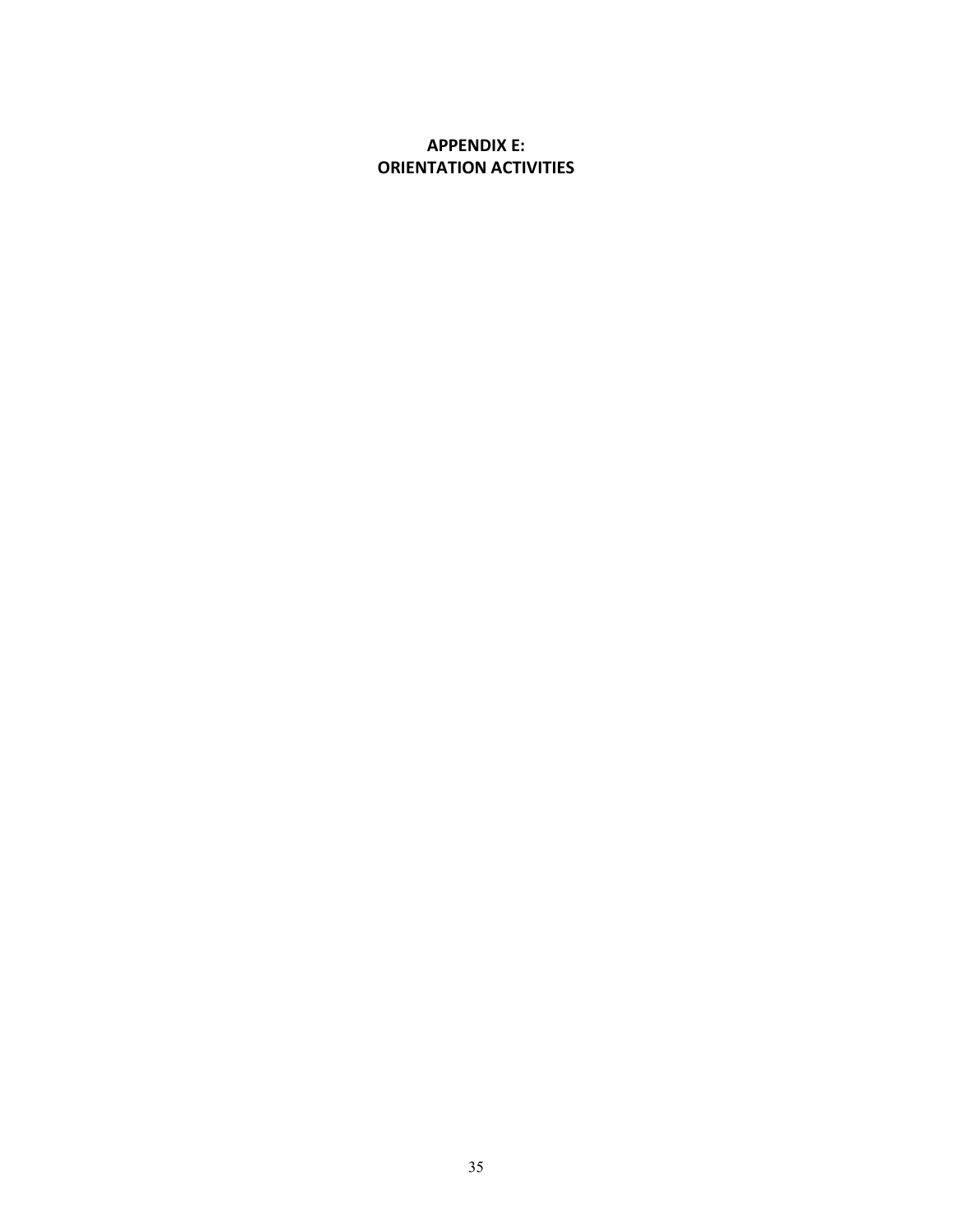## **Carlow University BSW Field Placement Orientation Activities**

| <b>Student Name: First Last</b>              |
|----------------------------------------------|
| Field Placement Agency: Agency Name          |
| <b>Field Supervisor: First Last</b>          |
| Date Completed: Click or tap to enter a date |

*Carlow requires students in field placement to have an orientation to the agency provided by the Field Supervisor. The checklist included here are areas the program recommends are covered.* 

*Objective: To develop knowledge of the placement agency and the role of the agency in meeting human needs in the community. To understand agency policies and procedures governing practice experiences.*

#### **Checklist of orientation activities designed to build student knowledge:**

☐ Field Supervisor/Supervisor orientation activities:

- Schedule supervision sessions to orient the student to agency,
- Review practice standards, policies, and customs such as dress code, lunch patterns, etc.
- Send out memo/email to staff introducing the student;
- Provide tour of agency;
- Introduce student to clerical staff and provide orientation to making copies, printing, telephone, email/internet systems.
- $\Box$  Student review of agency policy manuals; brochures, program materials
- $\Box$  Student meeting(s) with administrative and program staff (Specify): Click or tap here to enter text.
- $\Box$  Student visit(s) to community programs and resources, tour of neighborhood (Specify): Click or tap here to enter text.

 $\Box$  Field Supervisor/supervisor review of agency protocols; instructions for how students should respond to:

- transportation of clients;
- mandatory reporting, child abuse, elder abuse
- suicide/homicide threats
- drugs/alcohol,
- weapons,
- safety issues

☐ Other (Specify): Click or tap here to enter text.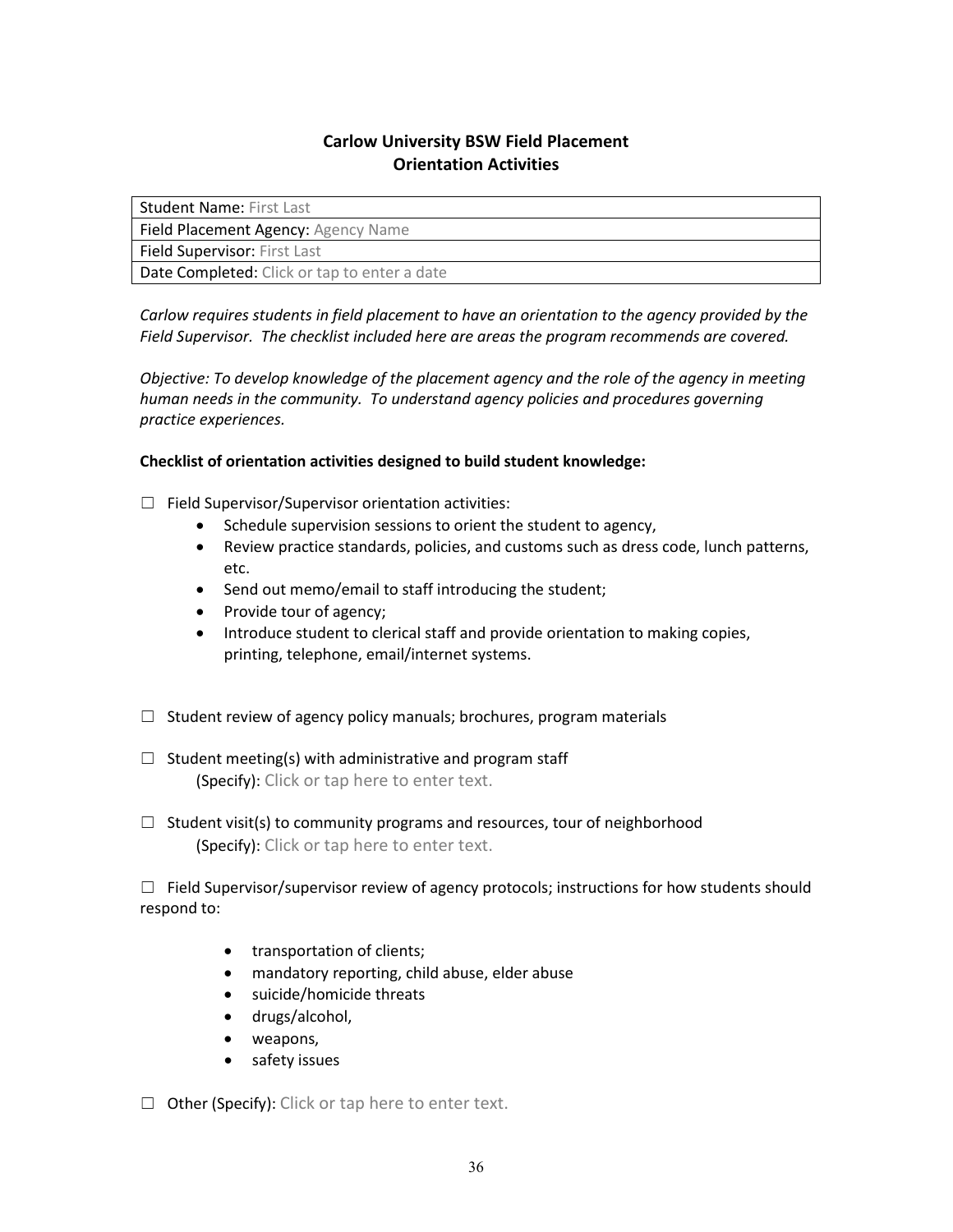**APPENDIX F: EXAMPLE LEARNING AGREEMENT AND EVALUATION FORM**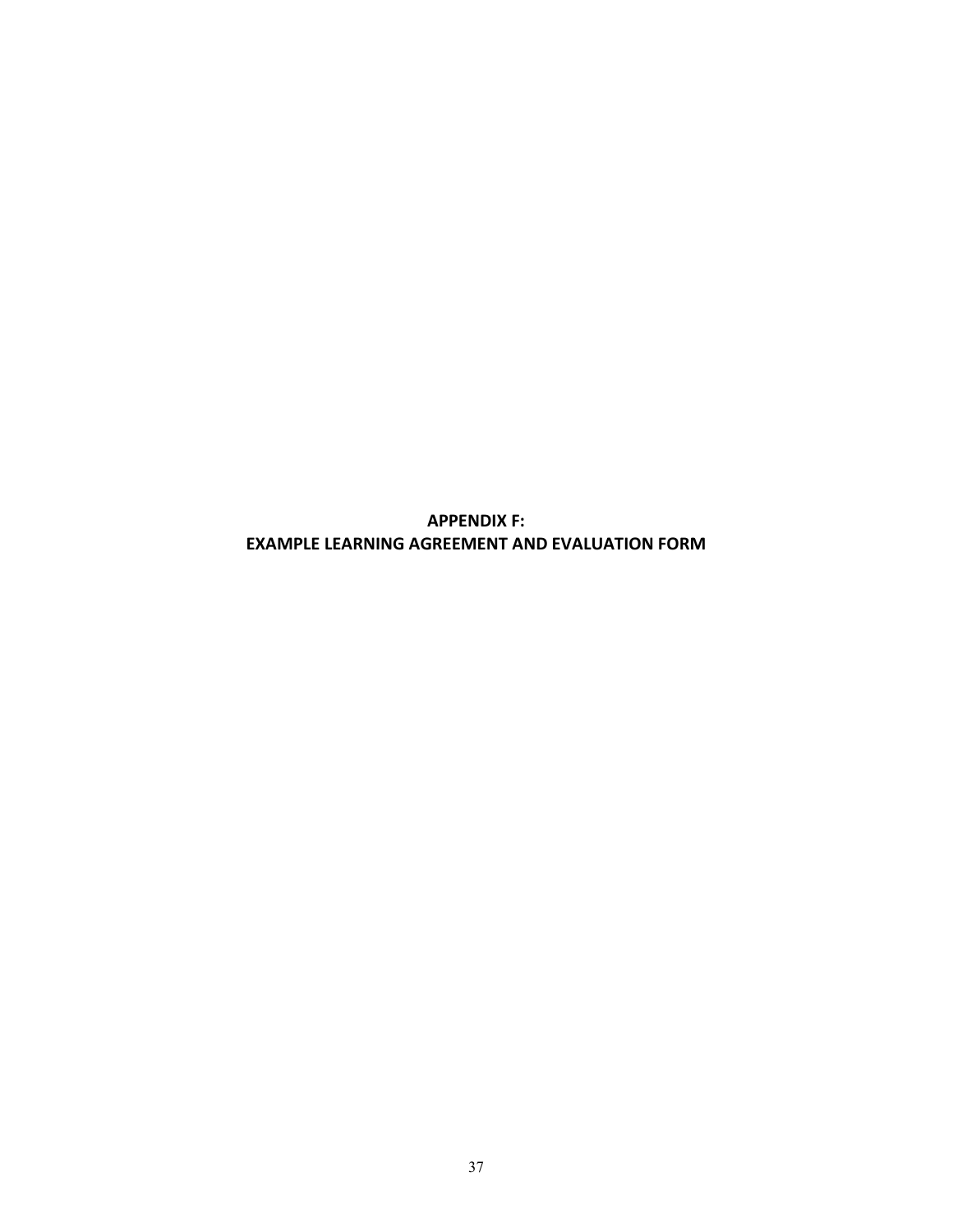# **Carlow University BSW Field Placement Learning Agreement**

Student Name: Field Placement Agency: Field Supervisor: Task Supervisor (if relevant): Fall Semester Date Completed: Spring Semester Date Completed:

# *Instructions:*

*This form is used to create the learning agreement between student and supervisor(s). The learning agreement is to be completed by the student with guidance and approval from the field supervisor (and task supervisor, if relevant) at the beginning of each semester of field placement.* 

*The student is responsible for updating the learning agreement in the beginning of spring semester with support of supervisor(s). In the update, students indicate which planned activities they completed and which they will complete in Spring. They also add new plans to further their professional growth and development.*

*Deadlines for submission are in the syllabus for Field Placement/Seminar. The Director of Field Education will collaborate with student and agency supervisor(s) to finalize the Learning Agreement.*

*This document is collaborative and iterative. Students are welcome to add to the learning agreement throughout the semester with activities they engage in relevant to various competencies at placement –they should confirm these changes with supervisors. Supervisors and Field Director may suggest additions at any point. It also serves as an excellent record of student's learning and activities throughout the field placement and can be referenced as such for creating a professional resume.* 

# A Note on Evaluation

At the end of this document, both student and supervisor(s) can see what the student will be evaluated on at the end of each semester (via an electronic survey sent to the supervisor). Supervisor(s) meet with students to discuss their evaluation in advance and a final copy of the evaluation is shared with the student.

*The learning agreement and evaluation areas are developed in relation to the core competencies and practice behaviors of social work education as identified by the Council on Social Work Education (CSWE). More information is available at: [https://www.cswe.org/getattachment/Accreditation/Accreditation-Process/2015-](https://www.cswe.org/getattachment/Accreditation/Accreditation-Process/2015-EPAS/2015EPAS_Web_FINAL.pdf.aspx) [EPAS/2015EPAS\\_Web\\_FINAL.pdf.aspx](https://www.cswe.org/getattachment/Accreditation/Accreditation-Process/2015-EPAS/2015EPAS_Web_FINAL.pdf.aspx)*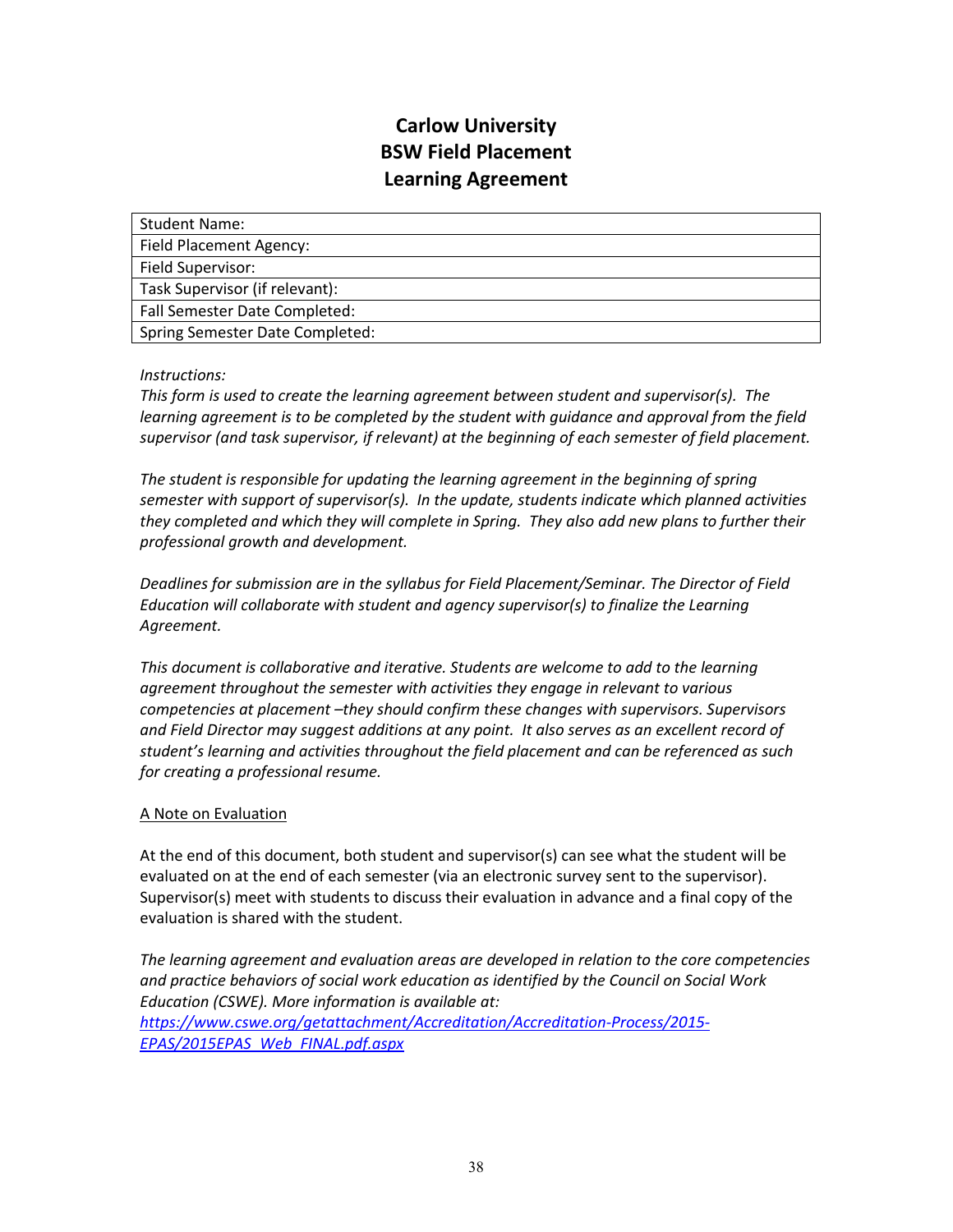# **Overall Learning Agreement Plan**

| 1) | <b>Generalist Practice Focus Area: BSW students</b><br>are prepared for generalist social work practice. Social workers serve individuals,<br>groups and families as well as organizations, communities and at the policy level.<br>Briefly explain what populations/levels will be the primary focus of this field placement.                                                                                                                                                                                                                                                      |
|----|-------------------------------------------------------------------------------------------------------------------------------------------------------------------------------------------------------------------------------------------------------------------------------------------------------------------------------------------------------------------------------------------------------------------------------------------------------------------------------------------------------------------------------------------------------------------------------------|
| 2) | Generalist Practice Part 2: Briefly describe how the student will gain skills in the levels<br>and areas that are not the primary focus of this field placement in order to be prepared<br>for generalist social work practice?<br>(i.e., if student will be primarily working with individuals, what opportunities will they<br>have to learn about the larger community those individuals are a part of or about<br>organizational practices; if students will work primarily on policy advocacy, what<br>opportunities will they have to interact with individuals and groups?). |
| 3) | Agency Integration: Describe how student will<br>participate in regular staff meetings and other organizational activities.                                                                                                                                                                                                                                                                                                                                                                                                                                                         |
| 4) | Professional Development: Describe student plans for attendance at professional<br>conferences, agency trainings, and workshops (Note: minimum of one professional<br>development activity required each semester.)                                                                                                                                                                                                                                                                                                                                                                 |
|    | Student - Please list Trainings/Workshops and Date Attended Here (must have at least two<br>documented):                                                                                                                                                                                                                                                                                                                                                                                                                                                                            |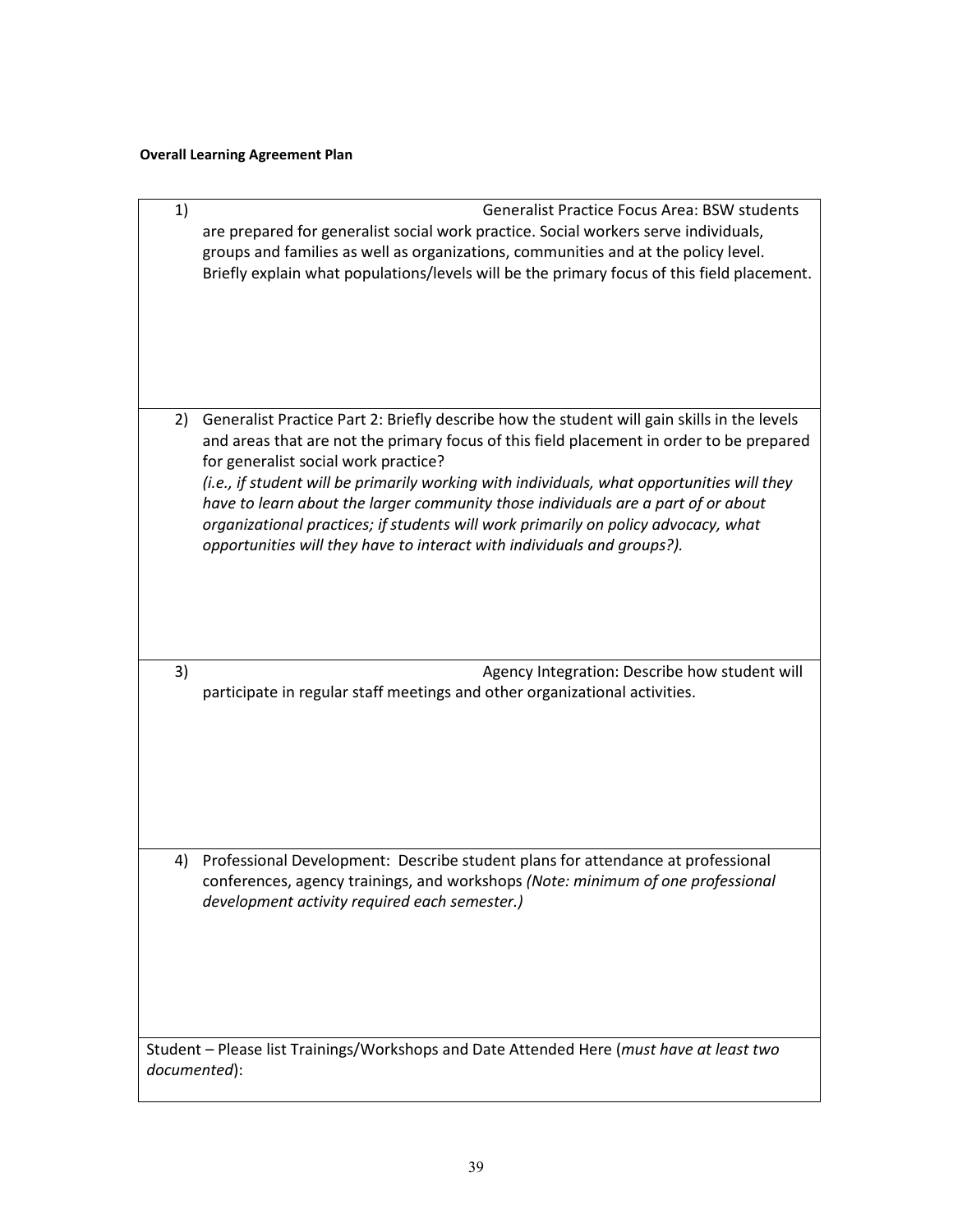#### **Competency-Based Learning Agreement Plan**

*At the beginning of each semester use the space below to identify specific student learning activities that demonstrate each competency and will facilitate the assessment of that competency.* 

### **Competency #1: Demonstrate Ethical and Professional Behavior**

*Social workers understand the value base of the profession and its ethical standards, as well as relevant*  laws and regulations that may impact practice at the micro, mezzo, and macro levels. Social workers *understand frameworks of ethical decision-making and how to apply principles of critical thinking to those frameworks in practice, research, and policy arenas. Social workers recognize personal values and the distinction between personal and professional values. They also understand how their personal experiences and affective reactions influence their professional judgment and behavior. Social workers understand the profession's history, its mission, and the roles and responsibilities of the profession. Social Workers also understand the role of other professions when engaged in inter-professional teams. Social*  workers recognize the importance of life-long learning and are committed to continually updating their *skills to ensure they are relevant and effective. Social workers also understand emerging forms of technology and the ethical use of technology in social work practice.*

*Example Activities to Develop and Demonstrate Competency #1:*

- Intern prepares and delivers a presentation to clients and/or colleagues
- Intern completes professional writing assignments such as grant applications, assessments, letters, memos, process recordings and reports
- Intern gains competency in using agency computer systems for managing information, searching for resources, research and communication
- Intern maintains documentation of practice in accordance with agency expectations
- Intern researches and applies NASW Code of Ethics for ethical dilemmas
- Intern discusses challenges to personal values with supervisor and practices selfregulation
- Intern uses supervision and evaluation to plan for ongoing professional learning and growth
- Intern sets career development goals

Fall Semester - Activities for Competency #1:

Spring Semester- Reflection and Activities for Competency #1: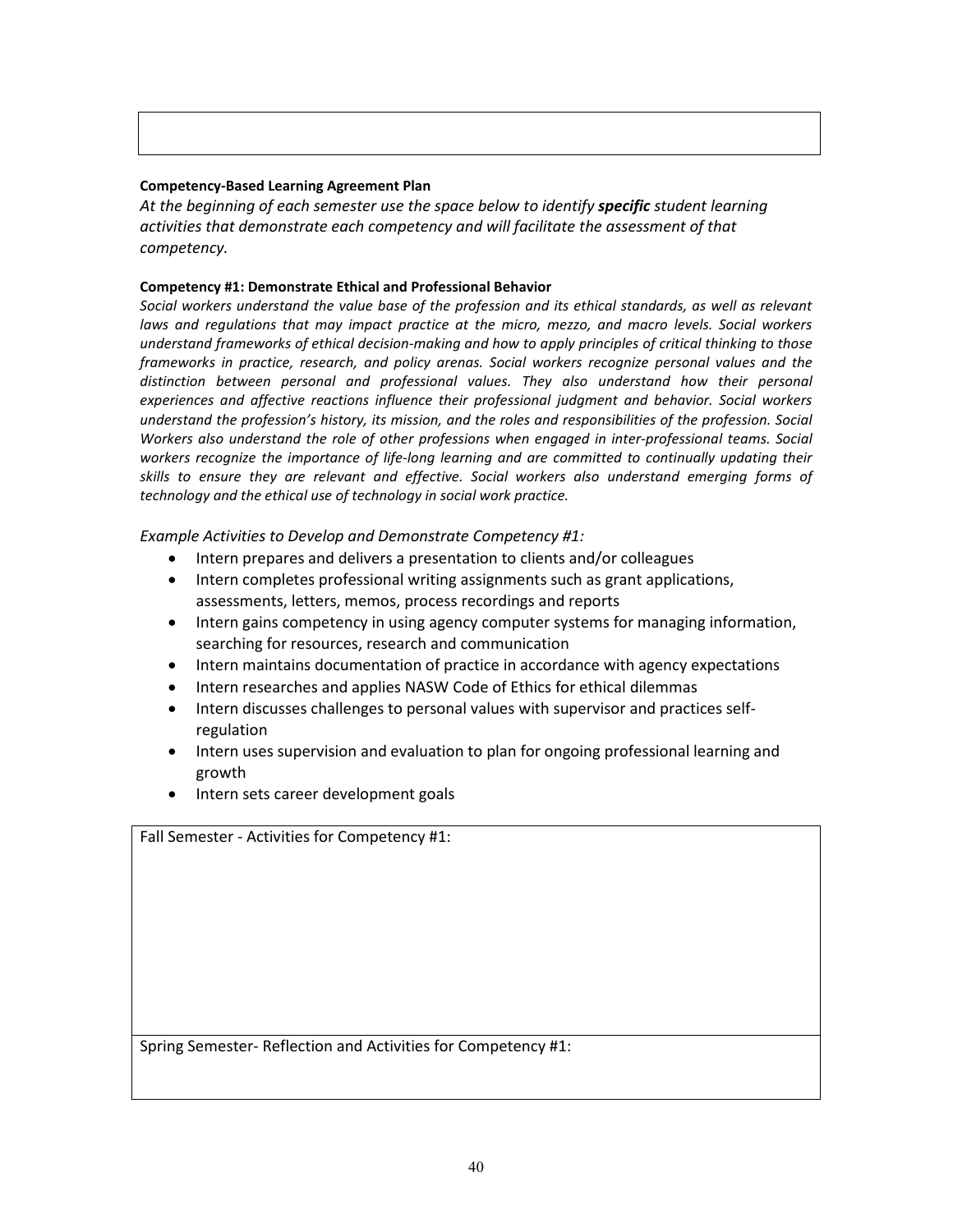#### **Competency #2: Engage Diversity and Difference in Practice**

*Social workers understand how diversity and difference characterize and shape the human experience and are critical to the formation of identity. The dimensions of diversity are understood as the intersectionality of multiple factors including but not limited to age, class, color, culture, disability and ability, ethnicity, gender, gender identity and expression, immigration status, marital status, political ideology, race, religion/spirituality, sex, sexual orientation, and tribal sovereign status. Social workers understand that, as a consequence of difference, a person's life experiences may include oppression, poverty, marginalization, and alienation as well as privilege, power, and acclaim. Social workers also understand the forms and mechanisms of oppression and discrimination and recognize the extent to which a culture's structures and values, including social, economic, political, and cultural exclusions, may oppress, marginalize, alienate, or create privilege and power.*

*Example Activities to Develop and Demonstrate Competency #2:*

- Intern discusses with field supervisor self-awareness regarding empathy, cultural humility, internalized oppression, microaggressions and systematic oppression and how these might shape practice experience
- Intern researches information about diverse populations served by the agency in order to develop cross-cultural knowledge
- Intern identifies cross-cultural skills they would like to develop and a plan for how to enact them
- Intern reviews policies related to diversity and difference at the agency and discusses with field supervisor

Fall Semester - Activities for Competency #2:

Spring Semester- Reflection and Activities for Competency #2: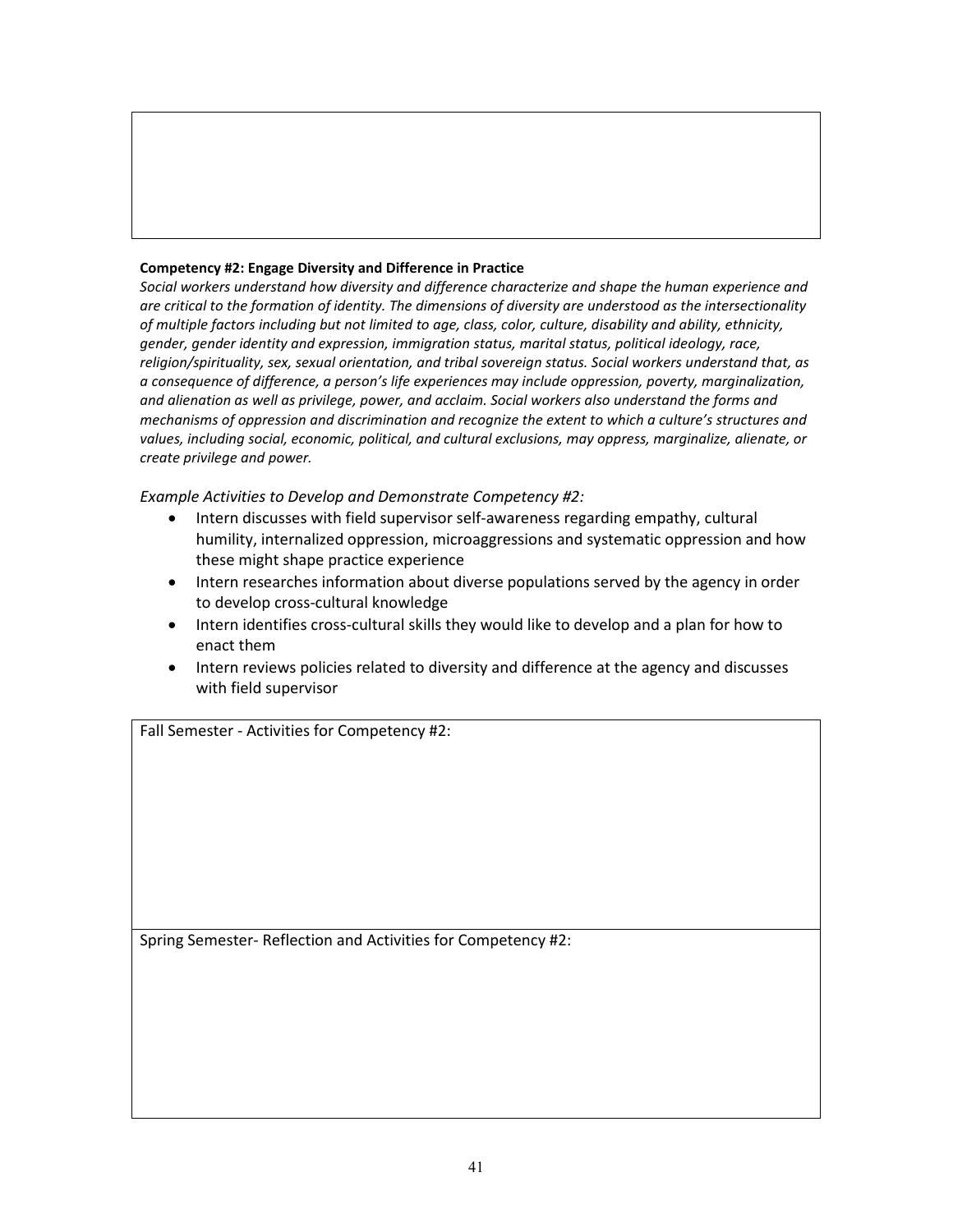#### **Competency #3: Advance Human Rights and Social, Economic, and Environmental Justice**

*Social workers understand that every person regardless of position in society has fundamental human rights such as freedom, safety, privacy, an adequate standard of living, health care, and education. Social workers understand the global interconnections of oppression and human rights violations, and are knowledgeable about theories of human need and social justice and strategies to promote social and economic justice and human rights. Social workers understand strategies designed to eliminate oppressive structural barriers to ensure that social goods, rights, and responsibilities are distributed equitably and that civil, political, environmental, economic, social, and cultural human rights are protected.* 

*Example Activities to Develop and Demonstrate Competency #3:*

- Intern researches how human rights and social justice issues relate to agency mission, populations served and goals
- Intern discusses with field supervisor how justice-informed approaches are relevant to specific client cases or overall populations served
- Intern participates in or develops a campaign related to social justice that furthers agency mission
- Intern shares relevant coursework or learning on justice with supervisor and/or agency staff

Fall Semester - Activities for Competency #3:

Spring Semester- Reflection and Activities for Competency #3: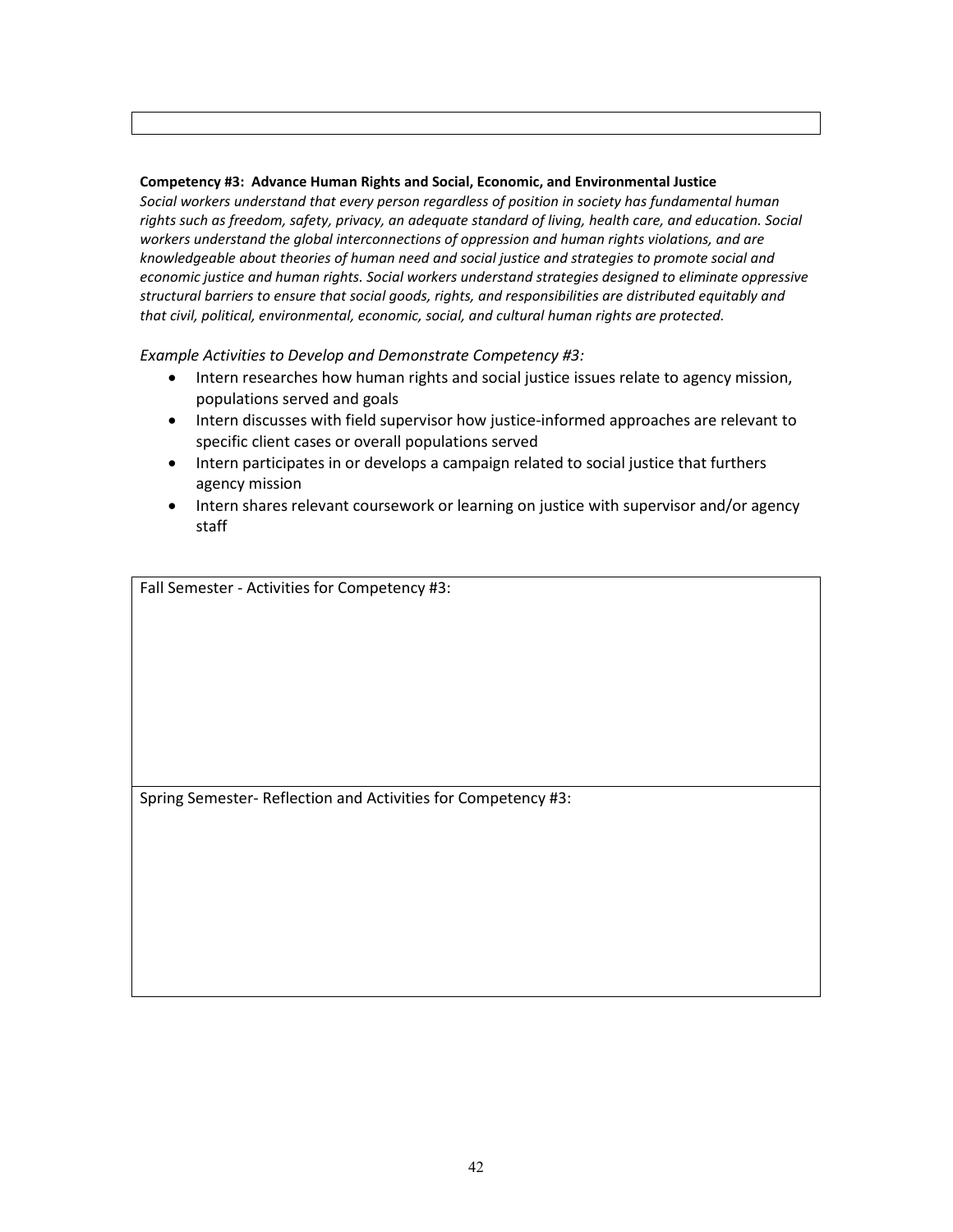#### **Competency #4: Engage in Practice-informed Research and Research-informed Practice**

*Social workers understand quantitative and qualitative research methods and their respective roles in advancing a science of social work and in evaluating their practice. Social workers know the principles of logic, scientific inquiry, and culturally informed and ethical approaches to building knowledge. Social workers understand that evidence that informs practice derives from multi-disciplinary sources and multiple ways of knowing. They also understand the processes for translating research findings into effective practice.*

*Example Activities to Develop and Demonstrate Competency #4:*

- Intern maintains client logs, behavioral observations and other documentation on clients
- Intern utilizes rating scales, goal attainment scales and other standardized measures
- Intern conducts needs assessments and strengths inventories of individuals, groups, families and/or communities and organizations
- Intern participates in organizational planning and evaluation such as grant-writing, development of logic models and SMART goals
- Intern conducts literature reviews and other research to support agency's mission or address specific case questions
- Intern shares relevant coursework or learning on research-informed practice with supervisor and/or agency staff

Fall Semester - Activities for Competency #4:

Spring Semester- Reflection and Activities for Competency #4: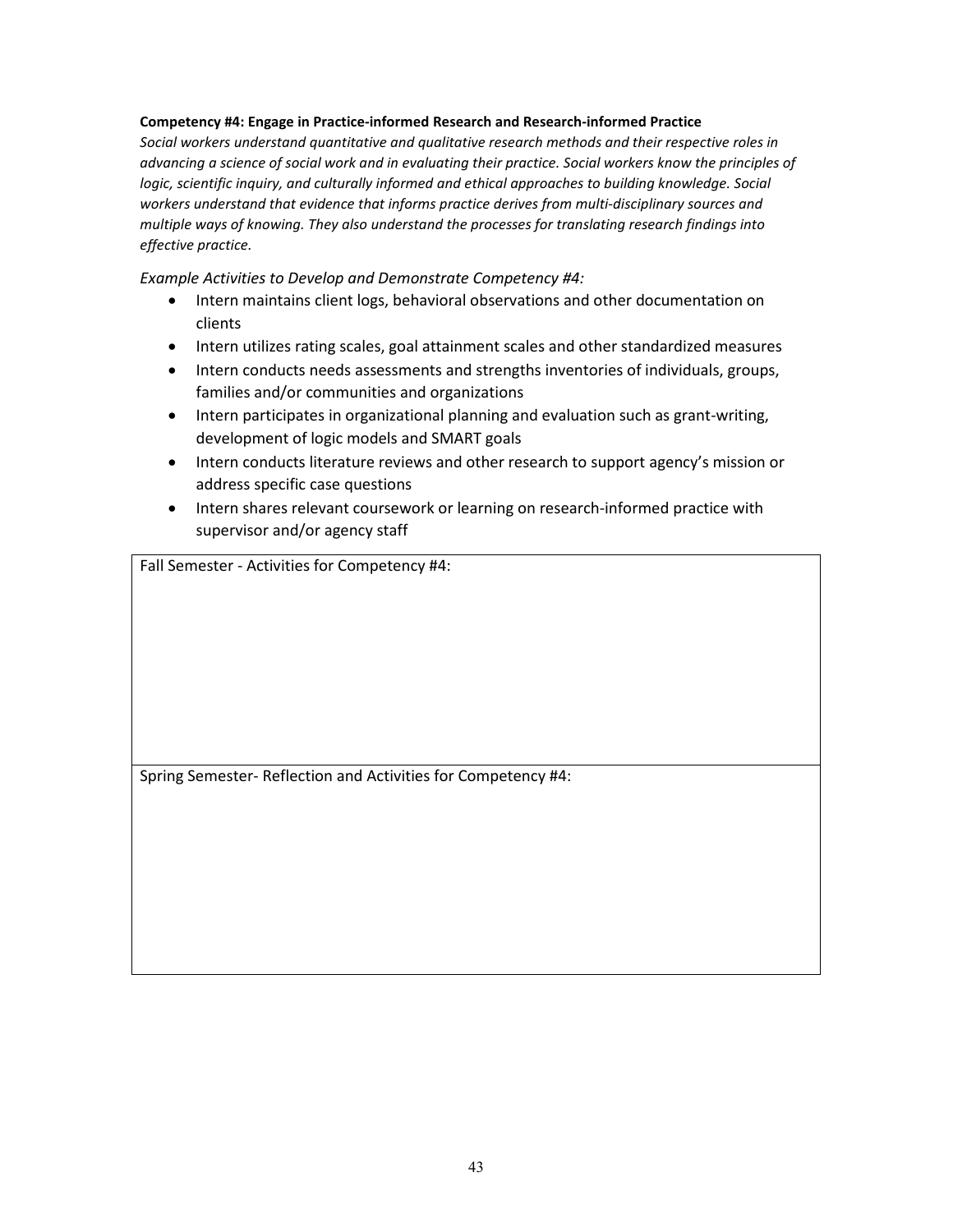#### **Competency #5: Engage in Policy Practice**

*Social workers understand that human rights and social justice, as well as social welfare and services, are mediated by policy and its implementation at the federal, state, and local levels. Social workers understand the history and current structures of social policies and services, the role of policy in service delivery, and the role of practice in policy development. Social workers understand their role in policy development and implementation within their practice settings at the micro, mezzo, and macro levels and they actively engage in policy practice to effect change within those settings. Social workers recognize and understand the historical, social, cultural, economic, organizational, environmental, and global influences that affect social policy. They are also knowledgeable about policy formulation, analysis, implementation, and evaluation.*

*Example Activities to Develop and Demonstrate Competency #5:*

- Intern reviews agency policies and procedures and reflects with field supervisor on how they impact clients
- Intern researches policies that have impacted agency population(s) on the micro, mezzo and/or macro levels
- Intern participates in political action/advocacy related to policy change to support agencies mission at the local or national level
- Intern identifies legislators involved in issues relevant to agency mission and contacts them regarding impacts of policy for clients

Fall Semester - Activities for Competency #5:

Spring Semester- Reflection and Activities for Competency #5: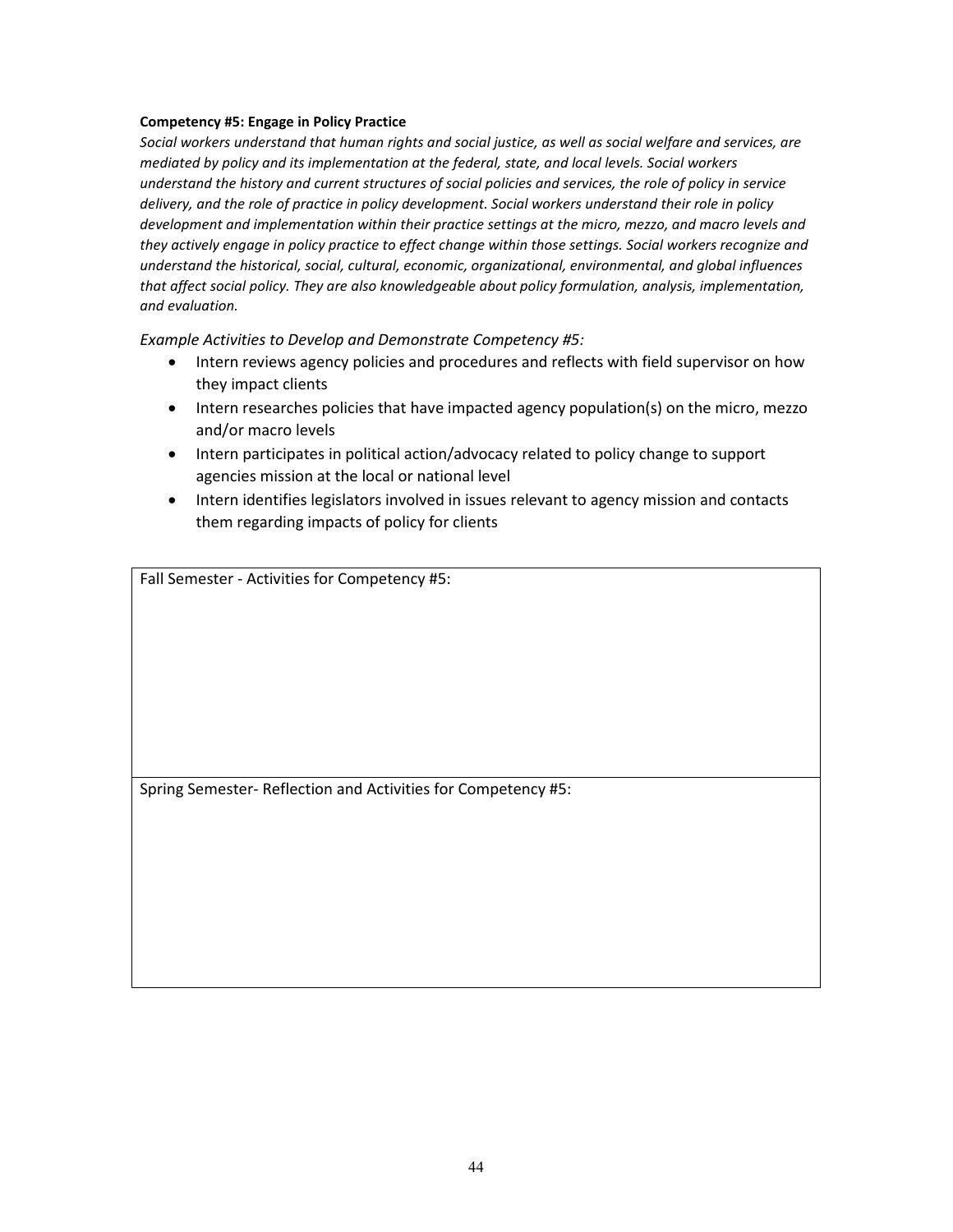**Competency #6: Engage with Individuals, Families, Groups, Organizations, and Communities** *Social workers understand that engagement is an ongoing component of the dynamic and interactive process of social work practice with, and on behalf of, diverse individuals, families, groups, organizations, and communities. Social workers value the importance of human relationships. Social workers understand theories of human behavior and the social environment, and critically evaluate and apply this knowledge to facilitate engagement with clients and constituencies, including individuals, families, groups, organizations, and communities. Social workers understand strategies to engage diverse clients and constituencies to advance practice effectiveness. Social workers understand how their personal experiences and affective reactions may impact their ability to effectively engage with diverse clients and constituencies. Social workers value principles of relationship-building and inter-professional collaboration to facilitate engagement with clients, constituencies, and other professionals as appropriate.*

*Example Activities to Develop and Demonstrate Competency #6:*

- Micro level (Individuals): Intern builds relationships with clients through regular communication; reflects with field supervisor on individual cases
- Mezzo level (Families and Groups): Intern creates a welcoming atmosphere for group sessions by updating bulletin boards and designing engaging activities
- Macro level (Organizations and Communities): Intern reaches out to organizational stakeholders and/or community members to build rapport and facilitates networking event

Fall Semester - Activities for Competency #6:

Spring Semester- Reflection and Activities for Competency #6: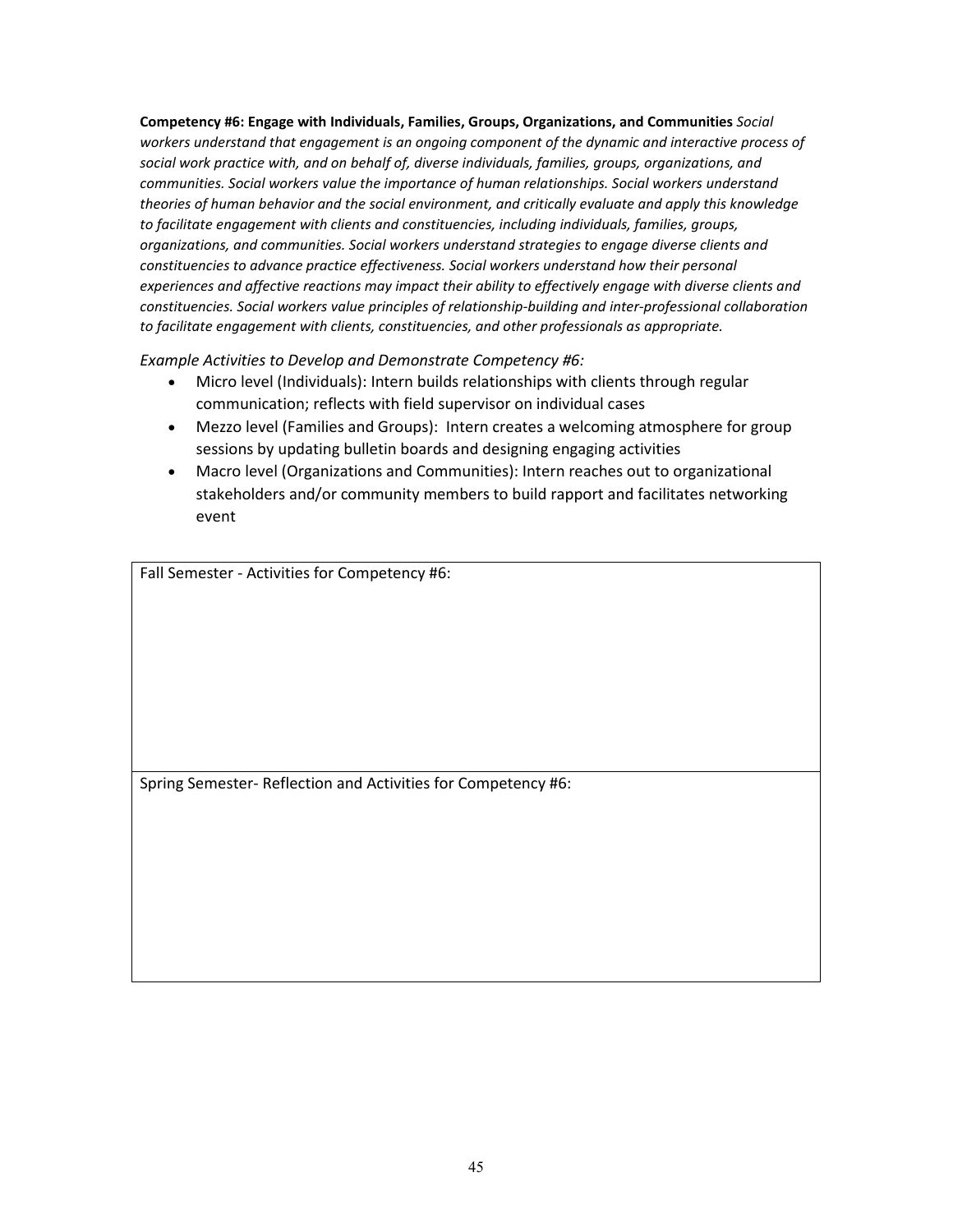#### **Competency #7: Assess Individuals, Families, Groups, Organizations, and Communities**

*Social workers understand that assessment is an ongoing component of the dynamic and interactive process of social work practice with, and on behalf of, diverse individuals, families, groups, organizations, and communities. Social workers understand theories of human behavior and the social environment, and critically evaluate and apply this knowledge in the assessment of diverse clients and constituencies, including individuals, families, groups, organizations, and communities. Social workers understand methods of assessment with diverse clients and constituencies to advance practice effectiveness. Social workers recognize the implications of the larger practice context in the assessment process and value the importance of inter-professional collaboration in this process. Social workers understand how their personal experiences and affective reactions may affect their assessment and decision-making.*

*Example Activities to Develop and Demonstrate Competency #7:*

- Micro level (Individuals): Intern conducts in-take assessments to determine client strengths/needs, values and systems that impact them (using tools such as ecomaps and genograms)
- Mezzo level (Families and Groups): Intern assesses group functioning to focus on achievement of purpose, structure, life-cycle stage, culture and alliances
- Macro level (Organizations and Communities): Intern conducts organizational and/or community asset map and needs assessment; collects data via a survey/focus group/interview tool

Fall Semester - Activities for Competency #7:

Spring Semester- Reflection and Activities for Competency #7: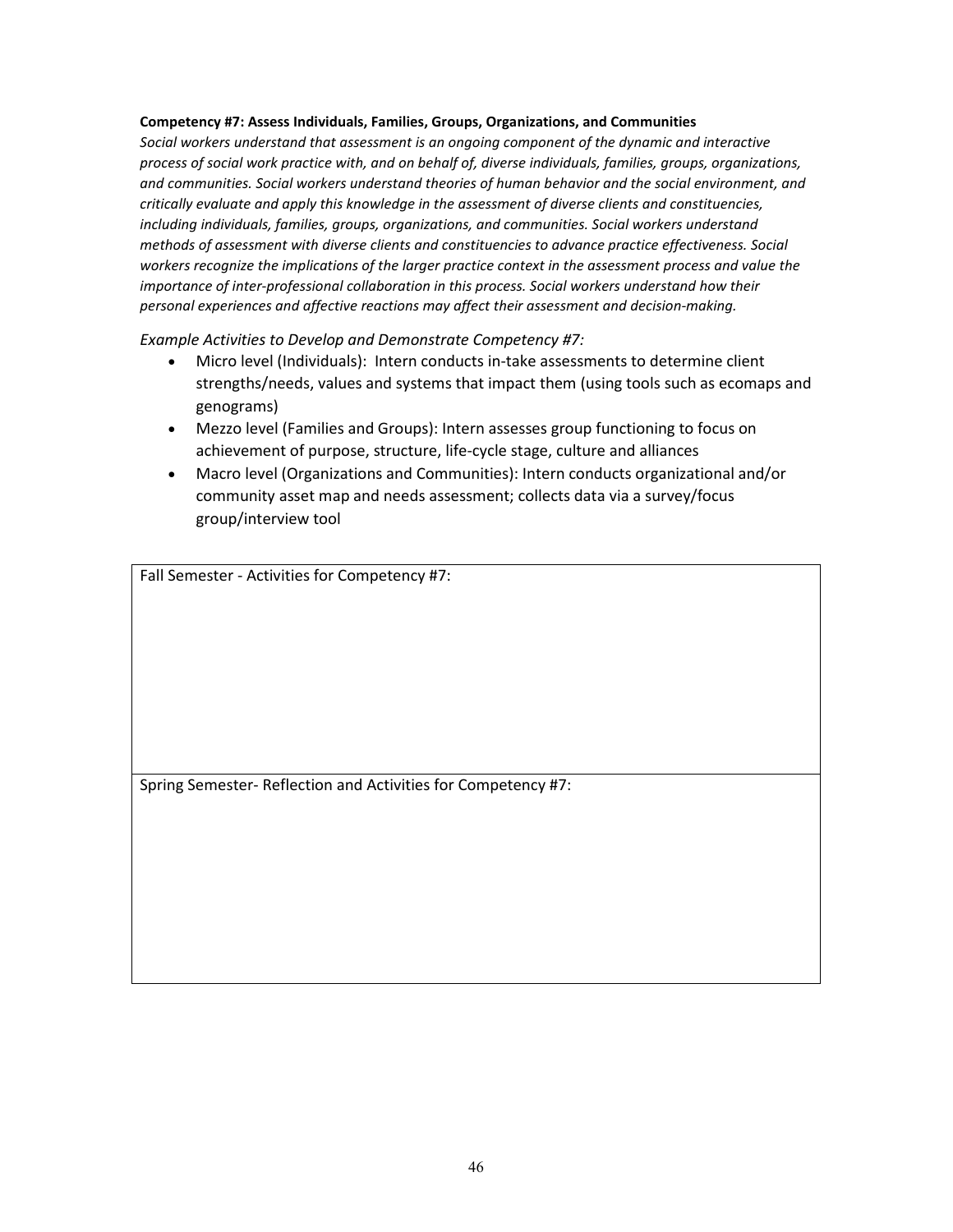#### **Competency #8: Intervene with Individuals, Families, Groups, Organizations, and Communities**

*Social workers understand that intervention is an ongoing component of the dynamic and interactive process of social work practice with, and on behalf of, diverse individuals, families, groups, organizations, and communities. Social workers are knowledgeable about evidence-informed interventions to achieve the goals of clients and constituencies, including individuals, families, groups, organizations, and communities. Social workers understand theories of human behavior and the social environment, and critically evaluate and apply this knowledge to effectively intervene with clients and constituencies. Social workers understand methods of identifying, analyzing and implementing evidence-informed interventions to achieve client and constituency goals. Social workers value the importance of interprofessional teamwork and communication in interventions, recognizing that beneficial outcomes may require interdisciplinary, interprofessional, and inter-organizational collaboration.*

*Example Activities to Develop and Demonstrate Competency #8:*

- Micro level (Individuals): Intern maintains caseload of 3-5 clients; develops goals and intervention plans with clients; provides case management, service linkage or resource mobilization
- Mezzo level (Families and Groups): Intern supports task and/or treatment group goals
- Macro level (Organizations and Communities): Intern participates in strategic planning for organization and/or community by contributing to grant-writing; Intern represents organization at coalition meeting; Intern develops training for constituencies

Fall Semester - Activities for Competency #8:

Spring Semester- Reflection and Activities for Competency #8: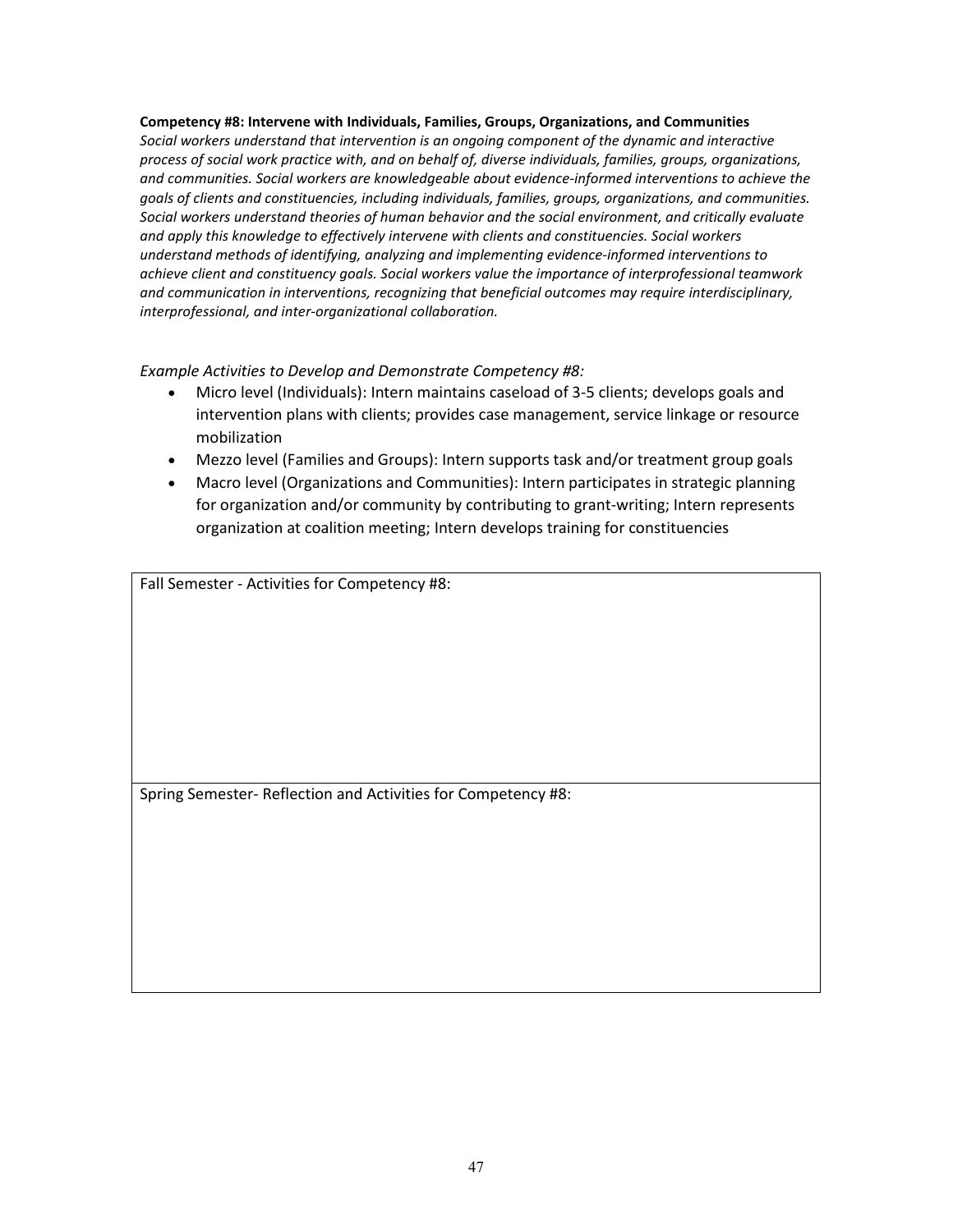**Competency #9: Evaluate Practice with Individuals, Families, Groups, Organizations, and Communities**  *Social workers understand that evaluation is an ongoing component of the dynamic and interactive process of social work practice with, and on behalf of, diverse individuals, families, groups, organizations and communities. Social workers recognize the importance of evaluating processes and outcomes to advance practice, policy, and service delivery effectiveness. Social workers understand theories of human behavior and the social environment, and critically evaluate and apply this knowledge in evaluating outcomes. Social workers understand qualitative and quantitative methods for evaluating outcomes and practice effectiveness.*

*Example Activities to Develop and Demonstrate Competency #9:*

- Micro level (Individuals): Intern evaluates progress of individual clients and contributes to case notes and reports
- Mezzo level (Families and Groups): Intern conducts survey of group, compiles results and evaluates
- Macro level (Organizations and Communities): Intern collects feedback from organizational stakeholders and/or community members and presents to agency

| Fall Semester - Activities for Competency #9:                 |
|---------------------------------------------------------------|
|                                                               |
|                                                               |
|                                                               |
|                                                               |
|                                                               |
|                                                               |
|                                                               |
|                                                               |
|                                                               |
| Spring Semester- Reflection and Activities for Competency #9: |
|                                                               |
|                                                               |
|                                                               |
|                                                               |
|                                                               |
|                                                               |
|                                                               |
|                                                               |
|                                                               |

#### **Learning Agreement Signatures – Fall Semester**

*Student and Supervisor(s) will email their agreement to the completed document to the Director of Field Education to finalize.*

|         | Date<br>Finalized |
|---------|-------------------|
| Student |                   |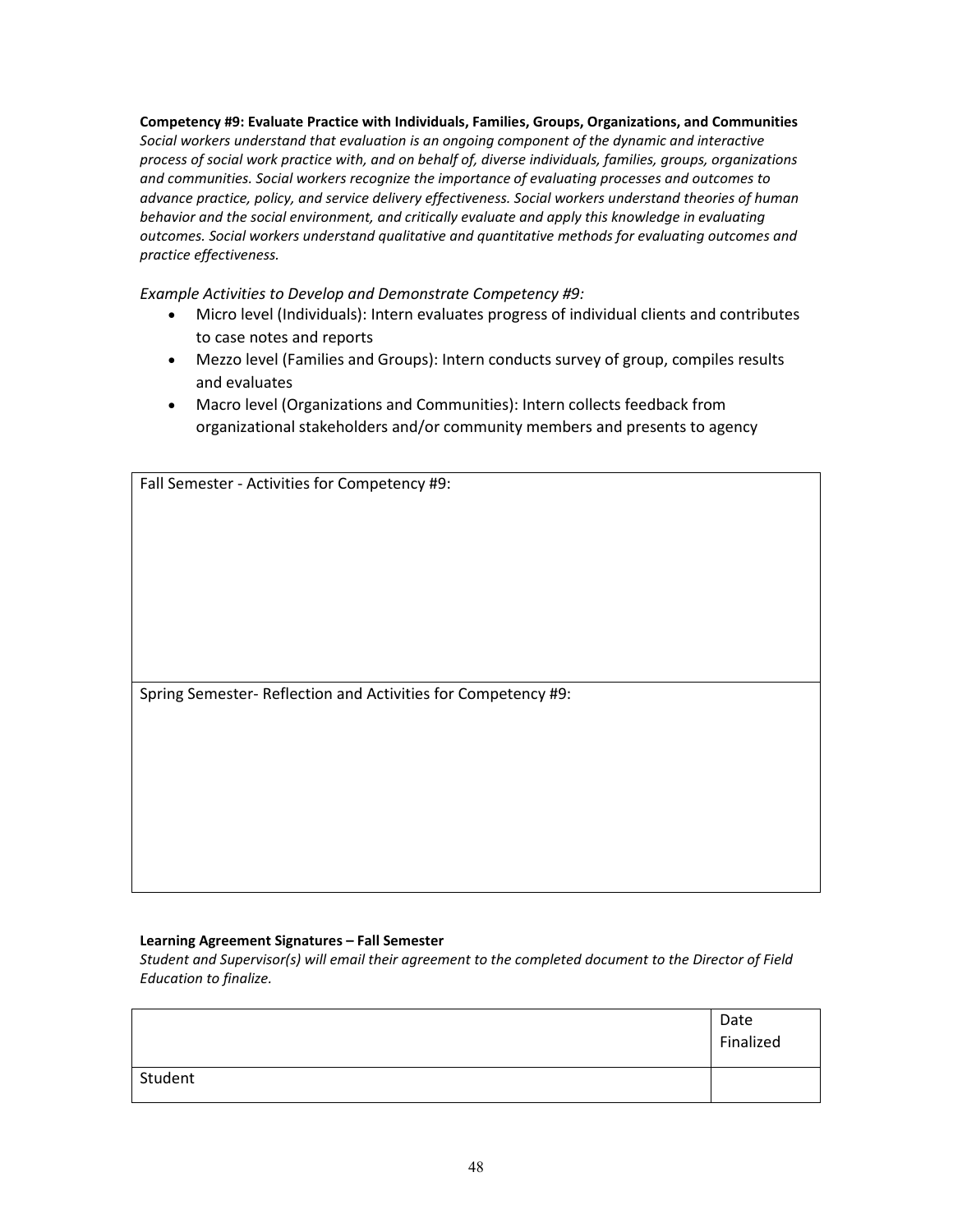| Task Supervisor (if relevant) |  |
|-------------------------------|--|
|                               |  |
| <b>Field Supervisor</b>       |  |
|                               |  |
| Director of Field Education   |  |
|                               |  |
|                               |  |

### **Evaluation of Student Intern**

*Field supervisor s: At the conclusion of the semester, you will use the scale below to assess the student's achievement of each of the competencies and practice behaviors identified in this learning agreement You will receive an electronic survey link to fill out and submit based on the information below. Please discuss your evaluation with your student intern. Students will receive a copy of their evaluation after it has been completed.*

#### **Scoring**

| Excellent    |   | The intern has excelled in this area                                                  |
|--------------|---|---------------------------------------------------------------------------------------|
| Proficient   | 4 | The intern is functioning above expectations for interns in this area                 |
| Competent    | 3 | The intern has met the expectations for interns in this area                          |
| Developing   |   | The intern has not as yet met the expectations in this area, but is developing and    |
|              |   | there is hope that the intern will meet the expectations in the near future           |
| Insufficient |   | The intern has not met the expectations in this area, and there is not much hope that |
|              |   | the intern will meet the expectations in this area in the near future                 |

*Scale adapted from: Zastrow, C. (2009). An Interpretation for Incorporating EPAS 2008 into Social Work Baccalaureate and Masters Curriculum In CSWE-Accredited Programs: Recommendations from the Field*

#### **Competency #1: Demonstrate Ethical and Professional Behavior**

|     |                                           | Insufficient | Developing    | Competent | Proficient | Excellent |
|-----|-------------------------------------------|--------------|---------------|-----------|------------|-----------|
| 1.1 | makes ethical decisions by applying the   |              | 2             | 3         | 4          | 5         |
|     | standards of the NASW Code of Ethics,     |              |               |           |            |           |
|     | relevant laws and regulations, models for |              |               |           |            |           |
|     | ethical decision-making, ethical conduct  |              |               |           |            |           |
|     | of research, and additional codes of      |              |               |           |            |           |
|     | ethics as appropriate to context          |              |               |           |            |           |
| 1.2 | uses reflection and self-regulation to    |              | $\mathfrak z$ | 3         | 4          | 5         |
|     | manage personal values and maintain       |              |               |           |            |           |
|     | professionalism in practice situations    |              |               |           |            |           |
| 1.3 | demonstrates professional demeanor in     | 1            | 2             | 3         | 4          | 5         |
|     | behavior; appearance; and oral, written,  |              |               |           |            |           |
|     | and electronic communication              |              |               |           |            |           |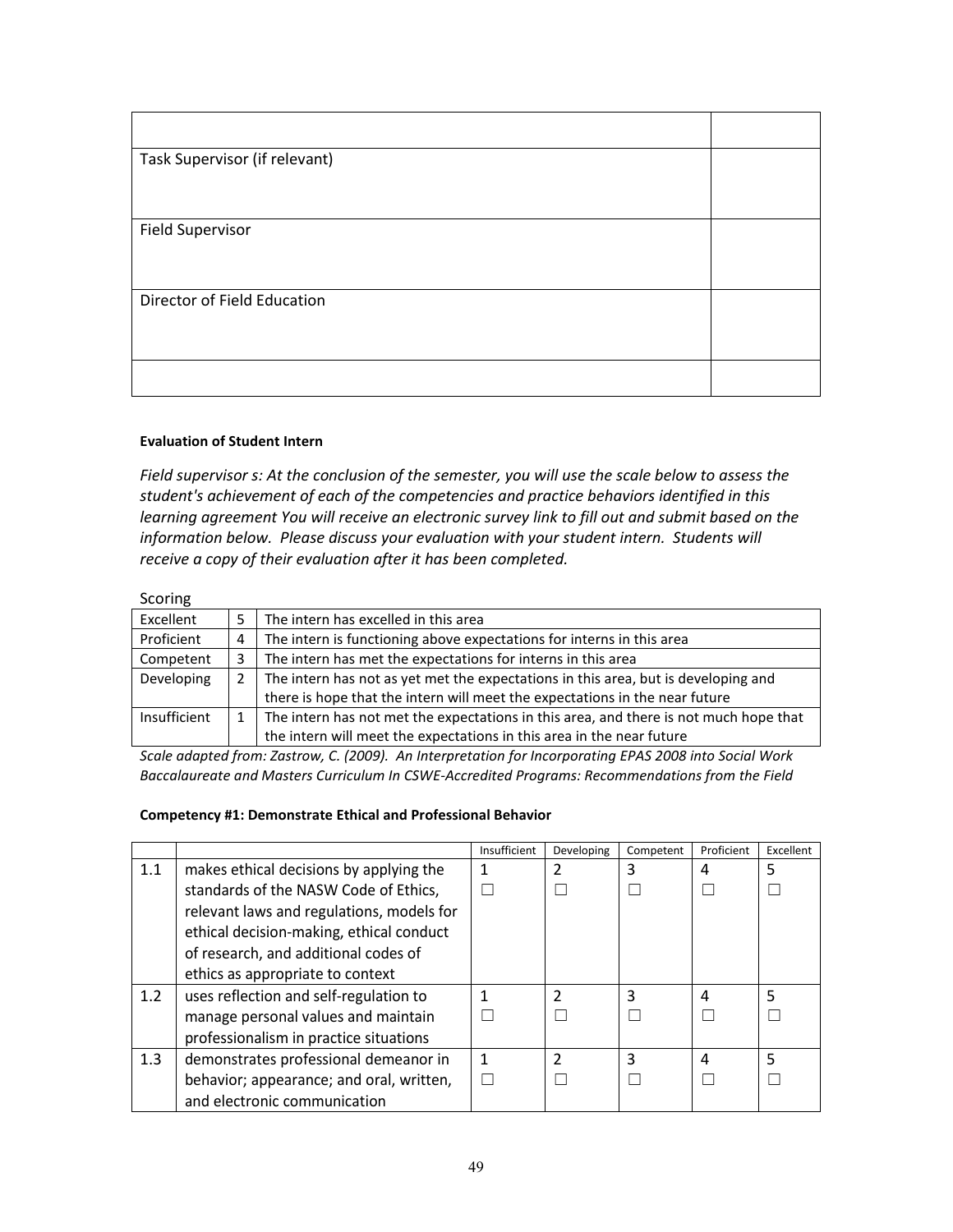| 1.4 | uses technology ethically and            |  |  |  |
|-----|------------------------------------------|--|--|--|
|     | appropriately to facilitate practice     |  |  |  |
|     | outcomes                                 |  |  |  |
|     | uses supervision and consultation to     |  |  |  |
|     | guide professional judgment and behavior |  |  |  |

### **Competency #2: Engage Diversity and Difference in Practice**

|     |                                          | Insufficient | Developing    | Competent | Proficient | Excellent |
|-----|------------------------------------------|--------------|---------------|-----------|------------|-----------|
| 2.1 | applies and communicates                 |              |               | 3         | 4          | 5         |
|     | understanding of the importance of       |              |               |           |            |           |
|     | diversity and difference in shaping life |              |               |           |            |           |
|     | experiences in practice at the micro,    |              |               |           |            |           |
|     | mezzo, and macro levels                  |              |               |           |            |           |
| 2.2 | presents as learner and engages          |              | $\mathfrak z$ | 3         | 4          | 5         |
|     | clients and constituencies as experts    |              |               |           |            |           |
|     | of their own experiences                 |              |               |           |            |           |
| 2.3 | applies self-awareness and self-         |              | $\mathfrak z$ | 3         | 4          | 5         |
|     | regulation to manage the influence of    |              |               |           |            |           |
|     | personal biases and values in working    |              |               |           |            |           |
|     | with diverse clients and                 |              |               |           |            |           |
|     | constituencies                           |              |               |           |            |           |

# **Competency #3: Advance Human Rights and Social, Economic, and Environmental Justice**

|     |                                        | Insufficient | Developing | Competent | Proficient | Excellent |
|-----|----------------------------------------|--------------|------------|-----------|------------|-----------|
| 3.1 | applies their understanding of social, |              |            |           | 4          |           |
|     | economic, and environmental justice    |              |            |           |            |           |
|     | to advocate for human rights at the    |              |            |           |            |           |
|     | individual and system levels           |              |            |           |            |           |
| 3.2 | engages in practices that advance      |              |            |           | 4          |           |
|     | social, economic, and environmental    |              |            |           |            |           |
|     | justice                                |              |            |           |            |           |

### **Competency #4: Engage in Practice-informed Research and Research-informed Practice**

|     |                                        | Insufficient | Developing | Competent | Proficient | Excellent |
|-----|----------------------------------------|--------------|------------|-----------|------------|-----------|
| 4.1 | uses practice experience and theory    |              | า          | 3         | 4          |           |
|     | to inform scientific inquiry and       |              |            |           |            |           |
|     | research                               |              |            |           |            |           |
| 4.2 | applies critical thinking to engage in |              |            | 3         | 4          |           |
|     | analysis of quantitative and           |              |            |           |            |           |
|     | qualitative research methods and       |              |            |           |            |           |
|     | research findings                      |              |            |           |            |           |
| 4.3 | uses and translates research evidence  |              |            | 3         | 4          |           |
|     | to inform and improve practice,        |              |            |           |            |           |
|     | policy, and service delivery           |              |            |           |            |           |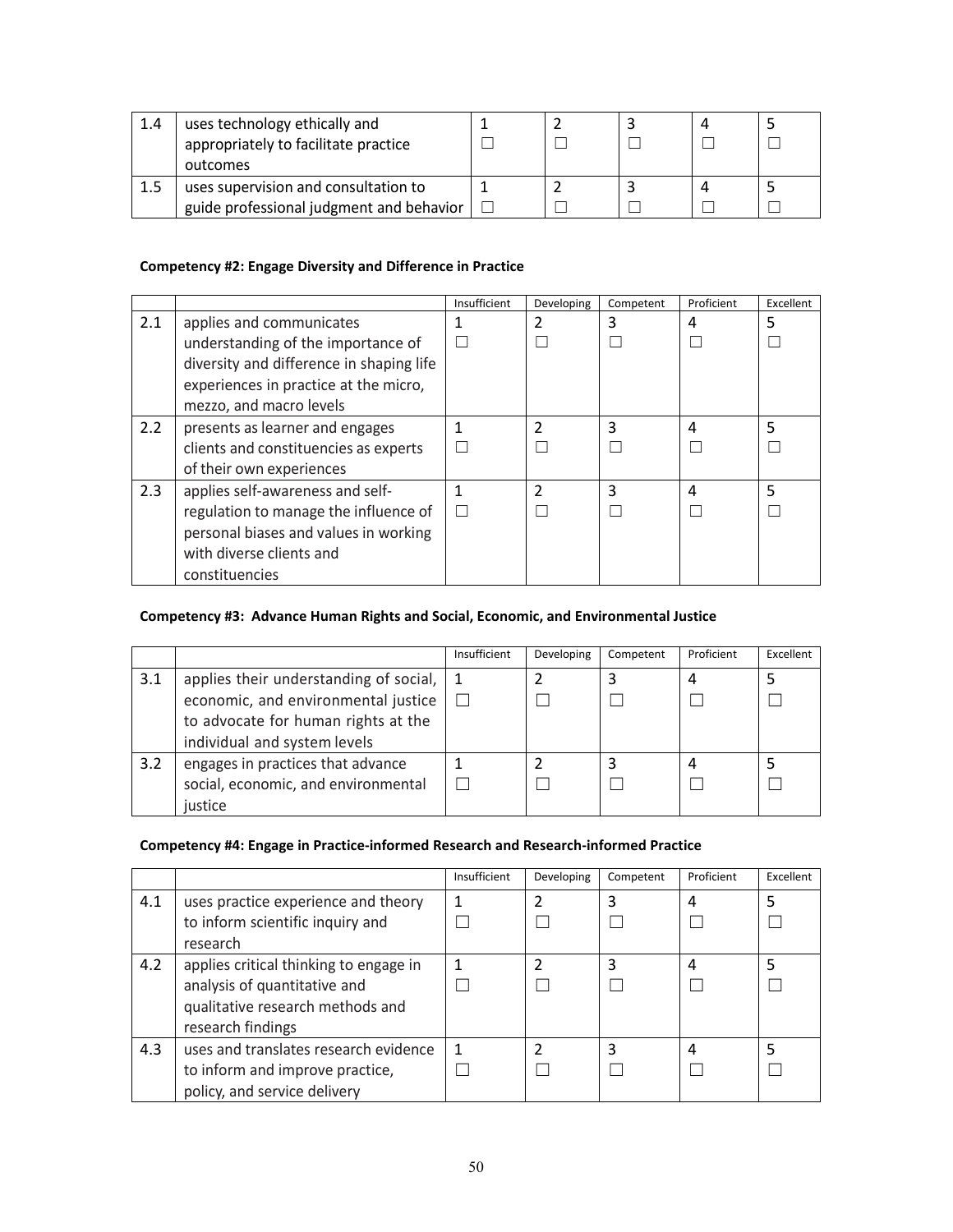### **Competency #5: Engage in Policy Practice**

|     |                                                                                                                                                                  | Insufficient | Developing     | Competent | Proficient | Excellent |
|-----|------------------------------------------------------------------------------------------------------------------------------------------------------------------|--------------|----------------|-----------|------------|-----------|
| 5.1 | identifies social policy at the local,<br>state, and federal level that impacts                                                                                  | 1            | $\mathfrak{p}$ | 3         | 4          | 5         |
|     | well-being, service delivery, and<br>access to social services                                                                                                   |              |                |           |            |           |
| 5.2 | assesses how social welfare and<br>economic policies impact the<br>delivery of and access to social<br>services                                                  |              | C              | 3         | 4          | 5         |
| 5.3 | applies critical thinking to analyze,<br>formulate, and advocate for<br>policies that advance human rights<br>and social, economic, and<br>environmental justice | 1            | $\mathfrak{p}$ | 3         | 4          | 5         |

# **Competency #6: Engage with Individuals, Families, Groups, Organizations, and Communities**

|     |                                                                                                                                                                               | Insufficient | Developing | Competent | Proficient | Excellent |
|-----|-------------------------------------------------------------------------------------------------------------------------------------------------------------------------------|--------------|------------|-----------|------------|-----------|
| 6.1 | applies knowledge of human behavior<br>and the social environment, person-<br>in-environment, and other<br>multidisciplinary theoretical<br>frameworks to engage with clients | $\mathbf{1}$ | 2          | 3         | 4          | 5         |
|     | and constituencies                                                                                                                                                            |              |            |           |            |           |
| 6.2 | uses empathy, reflection, and                                                                                                                                                 |              | າ          | 3         | 4          |           |
|     | interpersonal skills to effectively                                                                                                                                           |              |            |           |            |           |
|     | engage diverse clients and                                                                                                                                                    |              |            |           |            |           |
|     | constituencies                                                                                                                                                                |              |            |           |            |           |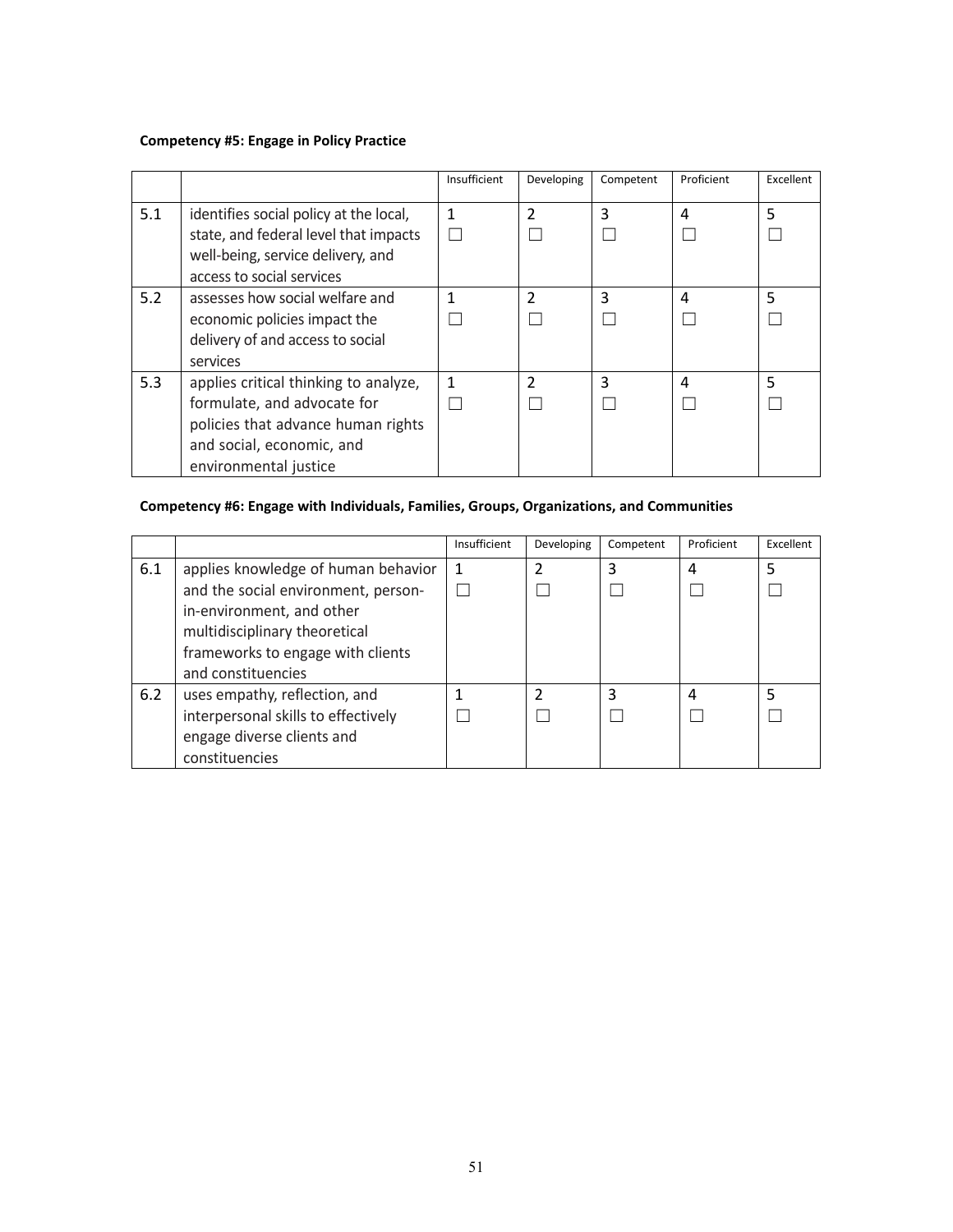# **Competency #7: Assess Individuals, Families, Groups, Organizations, and Communities**

|     |                                                                                                                                                                                                                                 | Insufficient                  | Developing     | Competent | Proficient | Excellent |
|-----|---------------------------------------------------------------------------------------------------------------------------------------------------------------------------------------------------------------------------------|-------------------------------|----------------|-----------|------------|-----------|
| 7.1 | collects and organizes data, and<br>applies critical thinking to interpret<br>information from clients and<br>constituencies                                                                                                    | $\mathbf{1}$<br>$\mathcal{L}$ | $\overline{2}$ | 3         | 4          | 5         |
| 7.2 | applies knowledge of human behavior<br>and the social environment, person-<br>in-environment, and other<br>multidisciplinary theoretical<br>frameworks in the analysis of<br>assessment data from clients and<br>constituencies | $\mathbf{1}$                  | $\mathcal{P}$  | 3         | 4          | 5         |
| 7.3 | develops mutually agreed-on<br>intervention goals and objectives<br>based on the critical assessment of<br>strengths, needs, and challenges<br>within clients and constituencies                                                | 1                             | $\mathcal{P}$  | 3         | 4          | 5         |
| 7.4 | selects appropriate intervention<br>strategies based on the assessment,<br>research knowledge, and values and<br>preferences of clients and<br>constituencies                                                                   | $\mathbf{1}$                  | $\mathcal{P}$  | 3         | 4          | 5         |

# **Competency #8: Intervene with Individuals, Families, Groups, Organizations, and Communities**

|     |                                                                                                                                                                                                            | Insufficient | Developing     | Competent | Proficient             | Excellent |
|-----|------------------------------------------------------------------------------------------------------------------------------------------------------------------------------------------------------------|--------------|----------------|-----------|------------------------|-----------|
| 8.1 | critically chooses and implements<br>interventions to achieve practice<br>goals and enhance capacities of<br>clients and constituencies                                                                    | 1            | $\overline{2}$ | 3         | 4                      | 5         |
| 8.2 | applies knowledge of human behavior<br>and the social environment, person-<br>in-environment, and other<br>multidisciplinary theoretical<br>frameworks in interventions with<br>clients and constituencies | $\mathbf{1}$ | $\mathcal{P}$  | 3         | 4                      | 5         |
| 8.3 | uses inter-professional collaboration<br>as appropriate to achieve beneficial<br>practice outcomes                                                                                                         | $\mathbf{1}$ | $\overline{2}$ | 3         | $\boldsymbol{\Lambda}$ | 5         |
| 8.4 | negotiates, mediates, and advocates<br>with and on behalf of diverse clients<br>and constituencies                                                                                                         | $\mathbf{1}$ | $\overline{2}$ | 3         | 4                      | 5         |
| 8.5 | facilitates effective transitions and<br>endings that advance mutually<br>agreed-on goals                                                                                                                  | 1            | $\overline{2}$ | 3         | $\overline{a}$         | 5         |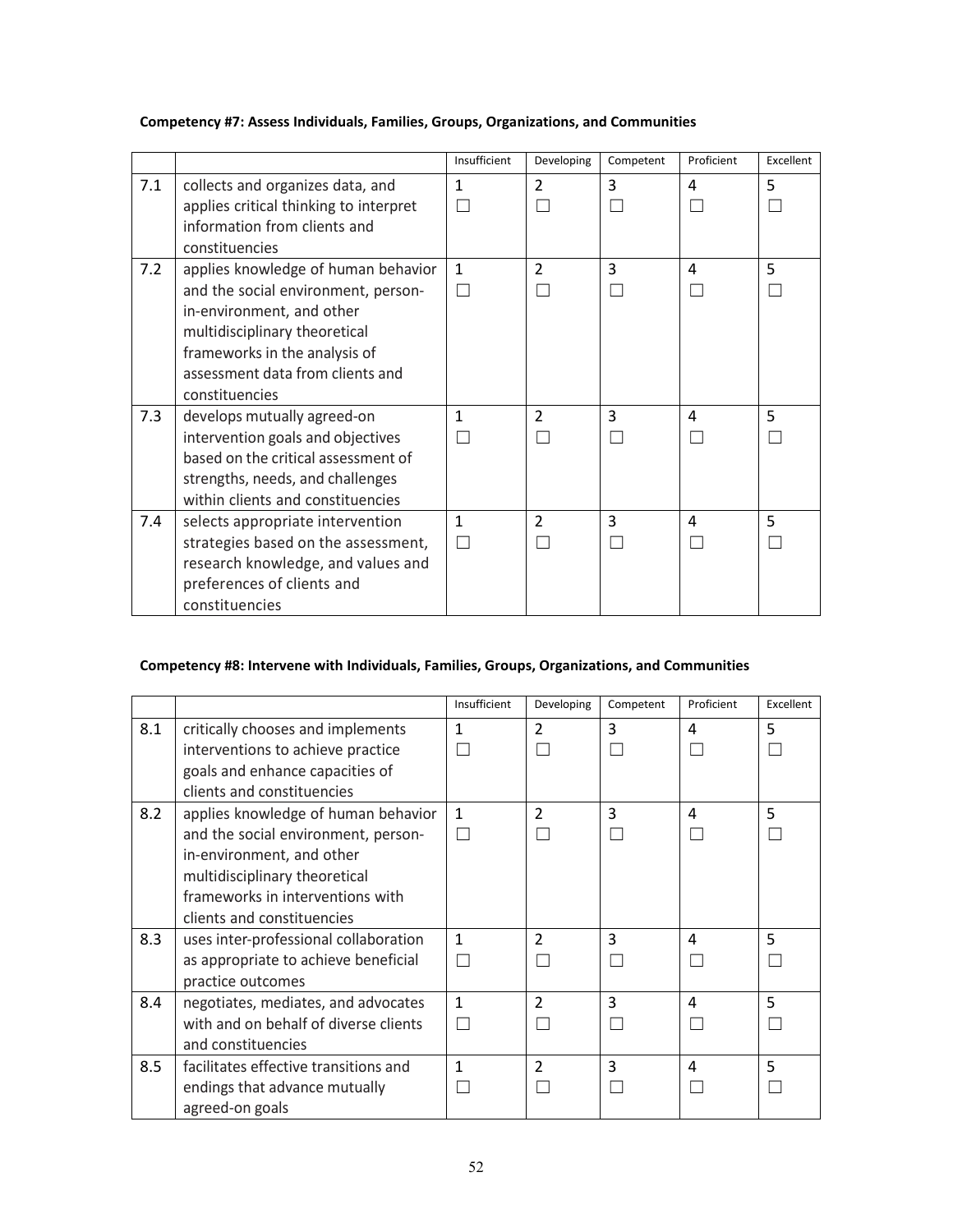|     |                                                                                                                                                                                         | Insufficient | Developing     | Competent | Proficient | Excellent |
|-----|-----------------------------------------------------------------------------------------------------------------------------------------------------------------------------------------|--------------|----------------|-----------|------------|-----------|
| 9.1 | selects and uses appropriate methods<br>for evaluation of outcomes                                                                                                                      | $\mathbf{1}$ | 2              | 3         | 4          | 5         |
| 9.2 | applies knowledge of human behavior<br>and the social environment, person-<br>in-environment, and other<br>multidisciplinary theoretical<br>frameworks in the evaluation of<br>outcomes | $\mathbf{1}$ | $\mathfrak z$  | 3         | 4          | 5         |
| 9.3 | critically analyzes, monitors, and<br>evaluates intervention and program<br>processes and outcomes                                                                                      |              | C              | 3         | 4          | 5         |
| 9.4 | applies evaluation findings to improve<br>practice effectiveness at the micro,<br>mezzo, and macro levels                                                                               | 1            | $\mathfrak{p}$ | 3         | 4          | 5         |

#### **Competency #9: Evaluate Practice with Individuals, Families, Groups, Organizations, and Communities**

#### **Overall Evaluation of Student:**

| This intern is excelling in field placement by performing well above expectations    | 5             |
|--------------------------------------------------------------------------------------|---------------|
| for interns.                                                                         |               |
| This intern is above expectations for interns.                                       | 4             |
|                                                                                      |               |
| This intern is meeting the expectations of a field placement intern.                 | 3             |
|                                                                                      |               |
| This intern is functioning somewhat below the expectations of a field placement      | $\mathcal{P}$ |
| intern. There is a question whether this intern will be ready for beginning level    |               |
| social work practice by the end of placement.                                        |               |
| This intern is functioning below the expectations of a field placement intern.       | 1             |
| There is considerable concern that this intern will not be ready for beginning level |               |
| social work practice by the end of placement.                                        |               |

Please identify and comment on the student's strengths:

Please identify and comment on the areas for the student's growth:

Please provide any other comments regarding the student's performance this semester:

Internship Hours

Accuracy: The hours listed on the student's Hours Log are accurate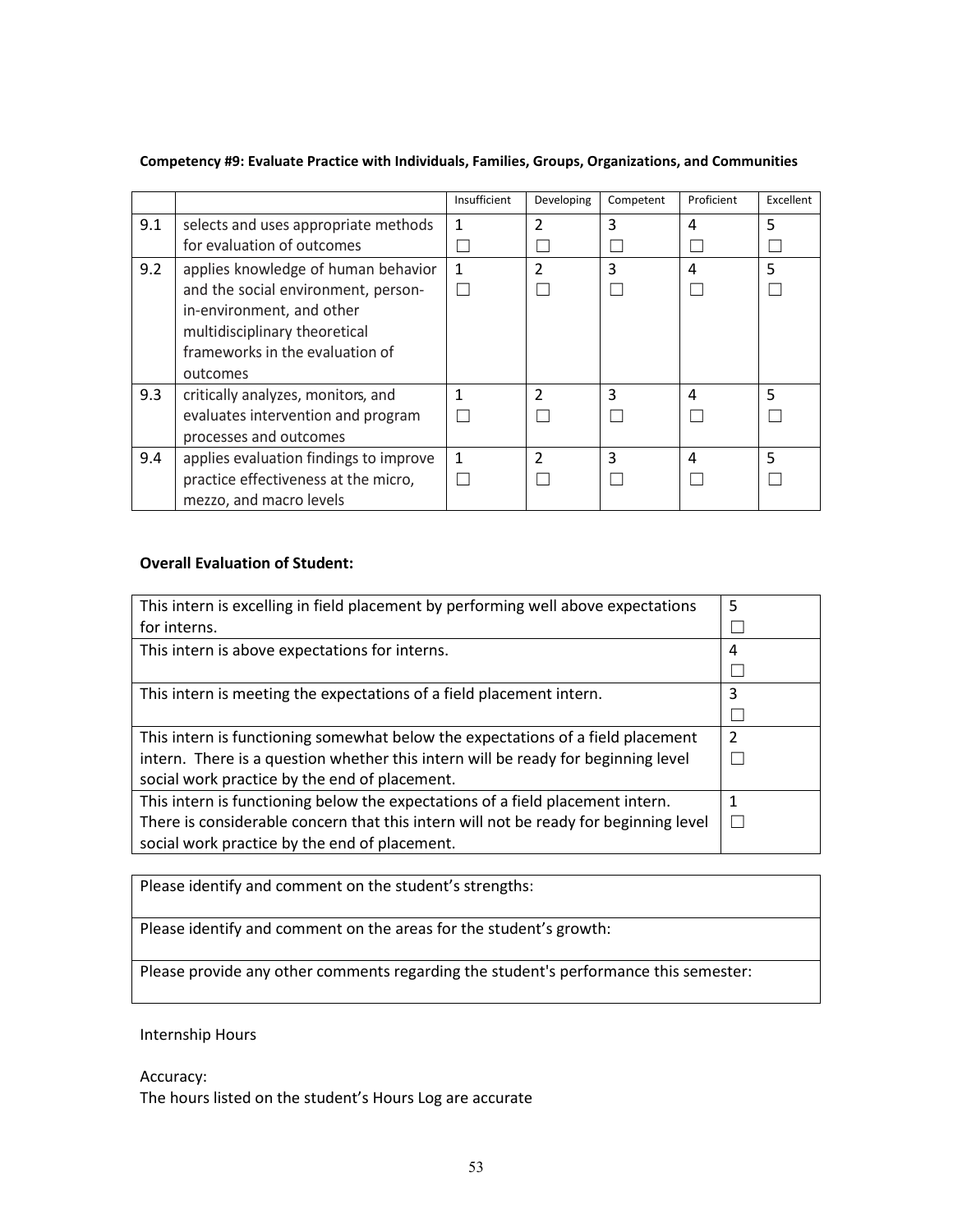- Yes
- No

### Verification:

\_\_\_\_\_\_\_\_\_\_\_\_\_\_

- $\Box$  This student has completed the required 250 internship hours
- $\Box$  This student has not completed the required 250 internship hours
- $\Box$  This student will complete the required 250 internship hours by this date:

*Final decisions concerning grades for the field practice class are determined by the faculty instructor and include student performance in the field practice seminar and written assignments.*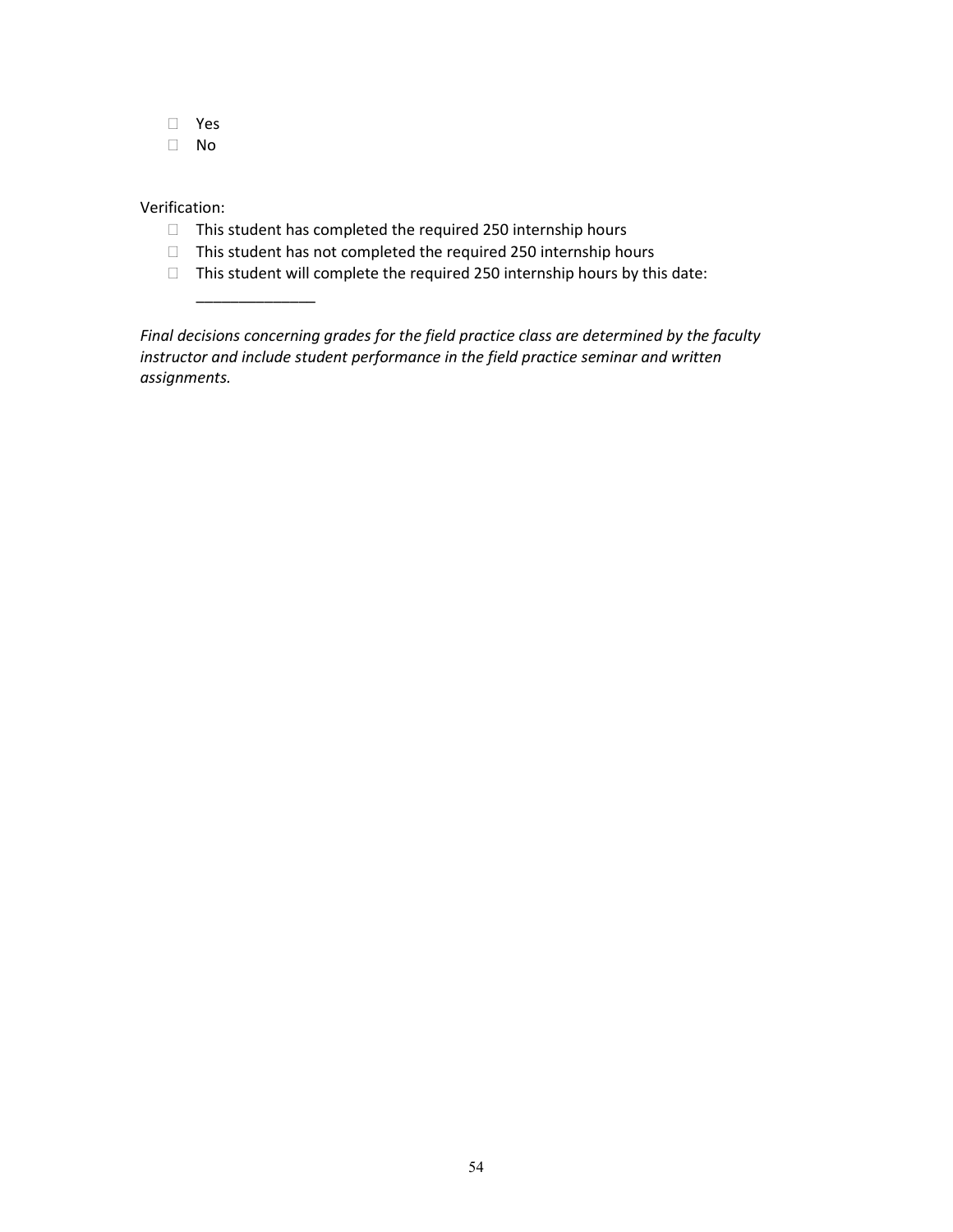# **APPENDIX G: FIELD SEMINAR EXAMPLE SYLLABUS**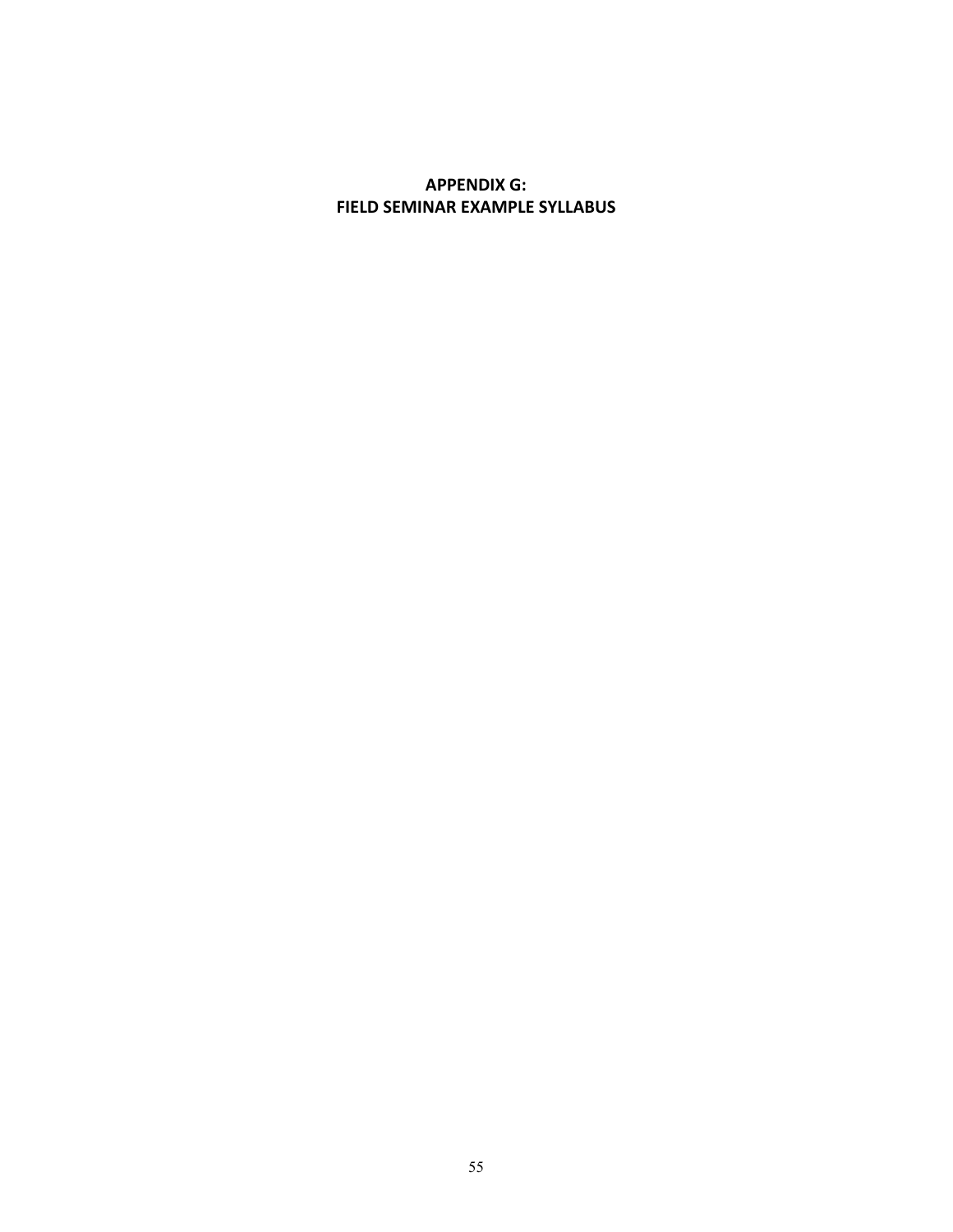# Carlow University Department of Social Work

# SOCIAL WORK (SW) 402 Field Placement I and SOCIAL WORK (SW) 405 Field Placement Seminar I

**Every other Tuesday from 6-7:30 pm Room: Antonian 409**

**Instructor: Jessica Friedrichs, MSW, MPA Office: 405 Antonian Hall Office phone: 412-578-6522 Email: jfriedrichs@carlow.edu Office hours: Tuesdays and Thursdays 3:30 pm – 4:30 pm and by appointment**

### **Course Description and Learning Outcomes**

SW 402 Field Placement I (5 credits) and SW 405 Field Seminar I (1 credit) are co-requisite courses completed by Social Work majors as their final course sequence in the program for the Fall semester. **SW 402** is a supervised field placement in a selected human service agency that allows the student to integrate theory with micro, mezzo, and macro practice. Only Social Work majors who have been fully admitted to the Social Work program may register for this course. **SW 405** is a seminar designed to bring students together in a group setting to help integrate the field experience with practice skills and theory.

### **Field Placement Objectives**

- Exercising self-directed learning, initiative and responsibility for oneself, one's work, and continuing education.
- Gaining an understanding of the role of the generalist social worker and forming an identity with the profession of social work.
- Defining his/her role and responsibilities towards clients, agency, and co-workers.
- Acceptably performing the following social work functions:
	- o engagement
	- o data collection
	- o interviewing and establishing appropriate relationships
	- o assessment
	- o contracting
	- o intervention
	- o recording
	- o evaluation
	- o termination
	- o effective utilization of supervision
- Identifying and discussing professional, ethical, and value-related issues that arise from experiences in the agency.
- Articulating the meaning of confidentiality and its implications for social work practice.
- Conducting professional behavior according to the social work code of ethics.
- Verbally presenting, analyzing and discussing case material in contextually appropriate ways, with peers, supervisor(s), and co-workers.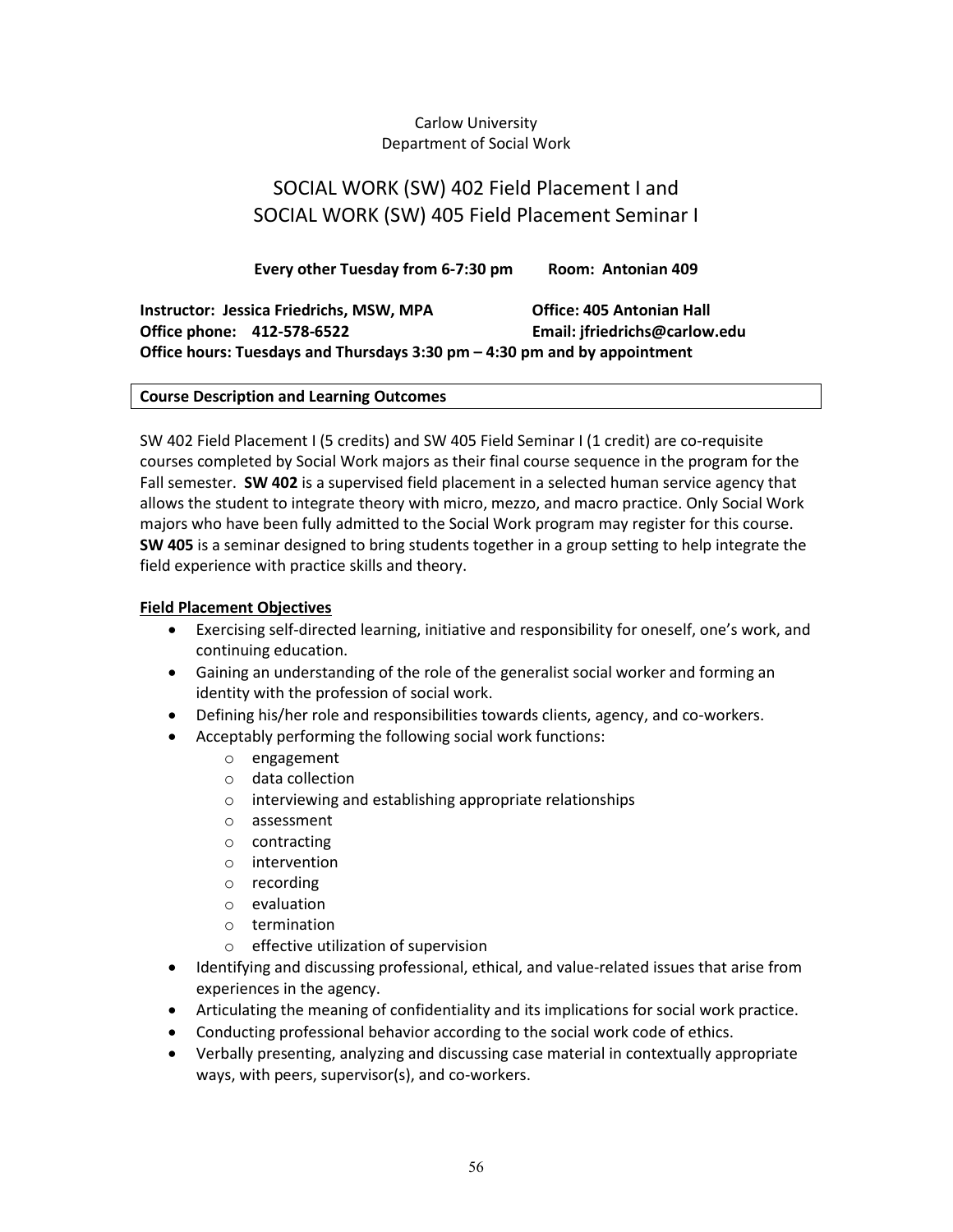- Acquiring a better understanding of current social issues, problems and programs, and questioning current public and private policies and practices in social welfare.
- Demonstrating an awareness of personal prejudices, biases, and stereotypes, as well as, acquiring the ability to overcome these biases in order to work with people from life situations that differ from one's own.
- Developing linkages within systems and between systems.
- Becoming familiar with community resources and linking clients to the appropriate resources.
- Developing the ability to prepare and implement a plan of intervention, this takes into consideration possible gains and losses, the acceptable range of outcomes and the possible unintended consequences.
- Demonstrating the ability to meet professional standards and to be progressively accepted as a beginning level generalist social worker.

### **Course Learning Objectives**

Students in these courses will achieve the following in relation to their field placement experiences:

- Learn about professional standards for field placement
- Evaluate their professional competencies
- Explore how supervision guides professional development and behavior
- Use reflection and self-regulation to practice self-care
- Build relationships and inter-professional collaboration
- Demonstrate professional oral, written and electronic communication
- Reflect on how to engage diversity and difference in practice
- Explore the human rights and social justice issues relevant to specific field agencies

As this course is the practicum culmination for Social Work students, our learning objectives will reinforce key areas of competency for Social Workers. The Council on Social Work Education identifies nine competencies for Social Workers – this course will focus on subset of these. The following charts provide details as to how students will learn and demonstrate these outcomes.

| Council of Social Work Education<br>Social Work Competency | What you will learn<br>(Outcome) | How you will<br>learn it<br>(Curriculum) | How you will<br>demonstrate<br>you've learned it<br>(Assessment) |
|------------------------------------------------------------|----------------------------------|------------------------------------------|------------------------------------------------------------------|
| 1. Demonstrate Ethical and                                 | Values: Students will use        | Field                                    | Journals and                                                     |
| Professional Behavior                                      | reflection and self-             | placement                                | seminar                                                          |
|                                                            | regulation to manage             | instruction                              | assignments                                                      |
| Social workers understand the value                        | personal values and              |                                          |                                                                  |
| base of the profession and its ethical                     | maintain professionalism         | Textbook                                 |                                                                  |
| standards, as well as relevant laws                        | in practice situations           | readings                                 | Competency                                                       |
| and regulations that may impact                            |                                  |                                          | linkage journal                                                  |
| practice at the micro, mezzo, and                          |                                  | Seminar                                  |                                                                  |
| macro levels. Social workers                               |                                  | discussion                               |                                                                  |
| understand frameworks of ethical                           |                                  |                                          |                                                                  |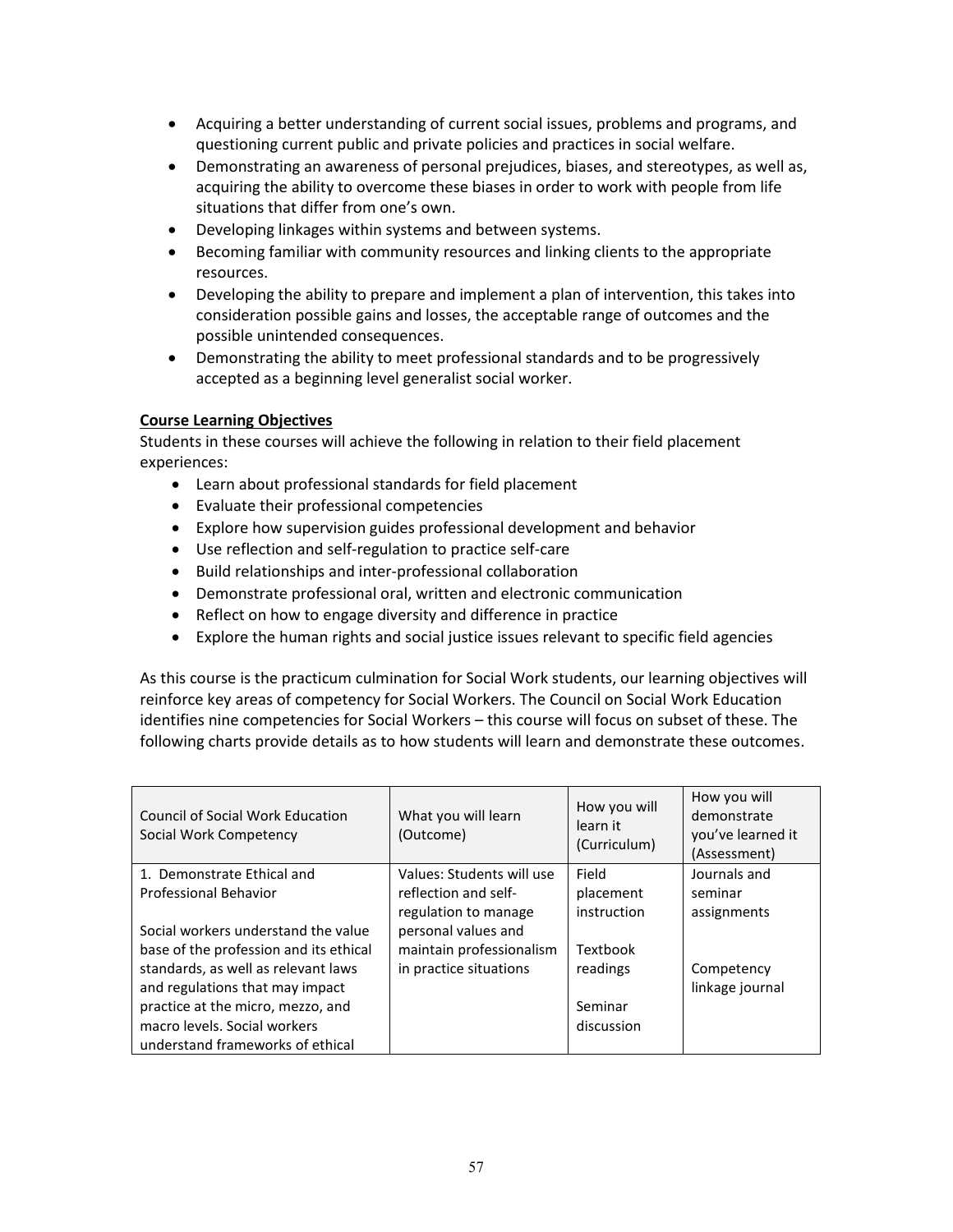| <b>Council of Social Work Education</b><br>Social Work Competency                                                                                                                                                                                                                                                                                                                                                                                                                    | What you will learn<br>(Outcome)                                                                                                                                                                                                                                                          | How you will<br>learn it<br>(Curriculum)                                           | How you will<br>demonstrate<br>you've learned it<br>(Assessment) |
|--------------------------------------------------------------------------------------------------------------------------------------------------------------------------------------------------------------------------------------------------------------------------------------------------------------------------------------------------------------------------------------------------------------------------------------------------------------------------------------|-------------------------------------------------------------------------------------------------------------------------------------------------------------------------------------------------------------------------------------------------------------------------------------------|------------------------------------------------------------------------------------|------------------------------------------------------------------|
| decision-making and how to apply<br>principles of critical thinking to those<br>frameworks in practice, research, and<br>policy arenas. Social workers<br>recognize personal values and the<br>distinction between personal and<br>professional values. They also<br>understand how their personal<br>experiences and affective reactions<br>influence their professional judgment<br>and behavior. Social workers<br>understand the profession's history,                           | Values: Students will<br>make ethical decisions by<br>applying the standards of<br>the NASW Code of<br>Ethics, relevant laws and<br>regulations, models for<br>ethical decision-making,<br>ethical conduct of<br>research, and additional<br>codes of ethics as<br>appropriate to context | Field<br>placement<br>instruction<br>Textbook<br>readings<br>Seminar<br>discussion | Ethics Linkage<br>Journal                                        |
| its mission, and the roles and<br>responsibilities of the profession.<br>Social Workers also understand the<br>role of other professions when<br>engaged in inter-professional teams.<br>Social workers recognize the<br>importance of life-long learning and<br>are committed to continually<br>updating their skills to ensure they                                                                                                                                                | Skills: Students will<br>demonstrate<br>professional demeanor<br>in behavior; appearance;<br>and oral, written, and<br>electronic<br>communication.                                                                                                                                       | Field<br>placement<br>instruction<br>Textbook<br>readings<br>Seminar<br>discussion | Communication<br>Case<br>Written and oral<br>assessments         |
| are relevant and effective.                                                                                                                                                                                                                                                                                                                                                                                                                                                          | Skills: Students will use<br>supervision and<br>consultation to guide<br>professional judgment<br>and behavior.                                                                                                                                                                           | Field<br>placement<br>instruction<br>Textbook<br>readings<br>Seminar<br>discussion | Supervision<br>Agenda<br>Journal<br>assignments                  |
| 2: Engage Diversity and Difference in<br>Practice<br>Social workers understand how<br>diversity and difference characterize<br>and shape the human experience and<br>are critical to the formation of<br>identity. The dimensions of diversity<br>are understood as the<br>intersectionality of multiple factors<br>including but not limited to age, class,<br>color, culture, disability and ability,<br>ethnicity, gender, gender identity and<br>expression, immigration status, | Values: Students will<br>present themselves as<br>learners and engage<br>clients and<br>constituencies as experts<br>of their own experiences.                                                                                                                                            | Field<br>placement<br>instruction<br>Textbook<br>readings<br>Seminar<br>discussion | Diversity<br>Reflection<br>Journal<br>assignments                |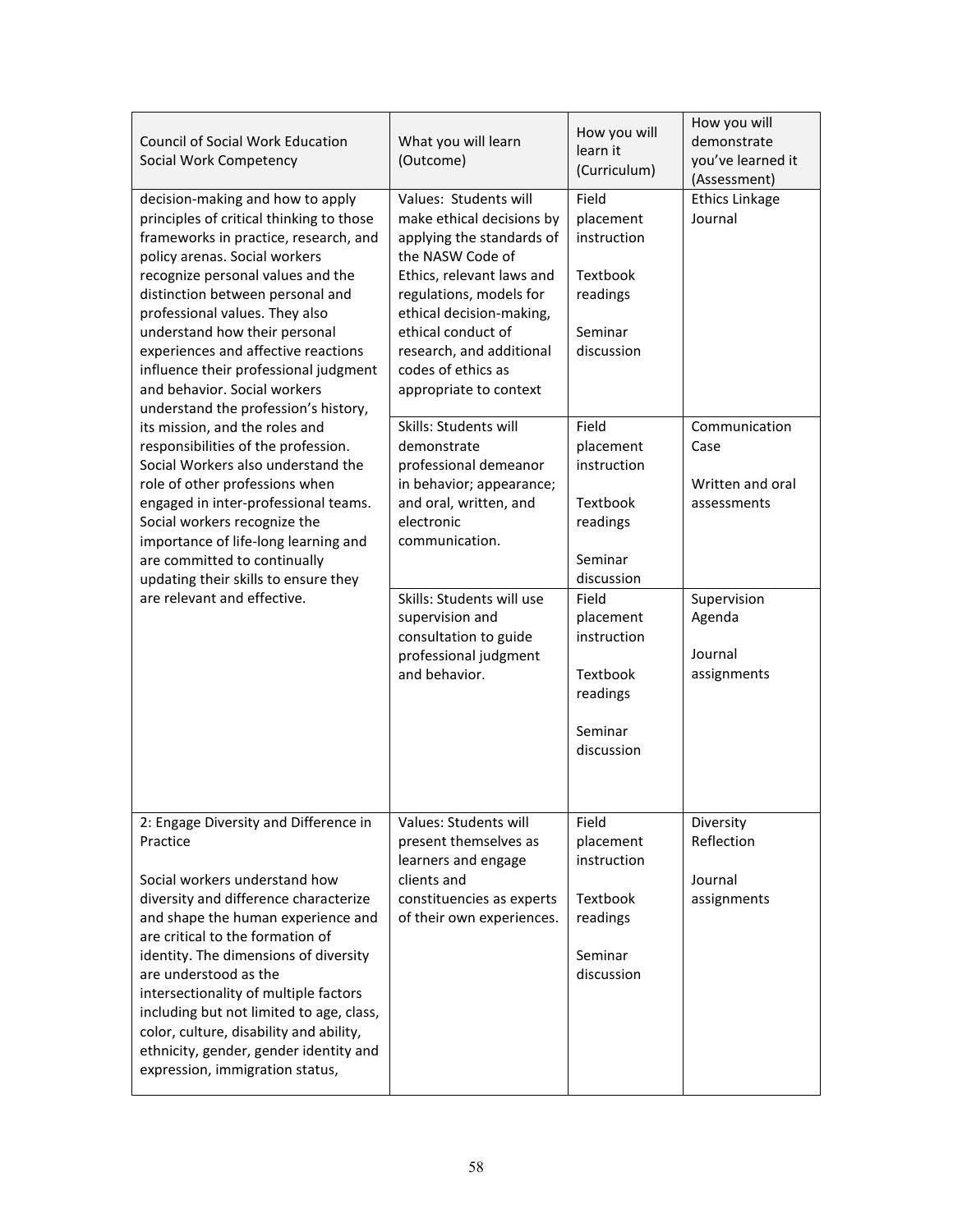| <b>Council of Social Work Education</b><br>Social Work Competency                                                                                                                                                                                                                                                                                                                                                                                                                                                                                                                                                                                                                                                                                                                                                                                                                   | What you will learn<br>(Outcome)                                                                                                                                                               | How you will<br>learn it<br>(Curriculum)                                           | How you will<br>demonstrate<br>you've learned it<br>(Assessment) |
|-------------------------------------------------------------------------------------------------------------------------------------------------------------------------------------------------------------------------------------------------------------------------------------------------------------------------------------------------------------------------------------------------------------------------------------------------------------------------------------------------------------------------------------------------------------------------------------------------------------------------------------------------------------------------------------------------------------------------------------------------------------------------------------------------------------------------------------------------------------------------------------|------------------------------------------------------------------------------------------------------------------------------------------------------------------------------------------------|------------------------------------------------------------------------------------|------------------------------------------------------------------|
| marital status, political ideology, race,<br>religion/spirituality, sex, sexual<br>orientation, and tribal sovereign<br>status. Social workers understand<br>that, as a consequence of difference,<br>a person's life experiences may<br>include oppression, poverty,<br>marginalization, and alienation as<br>well as privilege, power, and acclaim.<br>Social workers also understand the<br>forms and mechanisms of oppression<br>and discrimination and recognize the<br>extent to which a culture's structures<br>and values, including social,<br>economic, political, and cultural<br>exclusions, may oppress, marginalize,<br>alienate, or create privilege and<br>power.                                                                                                                                                                                                   | Skills: Students will apply<br>self-awareness and self-<br>regulation to manage the<br>influence of personal<br>biases and values in<br>working with diverse<br>clients and<br>constituencies. | Field<br>placement<br>instruction<br>Textbook<br>readings<br>Seminar<br>discussion | Diversity reflection<br>Journal<br>assignments                   |
| 3: Advance Human Rights and Social,<br>Economic, and Environmental Justice<br>Social workers understand that every<br>person regardless of position in<br>society has fundamental human<br>rights such as freedom, safety,<br>privacy, an adequate standard of<br>living, health care, and education.<br>Social workers understand the global<br>interconnections of oppression and<br>human rights violations, and are<br>knowledgeable about theories of<br>human need and social justice and<br>strategies to promote social and<br>economic justice and human rights.<br>Social workers understand strategies<br>designed to eliminate oppressive<br>structural barriers to ensure that<br>social goods, rights, and<br>responsibilities are distributed<br>equitably and that civil, political,<br>environmental, economic, social, and<br>cultural human rights are protected | Knowledge: Students will<br>learn about social,<br>economic, and<br>environmental justice to<br>advocate for human<br>rights at the individual<br>and system levels                            | Field<br>placement<br>instruction<br>Textbook<br>readings<br>Seminar<br>discussion | <b>Current Social</b><br>Justice Exploration                     |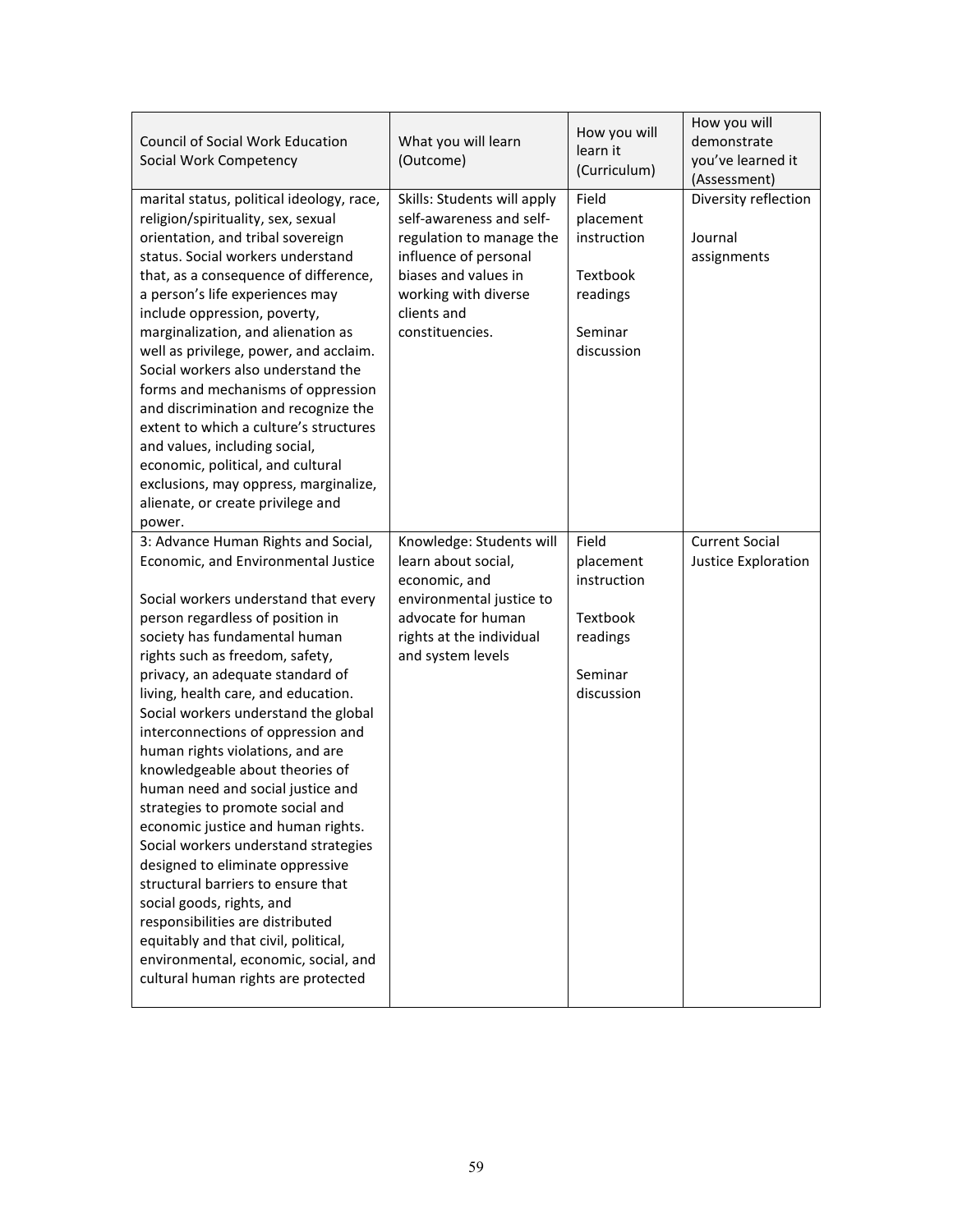| <b>Council of Social Work Education</b><br>Social Work Competency                                                                                                                                                                                                                                                                                                                                                                                                                                                                                                                                                                                                                                                                                                                                                                                                                                                                                                         | What you will learn<br>(Outcome)                                                                                                                                                                                                 | How you will<br>learn it<br>(Curriculum)                                           | How you will<br>demonstrate<br>you've learned it<br>(Assessment) |
|---------------------------------------------------------------------------------------------------------------------------------------------------------------------------------------------------------------------------------------------------------------------------------------------------------------------------------------------------------------------------------------------------------------------------------------------------------------------------------------------------------------------------------------------------------------------------------------------------------------------------------------------------------------------------------------------------------------------------------------------------------------------------------------------------------------------------------------------------------------------------------------------------------------------------------------------------------------------------|----------------------------------------------------------------------------------------------------------------------------------------------------------------------------------------------------------------------------------|------------------------------------------------------------------------------------|------------------------------------------------------------------|
| 6. Engage with Individuals, Families,<br>Groups, Organizations, and<br>Communities<br>Social workers understand that<br>engagement is an ongoing<br>component of the dynamic and<br>interactive process of social work<br>practice<br>with, and on behalf of, diverse                                                                                                                                                                                                                                                                                                                                                                                                                                                                                                                                                                                                                                                                                                     | Skills: Students will apply<br>knowledge of human<br>behavior and the social<br>environment, person-in-<br>environment, and other<br>multidisciplinary<br>theoretical frameworks<br>to engage with clients<br>and constituencies | Field<br>placement<br>instruction<br>Textbook<br>readings<br>Seminar<br>discussion | Theory Linkage<br>Journal                                        |
| individuals, families, groups,<br>organizations, and communities.<br>Social workers value the importance<br>of<br>human relationships. Social workers<br>understand theories of human<br>behavior and the social environment,<br>and critically evaluate and<br>apply this knowledge to facilitate<br>engagement with clients and<br>constituencies, including individuals,<br>families, groups, organizations,<br>and communities. Social workers<br>understand strategies to engage<br>diverse clients and constituencies to<br>advance practice effectiveness. Social<br>workers understand how their<br>personal experiences and affective<br>reactions may impact their ability to<br>effectively engage with diverse clients<br>and constituencies. Social workers<br>value principles of relationship-<br>building and inter-professional<br>collaboration to facilitate<br>engagement with clients,<br>constituencies, and other<br>professionals as appropriate. | Skills: Students will use<br>empathy, reflection, and<br>interpersonal skills to<br>effectively engage<br>diverse clients and<br>constituencies.                                                                                 | Field<br>placement<br>instruction<br>Textbook<br>readings<br>Seminar<br>discussion | Practice Linkage<br>Journal                                      |

### **Required Readings**

The textbook for the course is: Poulin, Matis and Witt. (2019). The Social Work Field Placement. Springer: NY. ISBN: 978-0-8261-7552-6

Students are also required to read and become familiar with the information and resources in Carlow's BSW Field Manual available at: [http://carlow](http://carlow-qa01.carlow.edu/social_work_documentation.aspx)[qa01.carlow.edu/social\\_work\\_documentation.aspx](http://carlow-qa01.carlow.edu/social_work_documentation.aspx)

Additional articles and resources may be required and will be posted on Celtic Online.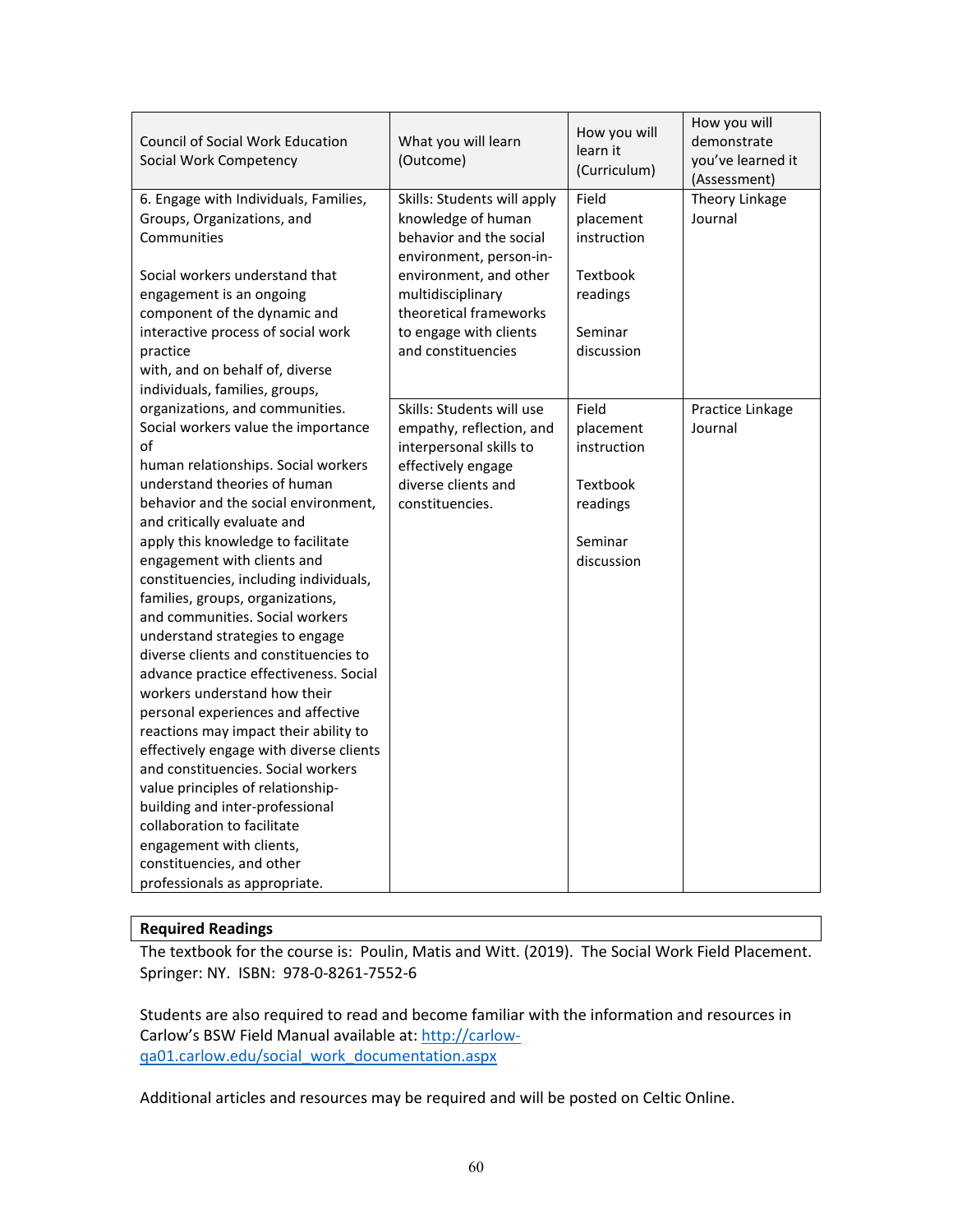#### **Course Format**

Field Placement is a unique course in that students are learning in a real-world on the job setting under the supervision of professional Social Workers.

Students will create a Learning Agreement and Evaluation Form in conjunction with their Field Supervisor. They will also reflect regularly through journal assignments in order to get the most out of this educational experience. The course instructor/Director of BSW Field Education will meet with the student and their Field Supervisor 1-2 times per semester to establish learning goals and check in on progress. If the student or Field Supervisor feels additional meetings are needed, they should feel free to reach out to schedule them.

The Field Seminar provides an opportunity for students to explore professional competencies and learn from one another. To this end, students will share from their field experiences in the same format one would in a professional setting such as case conferences, oral presentations and discussions.

The process of learning in this course is mutual in that the instructor will both teach and learn from the students and expects the same of them. Together, we will create a space that respects each person's opinion and experiences, as a well as provides opportunities to challenge ourselves to grow in our thinking.

### **Field Site Visits**

A Carlow University Social Work faculty member (typically the Director of Field Education) will make an appointment with the student and the Field Supervisor for a site visit 1-2 times during the semester. The progress of the student will be discussed according to the guidelines and competencies set forth in the Learning Agreement and Evaluation Form.

### **Assignments and Assessments**

Celtic Online will be used to manage logistics such as submission of hours, journal and assignments. Students are enrolled in SW 402 and SW 405 - all materials, assignments and grading will be done in one course shell on Celtic Online since the courses are concurrent and must be successfully completed together.

#### **Communication Case**

Review the textbook chapter 6 on communication prior to beginning this assignment. Each student will bring an example of a communication that occurred in Field Placement (or is relevant to field) that they feel demonstrates excellence or is problematic. Examples of where to draw cases from include professional oral, written or electronic communication; casual/information communication that occurred within the context of field; case notes; process recordings; assessments; emails; technology; social media and/or marketing materials.

The case example should be typed on paper (as it will be shared with peers) and should present the facts using direct quotes when possible. Students should ensure that confidentiality of those involved is maintained by using pseudonyms if necessary. On a separate paper, the student will write a one-two paragraph reflection exploring what was excellent or problematic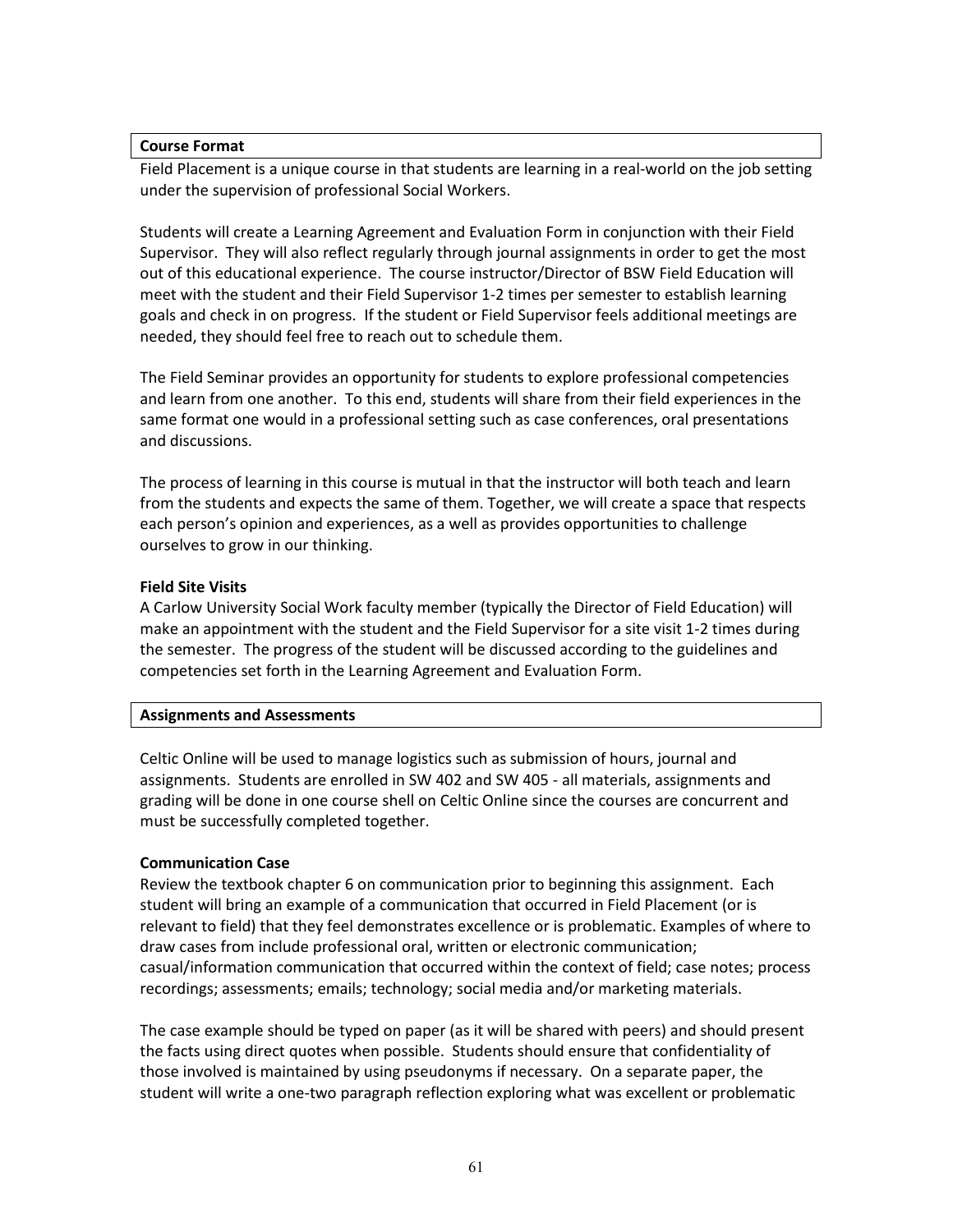about this communication and posing questions for their peers to gain insight, ideas for moving forward or otherwise develop competency in oral, written and electronic communication. Refer to the textbook chapter for reflective questions that may be helpful for this part of the assignment. The case and reflection will both be submitted to the instructor at the end of seminar session.

### **Supervision Agenda**

Review the textbook chapter 3 on supervision prior to beginning this assignment. Each student will reflect on an issue that has come up in field and draft an agenda that they will use to facilitate an effective meeting with their Field Supervisor/supervisor related to this topic. Reflect on how your supervision experience is going so far by taking the Supervisory Relationship Inventory quiz in the textbook.

Identify an event, incident or case that you would like to discuss with your supervisor. Look through your journal and select an example related to developing your competencies, an ethical dilemma or an incident that relates to diversity. Note how this case has helped you to develop awareness of yourself, your clients, the community or the social work profession. Describe the situation briefly in a one paragraph narrative and what you hope to gain in discussing this with your supervisor.

On a separate paper, create an agenda for your supervision meeting. You can find example supervision agendas on the course Celtic Online site. You will share your supervision issue and agenda with peers in seminar to get their feedback. The case and agenda will both be submitted to the instructor at the end of seminar session.

# **Diversity Reflection**

Review the textbook chapter 7 on diversity prior to beginning this assignment. Each student will reflect on how diversity and difference are a part of their field placement and development as a professional. In a 1-2 page paper answer any **three** of the following reflections questions from the chapter by using **specifics** from your field placement (make sure to maintain confidentiality):

- In your field placement, which skill sets do you need to strengthen in regard to your cultural competence and humility?
- After reviewing the NASW cultural competency standards, which standard do you feel you have the most difficulty in applying in your field placement work? Which standard is easiest for you to apply? What makes one standard harder to incorporate into your practice than the others?
- What do empathy and cultural humility look like to you in direct practice? What about in mezzo and macro practices?
- With which aspect of cultural humility do you feel most comfortable? With which aspect are you least comfortable?
- What are some instances of micro aggressions or interpersonal acts of oppression you have heard from clients, or witnessed yourself in your field placement?
- What are some ways you may have unintentionally participated in discriminatory or exclusive ways?
- What are some ways you can change your practice to become more inclusive of nondominant groups?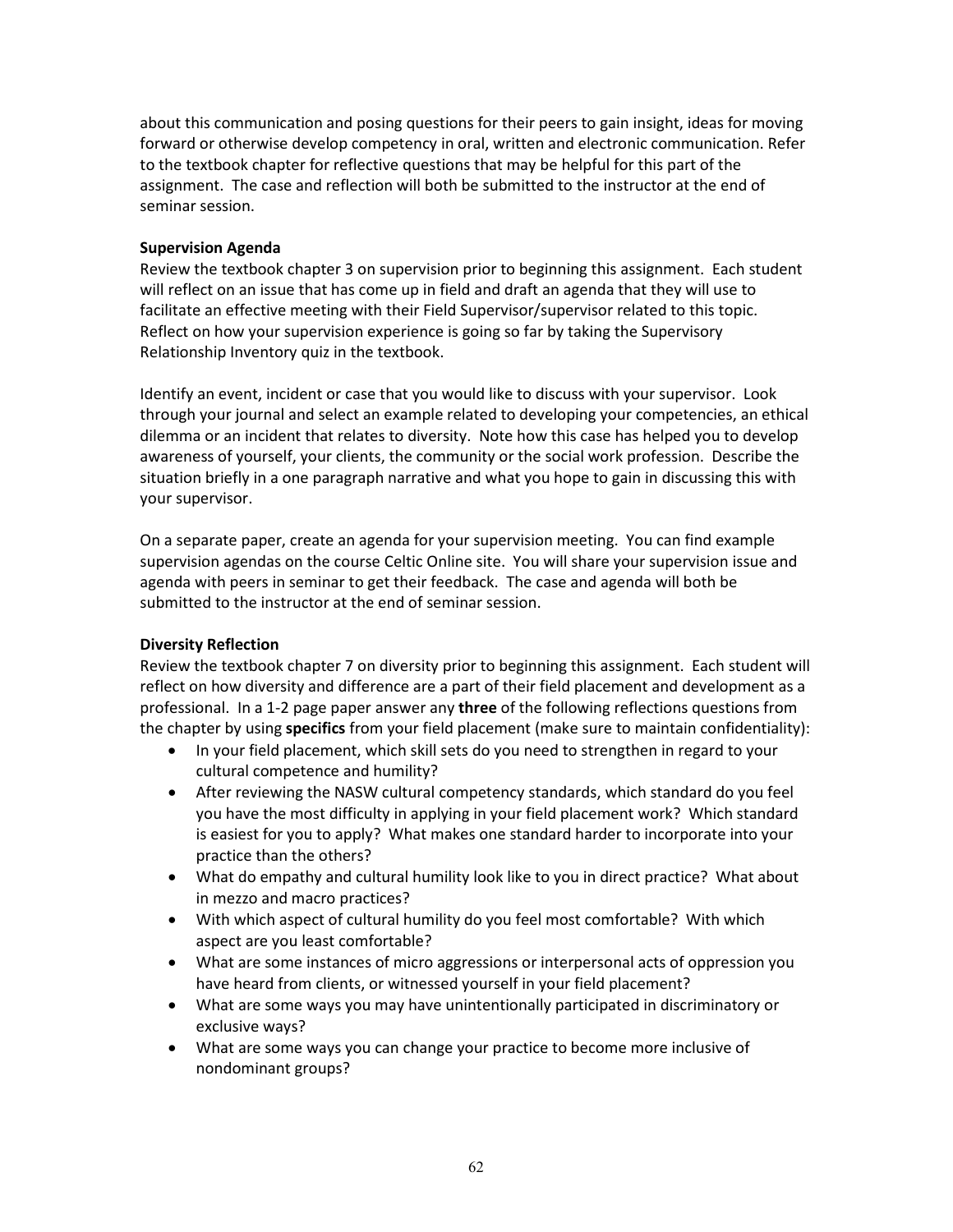Type out the answers and bring your paper to class prepared to discuss it with your peers. Use specific examples and insights from the field placement experience to answer the questions (avoid vague generalizations). The reflection will be submitted to the instructor at the end of seminar session.

# **Current Social Justice Exploration**

Review the textbook chapter 8 on human rights and social justice prior to beginning this assignment. Each student will explore a relevant human right or social, economic, environmental justice issue that impacts the clients, organization or community she is serving in field placement. Each student will bring in a reputable news article on a local, regional social justice issue that is relevant to her field placement (for example: transportation, pollution, poverty, changes to social welfare policies and programs, trafficking, food insecurity, racism/homophobia/ageism/other forms of discrimination). The student should be prepared to share orally the following in 3 minutes:

- a brief summary of the issue and how it fits with the idea of human rights or social, economic or environmental justice
- how this issue relates specifically to her field placement
- a comment on if field placement agency is proactively addressing this issue or responding to it and why/why not.

These summary notes can be in bullet format for ease in presenting orally. The news article and summary notes will be submitted to the instructor at the end of seminar session.

# **Journal 1, 2 and 3**

# **Daily/Weekly Prompts**

Students will maintain a journal while in field placement with the goal of recording and examining critical incidents, exploring how theory links to practice, applying the NASW Code of Ethics to real-world ethical dilemmas and reflecting thoughtful on development of their competencies as they become professional social workers. To that end, the instructor encourages students to take regular notes at the end of each day documenting what has occurred in field placement. Questions to ask oneself may include:

- What was the most interesting moment of my day/week?
- What was the most frustrating, confusing or upsetting part of my day/week?
- What advice, support or more information do I need right now and who could I ask for that?
- What knowledge did I gain today? What skill(s) did I gain today?
- What strengths did I demonstrate today?
- How could I improve? What knowledge and skills do I need to gain to be effective in placement?
- What did I learn today/this week about myself? About my clients or the community I serve? About social work practice?

Students will show their daily/weekly notes throughout the term to the instructor for a pass/fail review.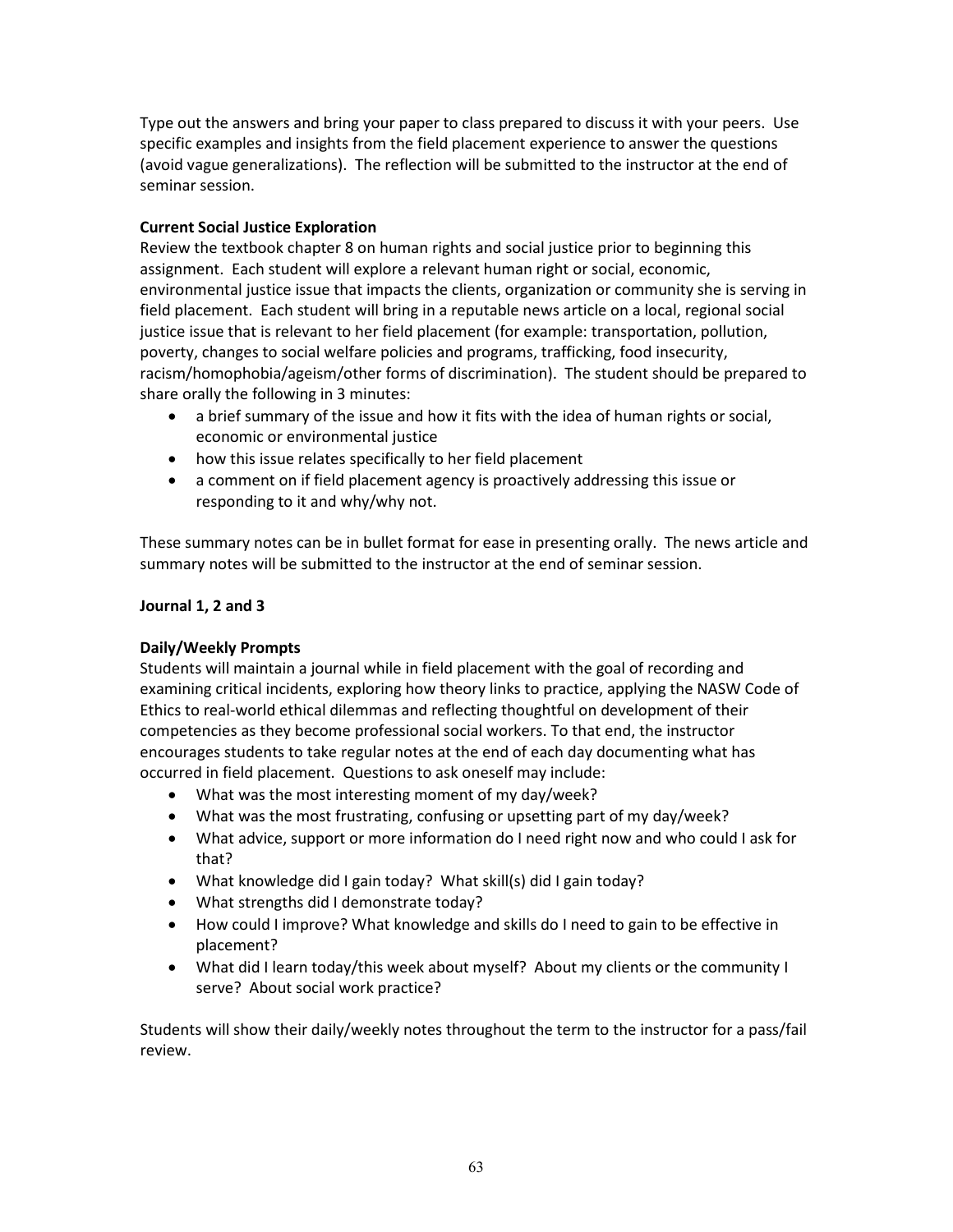Each month, students should review their daily/weekly notes and write a reflection to submit to the course instructor. All students **m***ust complete three different format types.* Students should use their discretion to choose which one is most appropriate each month based on their circumstances so the assignment is beneficial in developing them as a professional.

Submit the assignment via Celtic Online. Reflections should be  $5-8$  pages. If a student finds they complete the assignment in one format in less than 5 pages, they should include an additional format and reflect on it until they meet the required page length.

Regardless of which of the following is chosen, the reflection must include:

- 1) Identification as to the format used for this journal assignment (practice linkage, theory linkage, ethics linkage or competency linkage).
- 2) An introduction to the journal that provides context (ex: reminder of the field placement agency and overall student role there)
- 3) Brief, clear and factual description of what occurred in field and how it manifested (maintain confidentiality through use of pseudonyms)

### *Practice Linkage*

For this format, the student will reflect on their practice skills such as engaging, assessing and intervening with clients at the micro, mezzo and macro level. Student will identify a specific incident or series of events that occurred while interacting with people in field that has caused them to question, wonder or grow. Student will share the details of the incident and then reflect in depth on how the student engaged the individual, family, group or community. If the case is ongoing, the student should comment on how they assessed and intervened with the client (individual, family, group or community) as well. Comment on how supervision impacted (or did not impact) the decision-making process. After addressing what approaches and steps occurred in this incident, the student should then explore the results and outcomes. If the case is still in process, the students should share thoughts for moving forward and questions for their Field Supervisor/supervisor. Finally, the student should reflect on what this incident has taught her about herself, the social work practice process as well as the specific client(s)/populations she is serving in field placement.

### *Theory Linkage*

For this format, the student should focus on a particular issue or problem encountered in field, and apply the concepts of a theory or perspective from the student's prior course work to understand/explain the problem. Examples of theories include: psychodynamic, cognitive behavioral, stage theories (e.g., Piaget, Erikson), social learning, systems, ecological, conflict, feminist, political economy, organizational, group dynamics, family dynamics, feminist, political economy, structuralism, functionalism, strengths-based, trauma-informed and more. Review texts, class notes, and journal articles from prior courses or search online for a refresher on these theories. Briefly *define and discuss key concepts* of the theory selected, and explain how they apply to the problem identified. Use the definition of the theory and key concepts to explain observations about the issue/problem selected. The goal is to demonstrate that the student understands the theory and is able to apply it to a real world scenario.

# *Ethics Linkage*

In this format, students will identify an ethical dilemma or a situation from field placement in which exploring ethics and values is relevant. The student will share about an incident or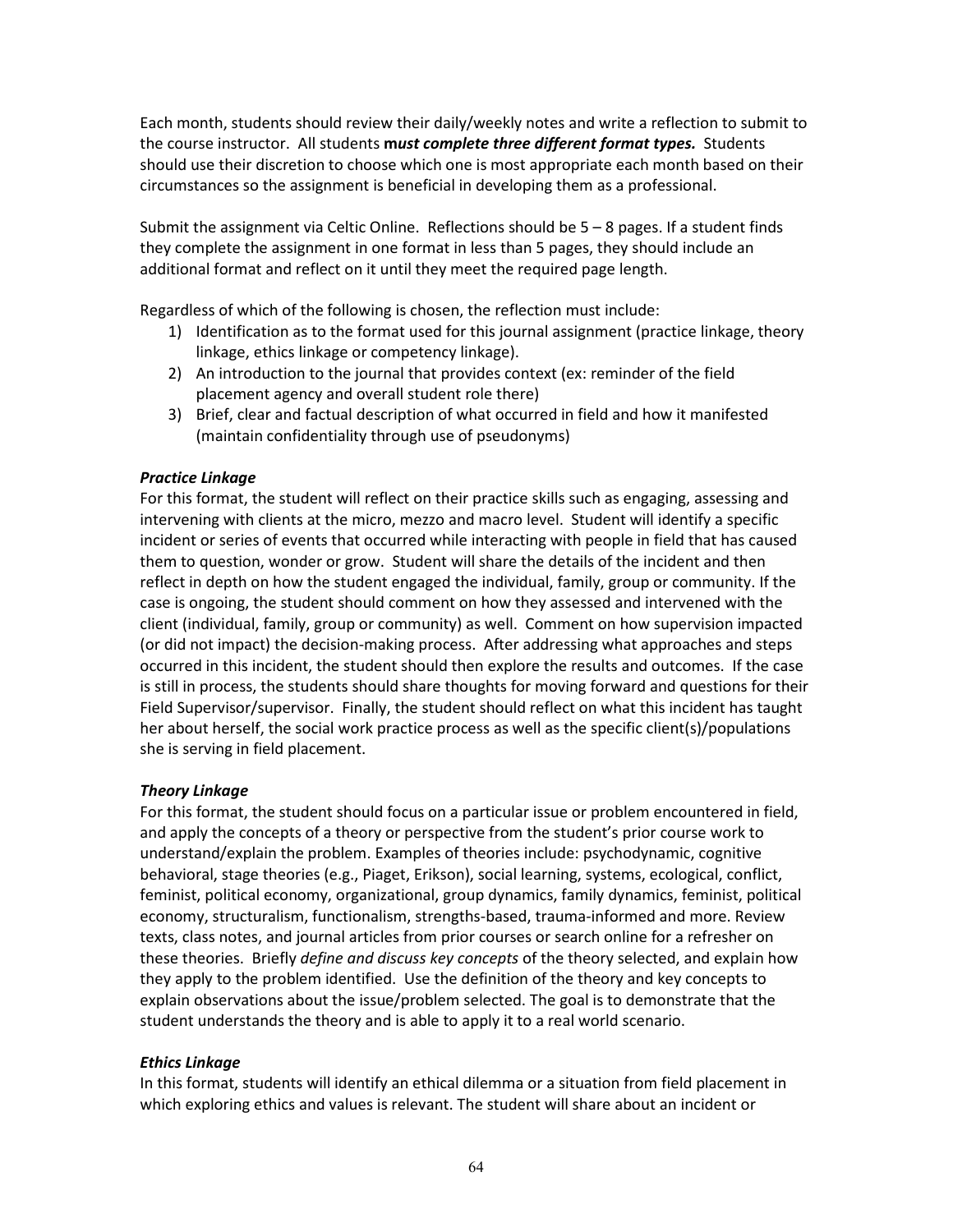experience at field placement that relates to values and ethics. After explaining the situation, the student should review the NASW Code of Ethics and identify areas that relate to the incident. The course text book chapter 1 may also be helpful to review as it covers ethics as well. The student should identify her own values, how they relate to social work values and how this interplay may be impacting the situation. If the case is still in process, the students should share questions for their Field Supervisor/supervisor related to this situation. Finally, the student should reflect on whether the ethical guidelines have provided a clear pathway for moving forward or not and how the student plans to proceed.

### *Competency Linkage*

In this format, the student will reflect on how experiences in field are developing their competencies as a social worker. Student should begin by reviewing the competencies outlined in the Learning Agreement and Evaluation document. Then the student should describe experiences they are having relevant to one or more of the competencies and what they have learned about themselves through these experiences. The student should connect specific incidents and experiences to the competencies being developed and reflect on successes and strengths. Alternatively (or in addition), a student may wish to reflect on a particular competency where she feels she has not yet been able to develop knowledge and skills. In this case, the student should share ideas for how to focus on this competency moving forward and questions for their Field Supervisor/supervisor to help assist her in doing so.

### **Documents from Field Supervisor (in collaboration with student)**

*Field Placement requires that students collaborate with their Field Supervisors to submit a number of documents throughout the term. Dates for these documents are included in the course outline so that students can remind their Field Supervisors to submit these in a timely manner.*

### **Initial Contract**

This document specifies details of the Field Placement. Field Supervisors and students need to fill out the certain sections and review their responsibilities and sign. The Director of Field Education will also sign this document and will go over any questions the students and Field Supervisors have as they complete it. An example of this document is included as an appendix in the Field Manual.

### **Learning Agreement and Evaluation Form**

It is the student's responsibility to develop a Learning Agreement and Evaluation Form with her/his Field Supervisor and the Field Director. An example of this document is included as an appendix in the Field Manual and the most current version will be shared with all students. The form must be signed by the student and the Field Supervisor and submitted to the Field Director for final approval by the date listed in the course outline. Late plans will result in lowered final grades.

At the end of the term, the evaluation portion of the document agreed upon earlier in the term must completed by the student and Field Supervisor. Both the student and the Field Supervisor must sign this document. It is the student's responsibility to ensure that the Director of Field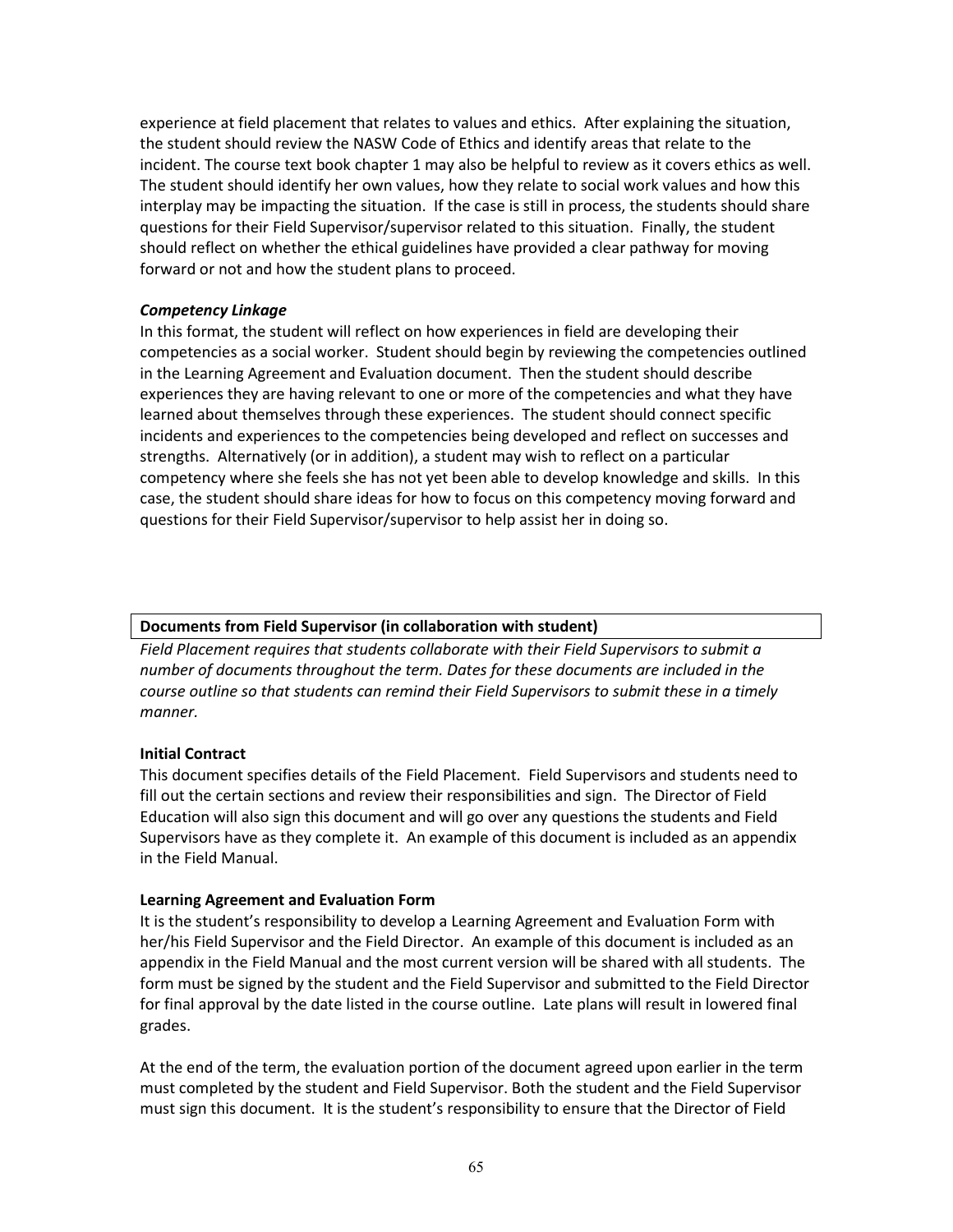Education receives the final evaluation by the date listed in the course schedule. Points will be deducted from the final grade for each day past the deadline if submitted late.

#### **Mid Term Evaluation**

This is a brief survey that the Field Supervisor fills out electronically to provide feedback to the Director of Field Education as to how the student is performing in field placement. It is an opportunity to address concerns and will be shared with the student. An example of the questions on the mid-term evaluation are included as an appendix in the Field Manual.

### **Hours Logs**

Students must submit hours on Celtic Online each month and during Finals week (see course outline). An hours template has been provided on Celtic Online for students to use or they may create their own. Field supervisors must sign off on hours – this can be done through electronic signature, signing and then scanning the form to upload or sending an email verifying the hours on the log are accurate to the Field Director.

### **Grading Scale and Structure**

| <b>Grading Scale</b> |  |
|----------------------|--|
|----------------------|--|

| A 93 - 100%   B 83 - 86%   C 73-76%   D 63-66% |  |                                                          |
|------------------------------------------------|--|----------------------------------------------------------|
| A-90-92% B-80-82% C-70-72% D-60-62%            |  |                                                          |
|                                                |  | B+ 87 - 89%   C+ 77 - 79%   D+ 67 -69%   F 59% and under |

#### **Grading Structure**

SW 402 Field Placement

| Journal 1                               | 50         |
|-----------------------------------------|------------|
| Journal 2                               | 50         |
| Journal 3                               | 50         |
| <b>Evaluation from Field Supervisor</b> | 450        |
| <b>Total</b>                            | 600 points |

### SW 405 Field Seminar

| <b>Communication Case</b>                 | 50         |
|-------------------------------------------|------------|
| <b>Supervision Agenda</b>                 | 50         |
| <b>Diversity Reflection</b>               | 50         |
| <b>Current Social Justice Exploration</b> | 50         |
| Seminar Participation and Attendance      | 200        |
| Total                                     | 400 points |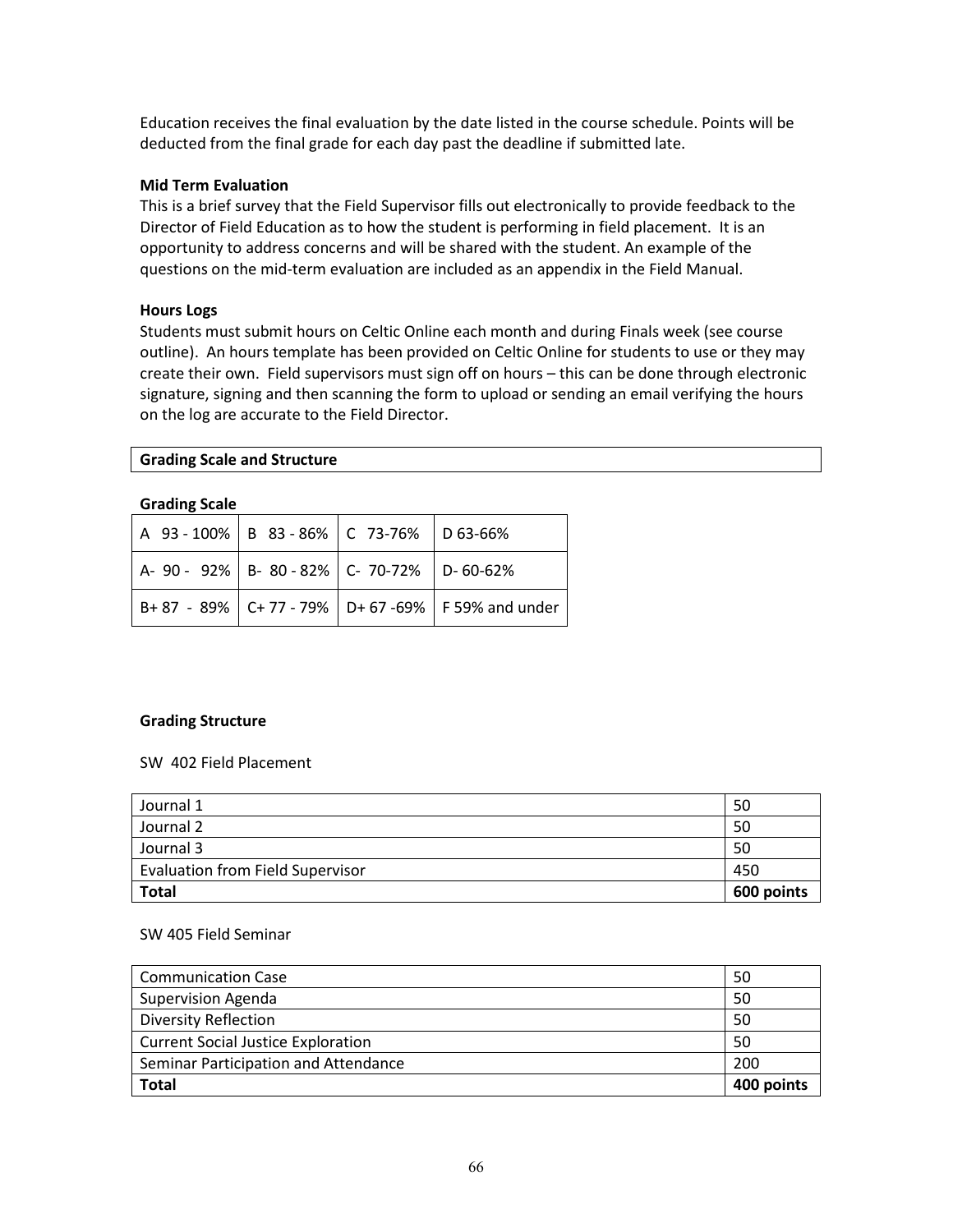# **Course Policies and Procedures**

### **Attendance at Field Placement**

Students must complete 250 hours at their field placement site over the course of the semester. Students will set up a regular weekly schedule with their Field Supervisor at the beginning of the term to establish how they will meet these hours. Hours are not graded but must be submitted monthly to the Director of Field Education. *Due to accreditation requirements, if a student does not submit verified hours totaling 250 for the semester, they will NOT pass SW 402 and SW 405.* 

The typical time spent in field placement for each student will be three eight-hour days per week, for ten to eleven weeks (250 hours per semester for a total of 500 hours). If a student starts late or misses hours early on, they should plan to "catch up" by adding hours each week.

Students should communicate the dates of Fall Break and Thanksgiving Break to their Field Supervisors at the beginning of the term. Many students choose to continue their field hours during these breaks in order to stay on track – decisions about observance of breaks should be make in conjunction with the Field Supervisor. If a student needs to adjust other hours in advance, they should arrange this with the Field Supervisor and discuss how the hours will be made up.

If a student has an emergency that will impact attendance, they should communicate this to the Field Supervisor and the Director of Field Education as soon as possible and make arrangements for their duties for that day. If attendance or tardiness becomes an issue, conference calls and meetings between the student, Field Supervisor and Director of Field will be held to immediately address it. Students may need to adjust work schedules and other classes in order to stay on track. If a student has a serious issue that impacts their ability to complete field hours, they will not be able to pass the courses and will need to register again in the future. In that case, it is imperative that they communicate professionally with all involved to ensure a good relationship is maintained with the agency for future Carlow students.

### **Class Participation and Attendance in Seminar**

Regular attendance and verbal participation in Field Seminar are essential to this course especially because it meets bi-weekly. Students are expected to attend each seminar class on time with all readings and assignments for the day completed. Attendance will be recorded and each absence will contribute to lost points from the student's final grade. Late arrivals and early departures are also factored into attendance. Students are responsible for all material missed due to absence. While in class, please refrain from cellphone usage and texting. Be respectful of the instructor, other students and guest speakers by providing undivided attention.

The class participation grade in the class takes into account attendance as well as verbal participation in class discussion and activities. In order to earn full points, a student must regularly participate verbally as well as attend all sessions.

| Attendance and Verbal Participation Grade System | <b>Total Points Possible = 200</b> |
|--------------------------------------------------|------------------------------------|
| <b>Absences</b>                                  | <b>Points</b>                      |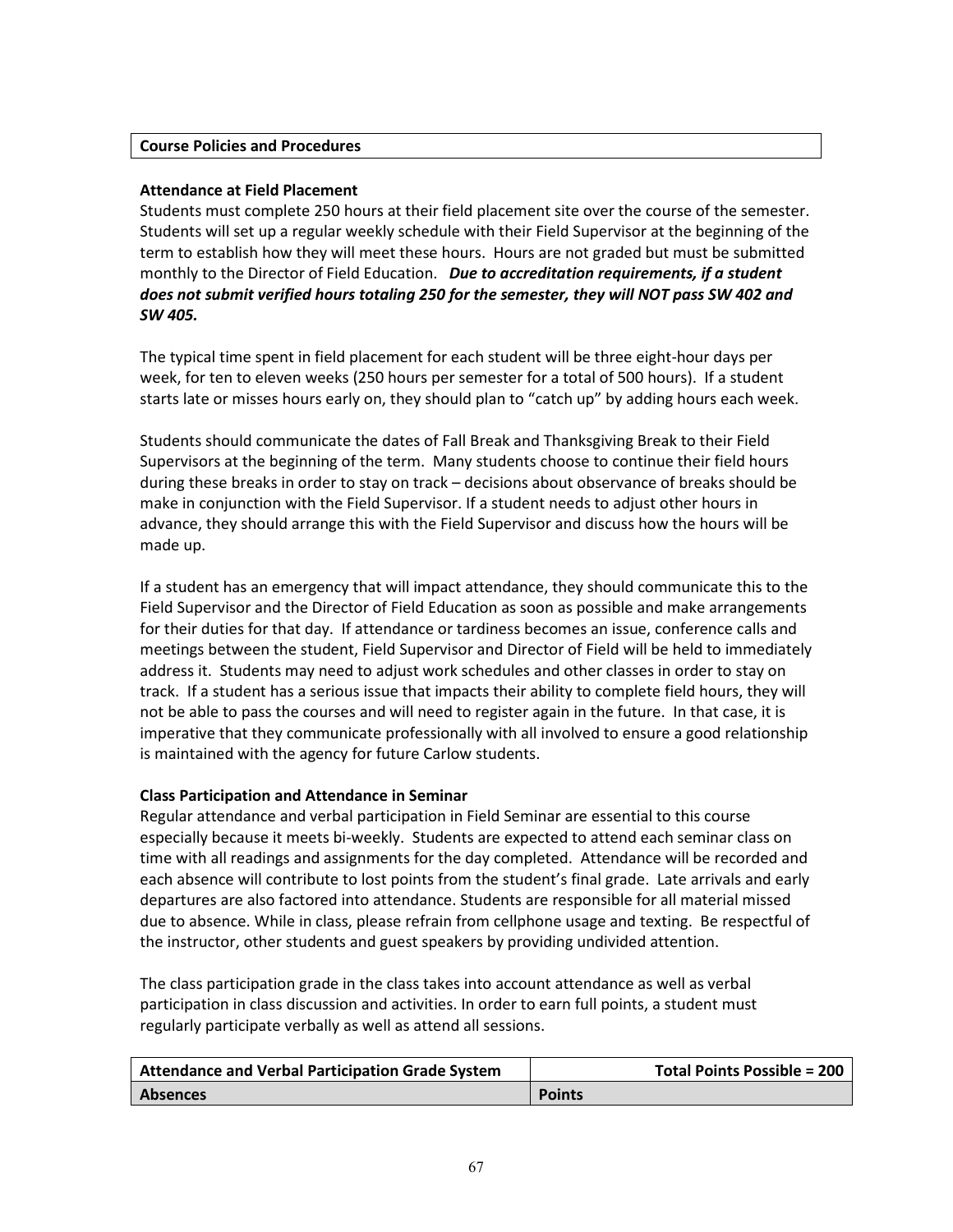| 0 Absences                                  | 170                  |
|---------------------------------------------|----------------------|
| 1 Absence                                   | 160                  |
| 2 Absences                                  | 150                  |
| 3 Absences                                  | 140                  |
| 4 Absences or more absences                 |                      |
| <b>Verbal Participation</b>                 | <b>Points</b>        |
|                                             |                      |
| If proficient - strong verbal participation | Add 1-30 points      |
|                                             |                      |
| If no - little verbal participation         | Subtract 1-30 points |

# **Communication with Field Supervisors**

Field Placement is a professional internship therefore students should observe all standard professional communication behaviors. Students should discuss with their Field Supervisors how they prefer to be contacted (phone, email, text) and use that method to keep Field Supervisors informed if they need to change their schedule or if an emergency arises causing them to be late or absent. If a student is going to be late or absent, they should also email the Director of Field Education.

# **Late Work Policy**

**No late assignments will be accepted without prior permission.** The instructor recommends students complete assignments in advance of the due date in order to mitigate unexpected difficulties such as technology glitches. If a student has trouble completing an assignment due to an emergency, they should contact the instructor *before* the due date to discuss an extension. Extensions may be granted but points will be deducted for all late work. Due to the learning that happens through discussion in seminar, **field seminar assignments will only be accepted during class** (not before or after).

# **Communication Policy**

The instructor looks forward to regular communication with students regarding the course content, assignments and field experiences. Students should feel free to contact the instructor via email, phone or during office hours. Keep in mind that the instructor teaches other courses and manages other responsibilities at the University and is generally not available for drop-in visits. Feel free to use email to schedule appointments outside of office hours.

In addition, the instructor will stay in regular communication with students via announcements in Celtic Online and in class updates. Changes to assignments or readings will be announced via Celtic Online and in class. Students are expected to regularly read email sent to their Carlow email accounts and to log in regularly to Celtic Online, which is the instructional platform for this course. As instructed by the Carlow University Administration, the professor will not send email to alternate email accounts. If students would like to forward email from their Carlow account to another account, they can find that process on the IT section of Carlow's Portal: <https://myportal.carlow.edu/carlowservices/technologyresources/HDLab/Pages/default.aspx>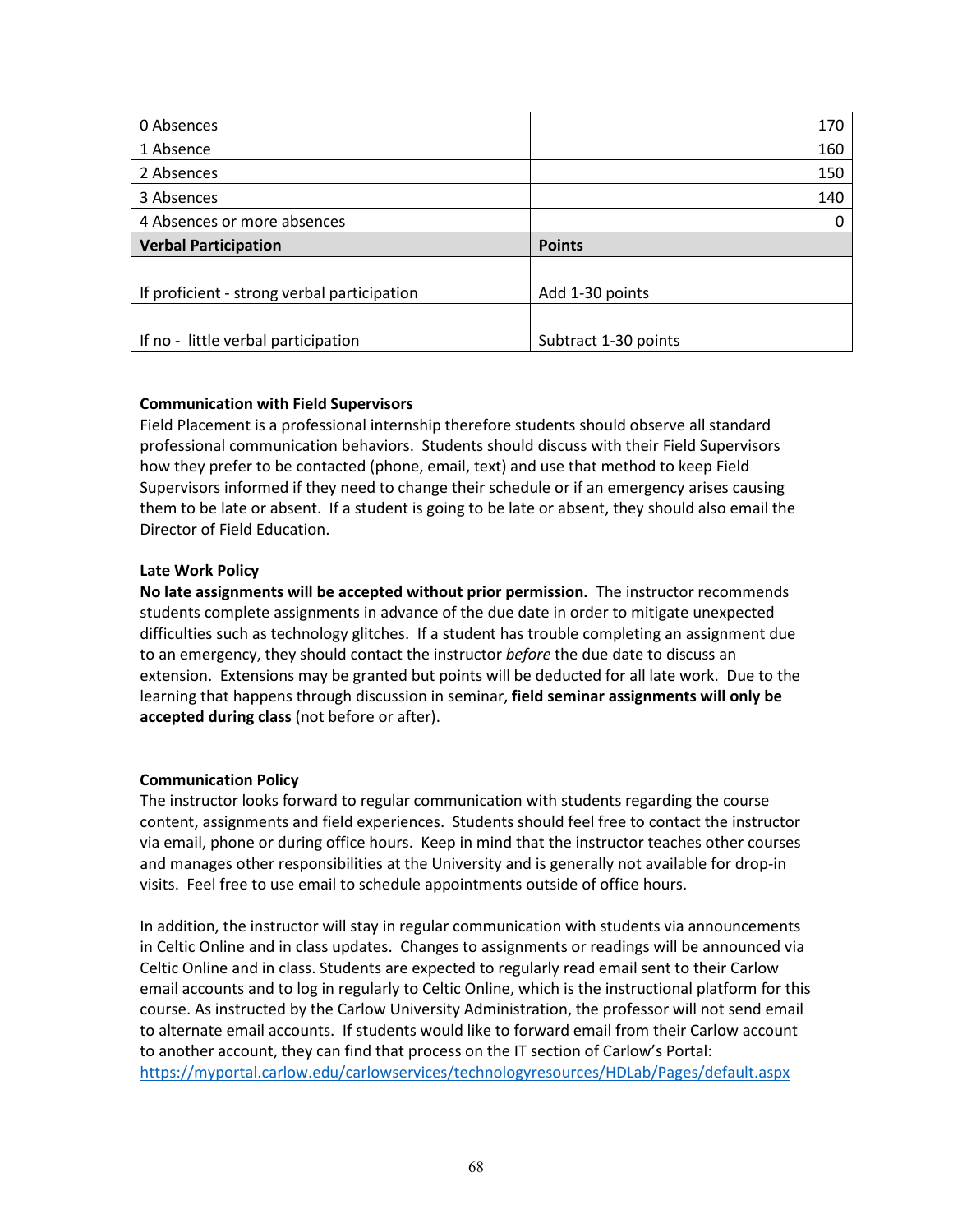Celtic Online in the online course management platform for this course. Students can find a copy of the syllabus and other materials on the Celtic Online site. Instructions on how to use Celtic Online are posted in the course site. Log in by visiting the Carlow homepage, clicking "Quick Login" in the right hand corner and selecting "CelticOnline". If you have questions, contact Student Celtic Online Support at [help@carlow.edu.](mailto:help@carlow.edu)

### APA CITATIONS

Students are expected to use APA style for written assignments in this course. For support in APA style, please visit the Grace Library staff and the Center for Academic Achievement. Online support is available through APA Style Central on the Grace Library A-Z Database webpage at: http://carlow.libguides.com/az.php

# COMMUNICATION STRATEGIES and FEEDBACK

The instructor will provide timely feedback on all assignments – typically within one week of submission. Please feel free to communicate with the instructor with any questions throughout the course. Email is the best mode and the instructor will typically respond within 24 hours. If you would like to meet in person, please feel free to come to office hours or to schedule an inperson or telephone appointment.

### EMAIL and UPDATES

Students are expected to read email sent to their Carlow email accounts and to make use of CelticOnline, including CelticOnline updates, as needed for the course. As instructed by the Carlow University administration, the instructor will not send email to alternate email accounts.

### PROFESSIONAL BEHAVIOR

Professionalism is fully expected in all interactions, engagements, and work within the course. In any

instances where a student does not contribute, participate, or complete their work in a professional way, the instructors reserve the right to deduct points accordingly and in acknowledgement of the lack of appropriate professionalism. This applies to all assignments, in-class participation, attendance, course activities, correspondences with professors, and online assignments.

### **University Policies**

### ACADEMIC INTEGRITY

Carlow University has an Academic Integrity Policy. Please access this policy under University Policies on the CelticOnline course.The policy covers areas related to cheating, plagiarism, self-plagiarism, academic deceit, fabrication of data, interference with other students' learning or achievement, unauthorized acquisition or exchange of coursework, and other additional forms of academic misconduct. Please access and review this policy for more detailed information.

### ABSENCE FOR MANDATORY UNIVERSITY SPONSORED EVENTS

A University sponsored event is defined as an event directly related to a student's education or the university community that takes place outside the classroom (ex: athletics, professional conferences). The student must notify the appropriate faculty member(s) of her/his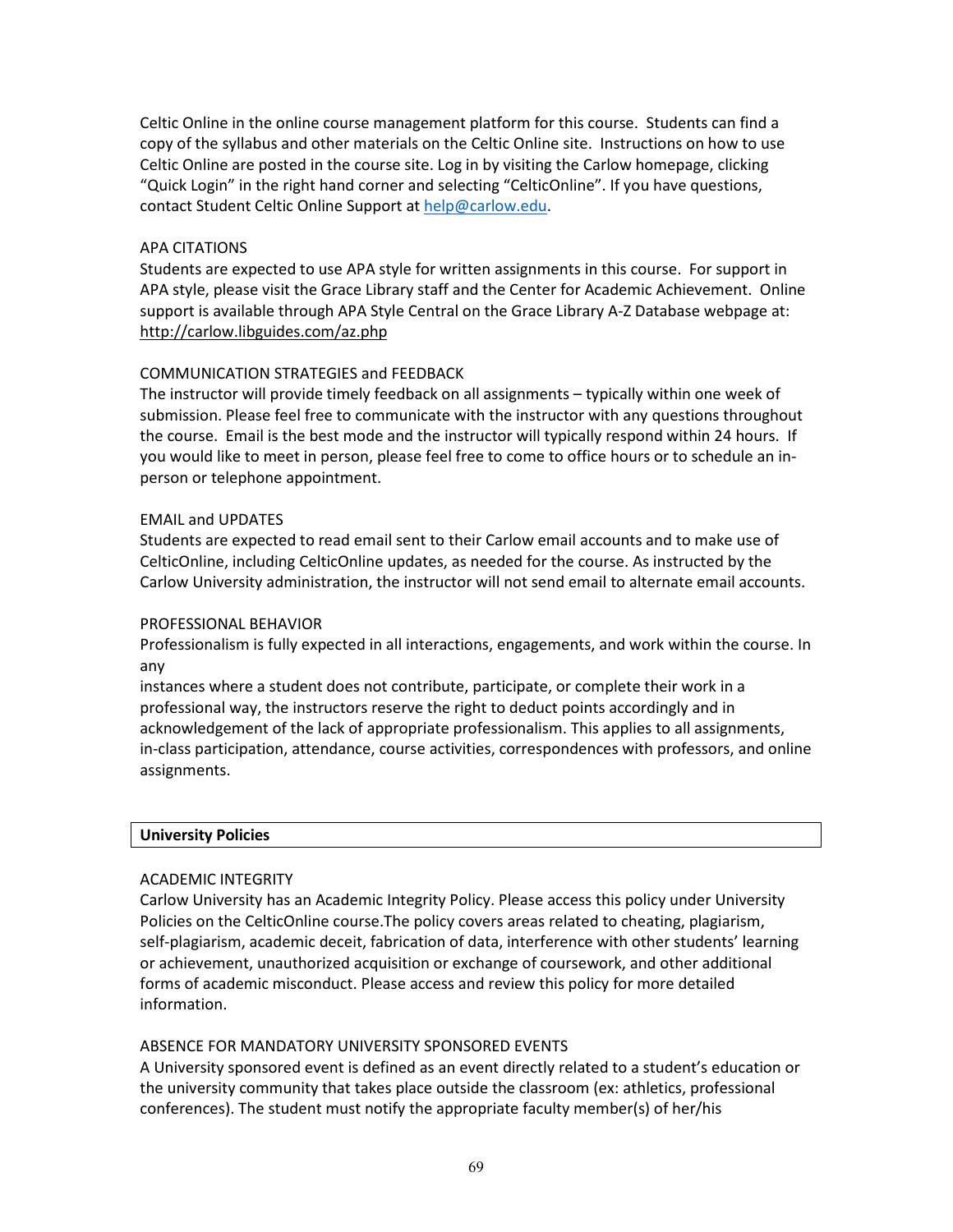participation in these particular events, as well as the anticipated absence from class. The student is responsible for all material and assignments covered during the absence. See further information under University Policies in the CelticOnline course.

### ACADEMIC SUPPORT SERVICES: CAA and HOPKINS LAB

The Center for Academic Achievement (CAA), 4th floor University Commons, offers free in-person

tutoring for improving writing skills and understanding course Chapter. They also offer academic coaching for time management and learning skills. To make an appointment click on "CAA tutoring" in the Quick Links drop down menu on the Carlow website which connects to a scheduling system at

http://carlow.mywconline.com or call 412-578-6146 (appointments must be made at least 48 hours in

advance). Another resources is the Hopkins Communication Lab, which supports students in all forms of presentations. Contact them a[t hopkinslab@carlow.edu](http://carlow.edu/) or call 412-578-8761.

# STUDENTS WITH DISABILITIES POLICY & TEMPORARY DISABILITY POLICY

Carlow University makes every effort to provide reasonable accommodations for students with disabilities. More information is posted on our Celtic Online site. To determine whether you qualify for accommodations, or if you have questions about services and procedures for students with disabilities contact: Jacqueline M. Smith Disabilities Services Office University Commons, 4th floor Phone - 412.578.6257 (Office line) 412.578.6050 (Direct line) Fax - 412 578.2027 [dso@carlow.edu](mailto:dso@carlow.edu)

# COUNSELING SUPPORT

The Counseling Center is an excellent resource for students who find personal challenges are impacting their academic experience. More information is available at: [http://www.carlow.edu/Counseling\\_Services.aspx](http://www.carlow.edu/Counseling_Services.aspx)

### STUDENT HANDBOOK FOR UNIVERSITY POLICIES

Useful information about many other University policies can be found in the Student Handbook at: [http://www.carlow.edu/Student\\_Handbooks.aspx](http://www.carlow.edu/Student_Handbooks.aspx)

### EMERGENCY AND SCHOOL CLOSING INFORMATION

Information about school closing and emergencies is available on our class Celtic Online site.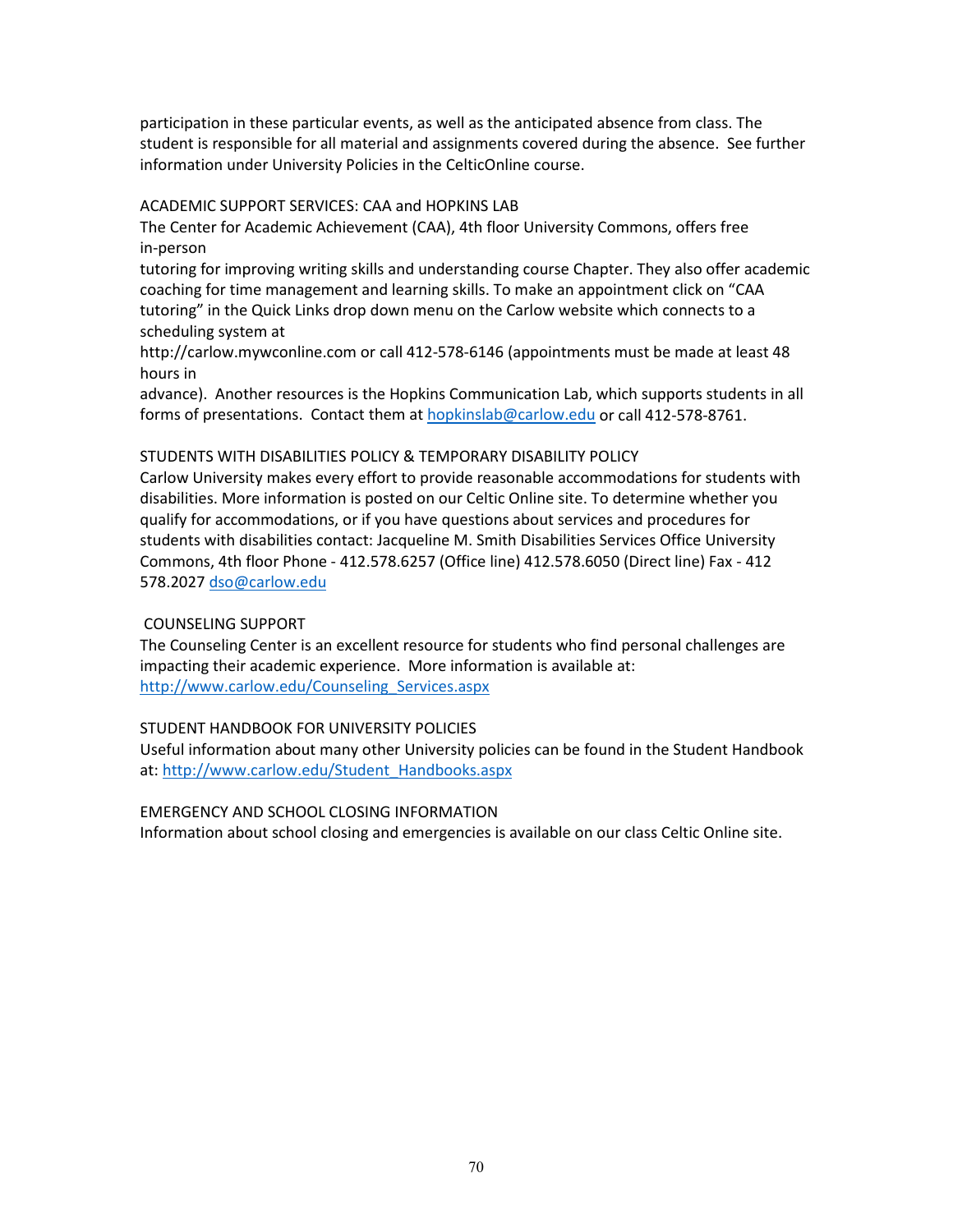# **SW 402/405: Fall 2019 Class Schedule**

Readings and assignments are due on the date listed by the start of class time. Please note that **class meets every OTHER week during the semester.**

| Date              | <b>Topic</b>                | <b>Readings Due</b>                                                 | <b>Assignments Due</b>      | <b>Field Documents Due</b>                  |
|-------------------|-----------------------------|---------------------------------------------------------------------|-----------------------------|---------------------------------------------|
| Tues Aug 27       | <b>Field Placement</b>      | Carlow BSW Field Manual                                             | Share about agency          |                                             |
|                   | Overview                    | http://carlow-                                                      |                             |                                             |
|                   |                             | qa01.carlow.edu/social work docu                                    |                             |                                             |
|                   | Professional                | mentation.aspx                                                      |                             |                                             |
|                   | competencies                |                                                                     |                             |                                             |
|                   |                             | Poulin, Matis and Witt. (2019). The                                 |                             |                                             |
|                   |                             | Social Work Field Placement.                                        |                             |                                             |
|                   |                             | Springer: NY. Chapter 1 and                                         |                             |                                             |
|                   |                             | Chapter 2                                                           |                             |                                             |
| Tues Sep 10       | Oral, Written               | Poulin, Matis and Witt. (2019). The                                 | <b>Communication Case</b>   | <b>Initial Contract Due</b>                 |
|                   | and Electronic              | Social Work Field Placement.                                        |                             | (with Field                                 |
|                   | Communication               | Springer: NY. Chapter 6                                             | Daily/Weekly Journal        | Supervisor)                                 |
|                   |                             |                                                                     |                             |                                             |
| Tues Sep 24       | Supervision                 | Poulin, Matis and Witt. (2019). The                                 | <b>Supervision Agenda</b>   | <b>Hours Log</b>                            |
|                   |                             | Social Work Field Placement.                                        |                             |                                             |
|                   |                             | Springer: NY. Chapter 3                                             | Submit Journal #1 on        |                                             |
|                   |                             |                                                                     | Celtic Online               |                                             |
|                   |                             |                                                                     |                             |                                             |
| Tues Oct 8        | Engaging                    | Poulin, Matis and Witt. (2019). The                                 | <b>Diversity Reflection</b> | Learning Agreement                          |
|                   | Diversity and               | Social Work Field Placement.                                        |                             | and Evaluation Form                         |
|                   | Difference                  | Springer: NY. Chapter 7                                             | Daily/Weekly Journal        | -Agreement section<br>due (collaborate with |
|                   |                             |                                                                     |                             | Field Supervisor)                           |
|                   |                             |                                                                     |                             |                                             |
|                   |                             |                                                                     |                             |                                             |
| <b>Fall Break</b> |                             |                                                                     |                             | <b>Mid Term Evaluation</b>                  |
| Oct 15            |                             |                                                                     |                             | Due (from Field                             |
|                   |                             |                                                                     |                             | Supervisor)                                 |
|                   |                             |                                                                     |                             |                                             |
| Tues Oct 22       | Reflection, Self-           | Poulin, Matis and Witt. (2019). The<br>Social Work Field Placement. | Submit Journal #2 on        | Hours Log                                   |
|                   | Regulation and<br>Self-Care | Springer: NY. Chapter 4                                             | Celtic Online               |                                             |
|                   |                             |                                                                     |                             |                                             |
| <b>Tues Nov 5</b> | <b>Guest</b>                | Poulin, Matis and Witt. (2019). The                                 |                             |                                             |
|                   | <b>Facilitator</b>          | Social Work Field Placement.                                        |                             |                                             |
|                   | Relationship-               | Springer: NY. Chapter 5                                             |                             |                                             |
|                   | <b>Building</b>             |                                                                     |                             |                                             |
|                   |                             |                                                                     |                             |                                             |
|                   |                             |                                                                     |                             |                                             |
|                   |                             |                                                                     |                             |                                             |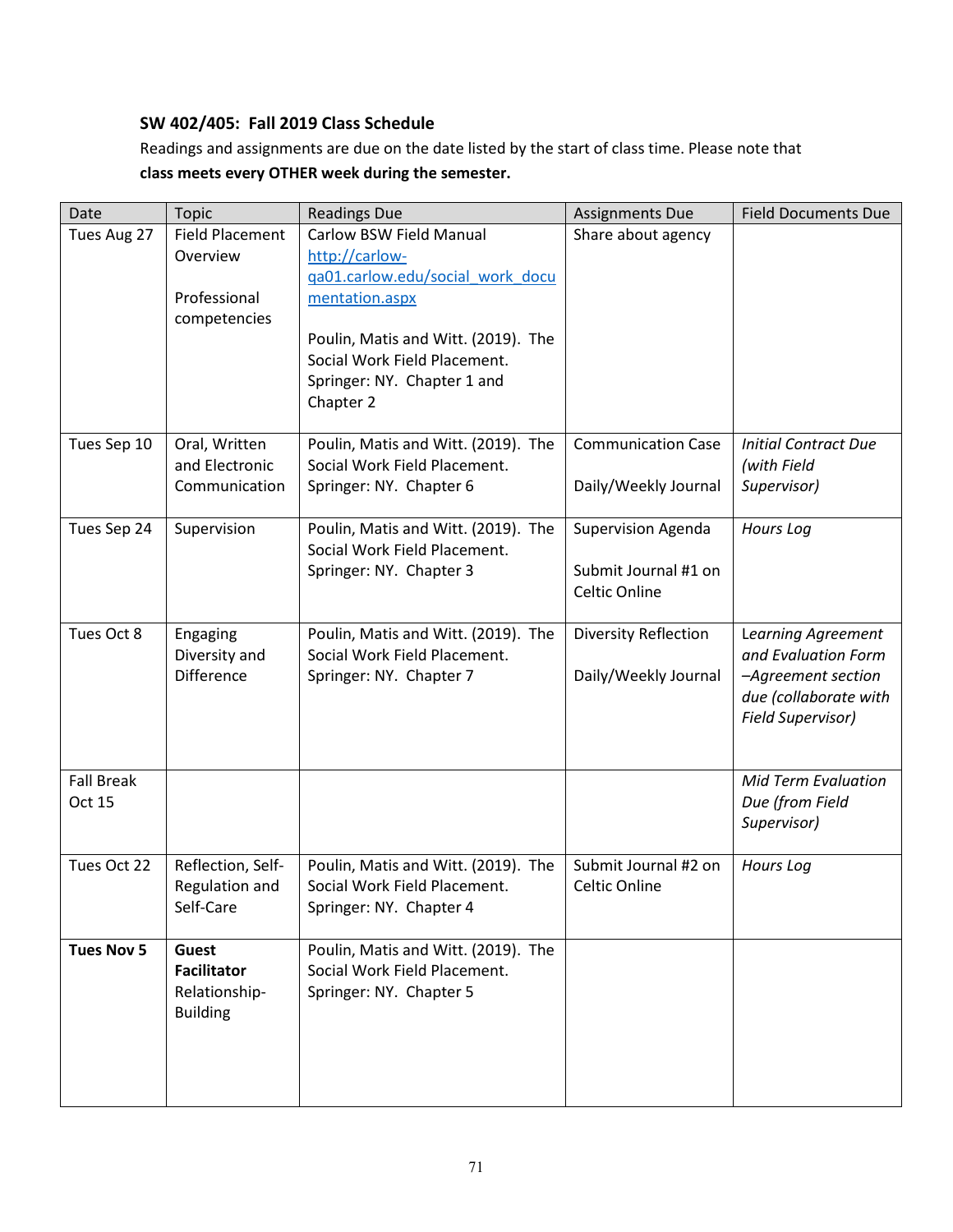| Tues Nov 19 | Advancing<br>Human Rights<br>and Social<br>Justice             | Poulin, Matis and Witt. (2019). The<br>Social Work Field Placement.<br>Springer: NY. Chapter 8 | <b>Current Social Justice</b><br>Exploration<br>Daily/Weekly Journal | Hours check-in                                                                                                                                   |
|-------------|----------------------------------------------------------------|------------------------------------------------------------------------------------------------|----------------------------------------------------------------------|--------------------------------------------------------------------------------------------------------------------------------------------------|
| Tues Dec 3  | Wrap-Up                                                        |                                                                                                | Journal #3 on Celtic<br>Online                                       |                                                                                                                                                  |
| Tues Dec 10 | No meeting<br>during Finals<br>Week but<br>submit<br>documents |                                                                                                |                                                                      | Submit final hours<br>log on Celtic Online<br><b>Completed Learning</b><br>Agreement and<br><b>Evaluation Form</b><br>(with Field<br>Supervisor) |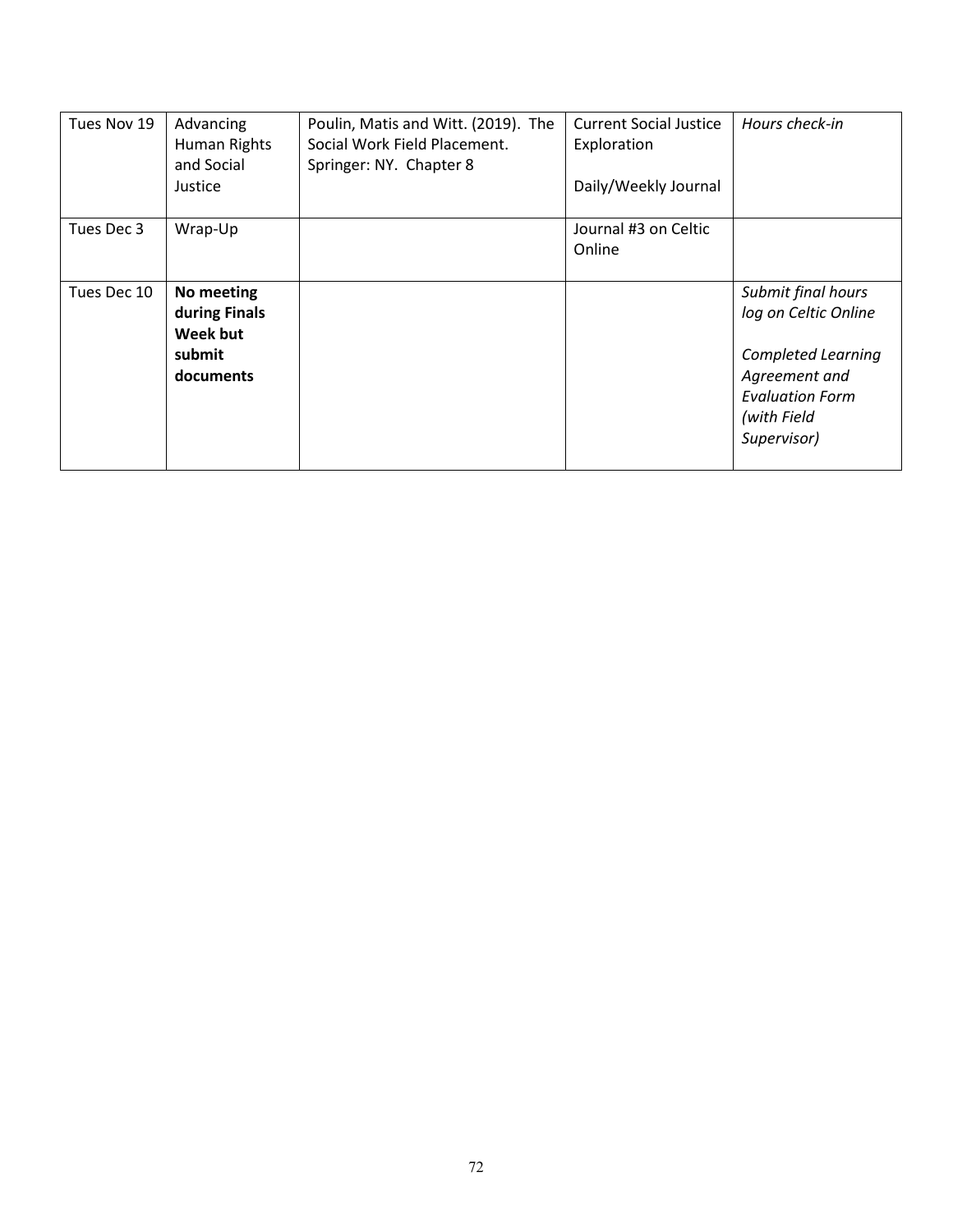**APPENDIX H: MID-TERM EVALUATION OF STUDENT**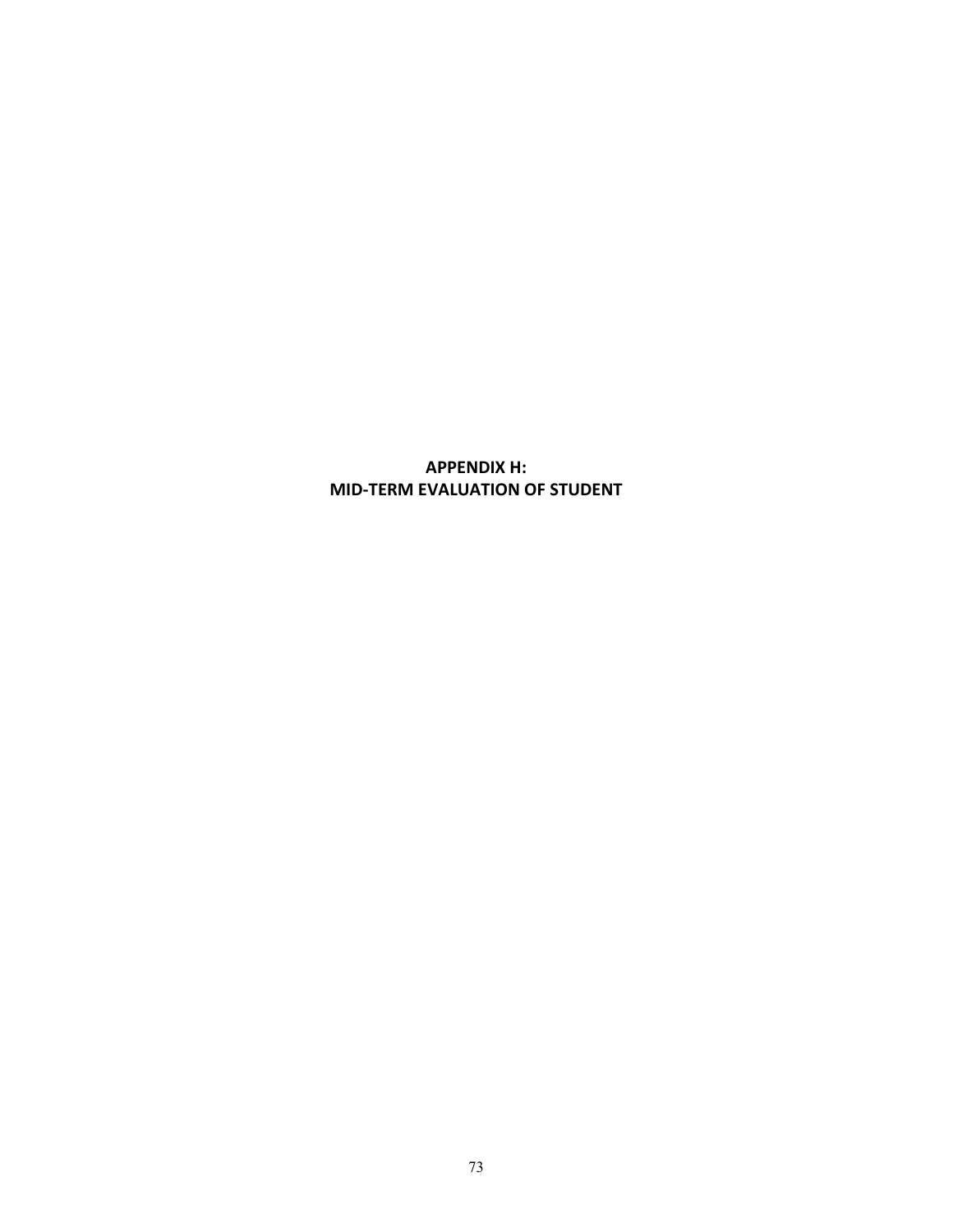# **Carlow University BSW Field Placement Mid-Term Evaluation of Student**

*The purpose of the mid-term evaluation is to determine if the student intern is meeting expectations and to provide them with feedback. This information will be shared with the student. Please answer honestly to facilitate a productive dialogue. Mid-Term Evaluation is submitted electronically and shared with the student. Supervisor and student are encouraged to discuss during mid-term supervision meetings*.

| Field Placement Agency: Agency Name          |
|----------------------------------------------|
|                                              |
| <b>Field Supervisor: First Last</b>          |
| Date Completed: Click or tap to enter a date |

| Has student attended all scheduled hours?                    | $\Box$ Yes    | ⊿No |
|--------------------------------------------------------------|---------------|-----|
| Is student on time for all scheduled hours?                  | $\Box$ Yes    | ⊿No |
| Are the hours listed on the student's Hours<br>Log accurate? | $\exists$ Yes | ⊿No |

*On a scale of 1-5, please rate the following of the student:*

|                                                   | Insufficient | Developing | Competent | Proficient | Excellent |
|---------------------------------------------------|--------------|------------|-----------|------------|-----------|
|                                                   | (1)          | (2)        | (3)       | (4)        | (5)       |
| Oral communication                                |              |            |           |            |           |
| Written communication                             |              |            |           |            |           |
| Engages with required<br>tasks                    |              |            |           |            |           |
| Is Responsible                                    |              |            |           |            |           |
| Is Reliable                                       |              |            |           |            |           |
| Takes initiative                                  |              |            |           |            |           |
| Is meeting the expectations<br>of field placement | г            |            |           |            |           |

*In reviewing the competencies listed below, please select any that you feel the student has NOT yet demonstrated ability in:*

☐ Competency 1: Demonstrate Ethical and Professional Behavior

- ☐ Competency 2: Engage Diversity and Difference in Practice
- $\Box$  Competency 3: Advance Human Rights and Social, Economic, and Environmental Justice
- ☐ Competency 4: Engage in Practice-informed Research and Research-informed Practice

☐ Competency 5: Engage in Policy Practice

☐ Competency 6: Engage with Individuals, Families, Groups, Organizations, and Communities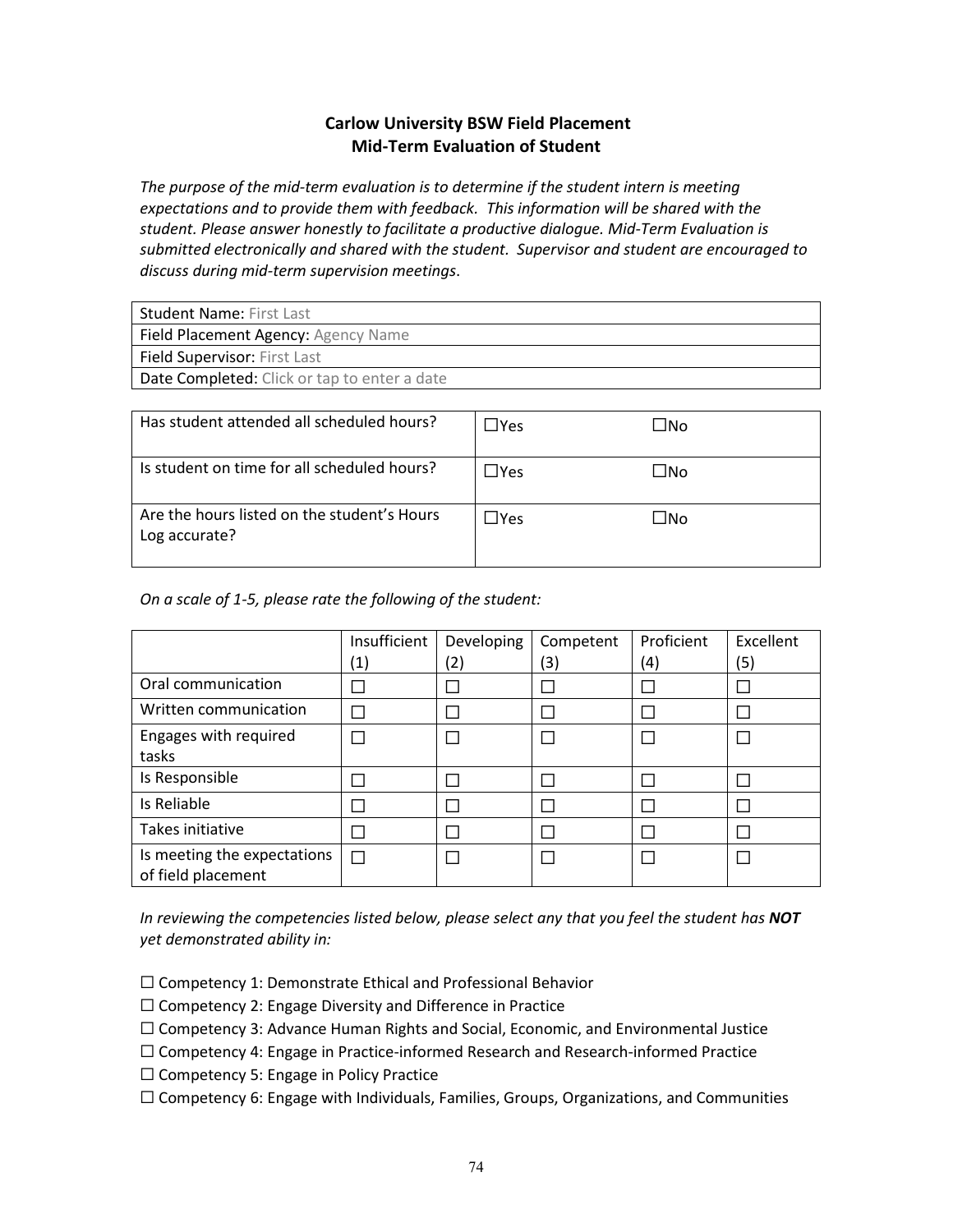☐ Competency 7: Assess Individuals, Families, Groups, Organizations, and Communities ☐ Competency 8: Intervene with Individuals, Families, Groups, Organizations, and Communities ☐ Competency 9: Evaluate Practice with Individuals, Families, Groups, Organizations, and Communities

| What is one of the student's strengths?           |
|---------------------------------------------------|
|                                                   |
|                                                   |
|                                                   |
|                                                   |
| What is one area where the student could develop? |
|                                                   |
|                                                   |
|                                                   |
|                                                   |
|                                                   |
| <b>Other Comments:</b>                            |
|                                                   |
|                                                   |
|                                                   |
|                                                   |
|                                                   |
|                                                   |
|                                                   |
|                                                   |
|                                                   |
|                                                   |

Field Instructor Signature Date Insert electronic signature or sign in ink here.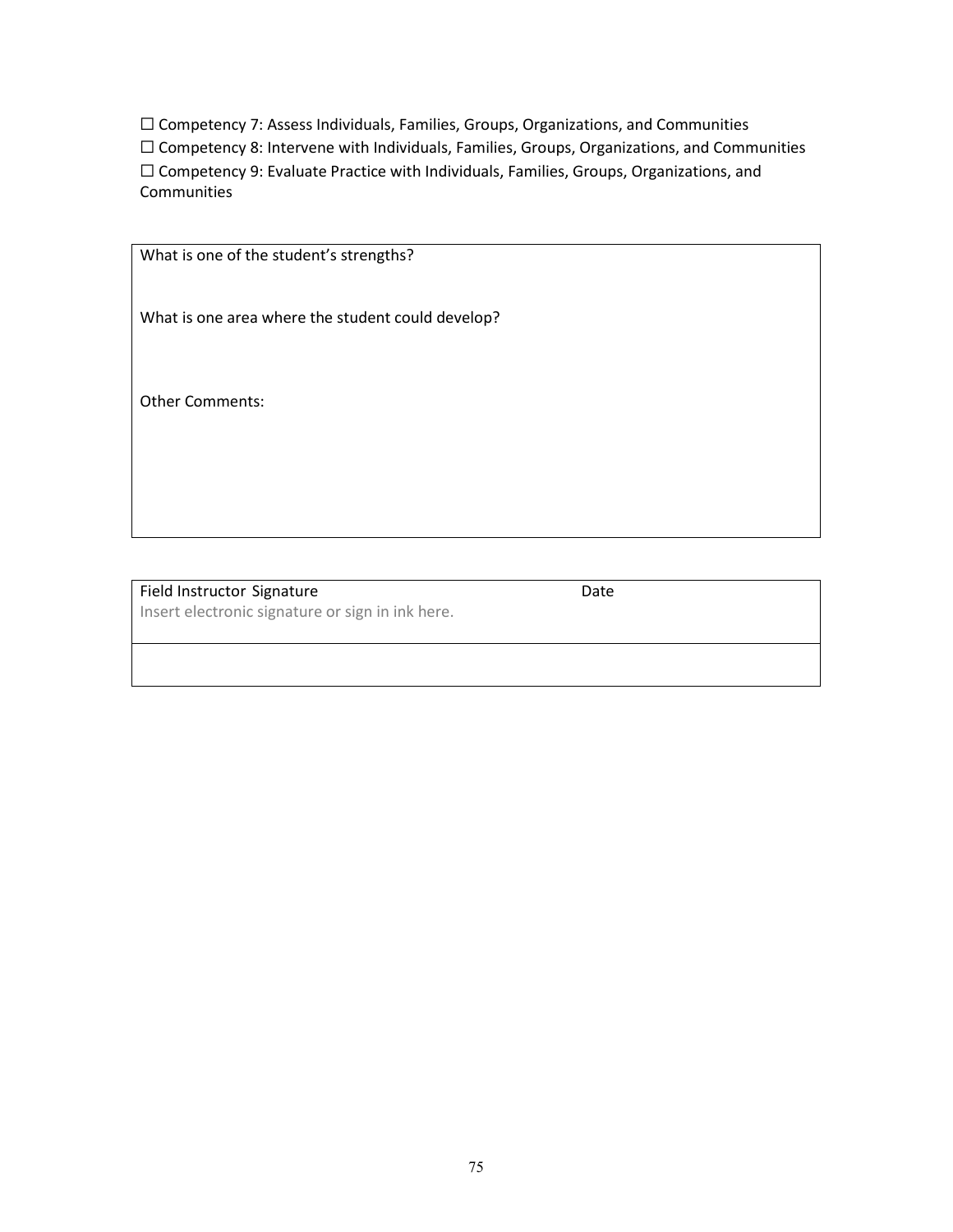**APPENDIX I: STUDENT EVALUATION OF FIELD AGENCY AND INSTRUCTOR**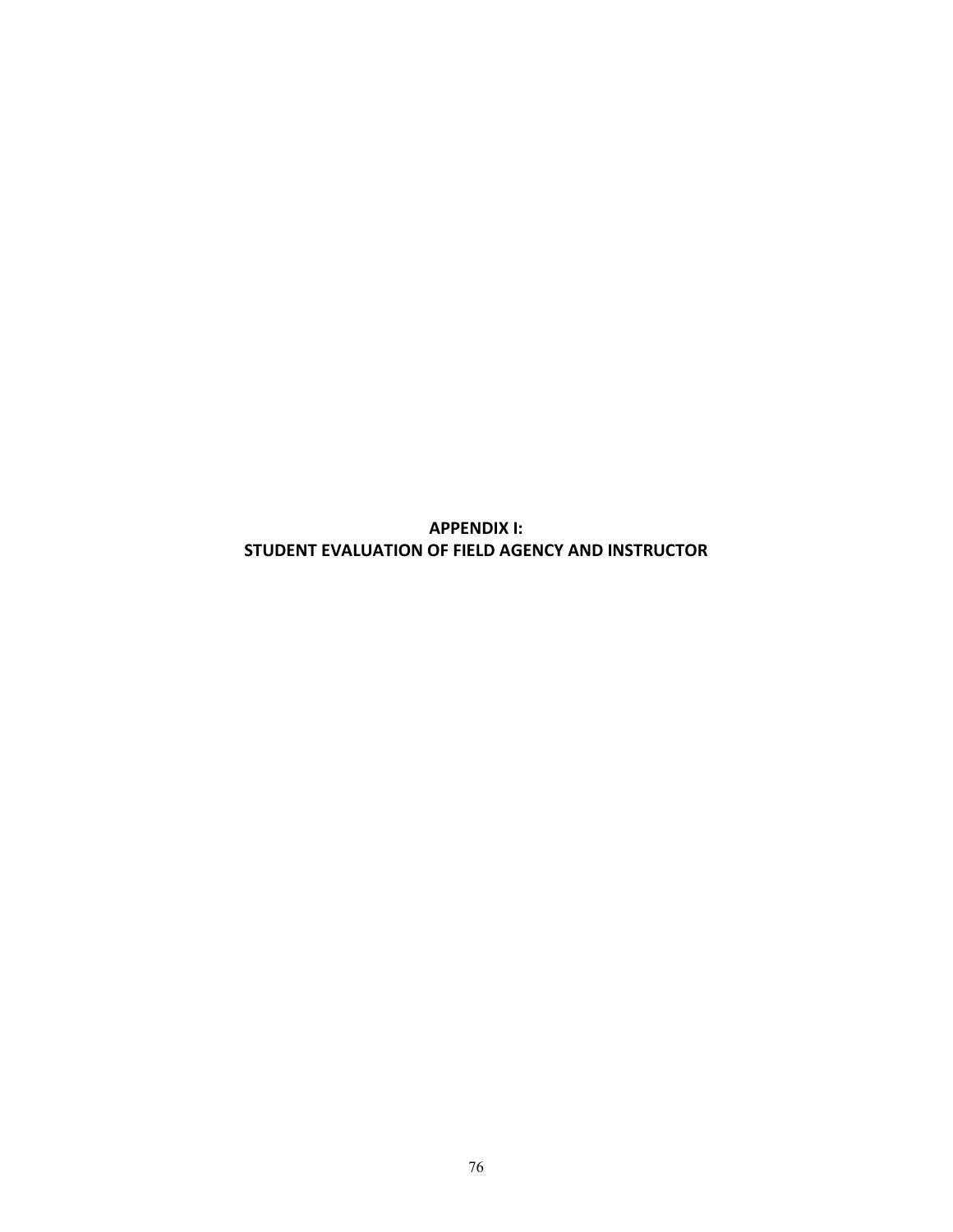# **Carlow University BSW Field Placement Student Evaluation of Field Agency and Instructor**

| <b>Student Name: First Last</b>                   |
|---------------------------------------------------|
| Field Placement Agency: Agency Name               |
| <b>Field Supervisor: First Last</b>               |
| Date Form Completed: Click or tap to enter a date |

### *Students: On a scale of 1-5, please rate the following related to your field placement.*

|                                                                                                      | Unacceptable<br>$\left( 1\right)$ | Minimal<br>(2) | Acceptable<br>(3) | Above<br>Expectations(4) | Excellent<br>(5) |
|------------------------------------------------------------------------------------------------------|-----------------------------------|----------------|-------------------|--------------------------|------------------|
| I was provided with a variety<br>of learning experiences                                             | П                                 |                |                   |                          |                  |
| Staff incorporated me into the<br>agency/department                                                  | П                                 |                | L                 |                          |                  |
| My Field Supervisor regularly<br>made time for me                                                    | □                                 |                |                   |                          |                  |
| My Field Supervisor provided<br>me with supervision                                                  | П                                 |                |                   |                          |                  |
| My Field Supervisor assisted<br>me in fulfilling the goals set<br>forth in the Learning<br>Agreement | П                                 |                | Г                 |                          |                  |
| I had professional<br>development opportunities                                                      | П                                 |                |                   |                          |                  |

| I would recommend this agency<br>for future field placement<br>students | <b>IYes</b> | lNo |
|-------------------------------------------------------------------------|-------------|-----|
| I would recommend this Field<br>Supervisor for future students          | <b>IYes</b> | lNo |

The MOST valuable aspect of my field placement agency for my professional development was: Click or tap here to enter text.

The LEAST valuable aspect of my field placement agency for my professional development was: Click or tap here to enter text.

Please indicate if you would like the Carlow Field Director to contact you for a follow-up conversation? ☐Yes ☐No Additional Comments: Click or tap here to enter text.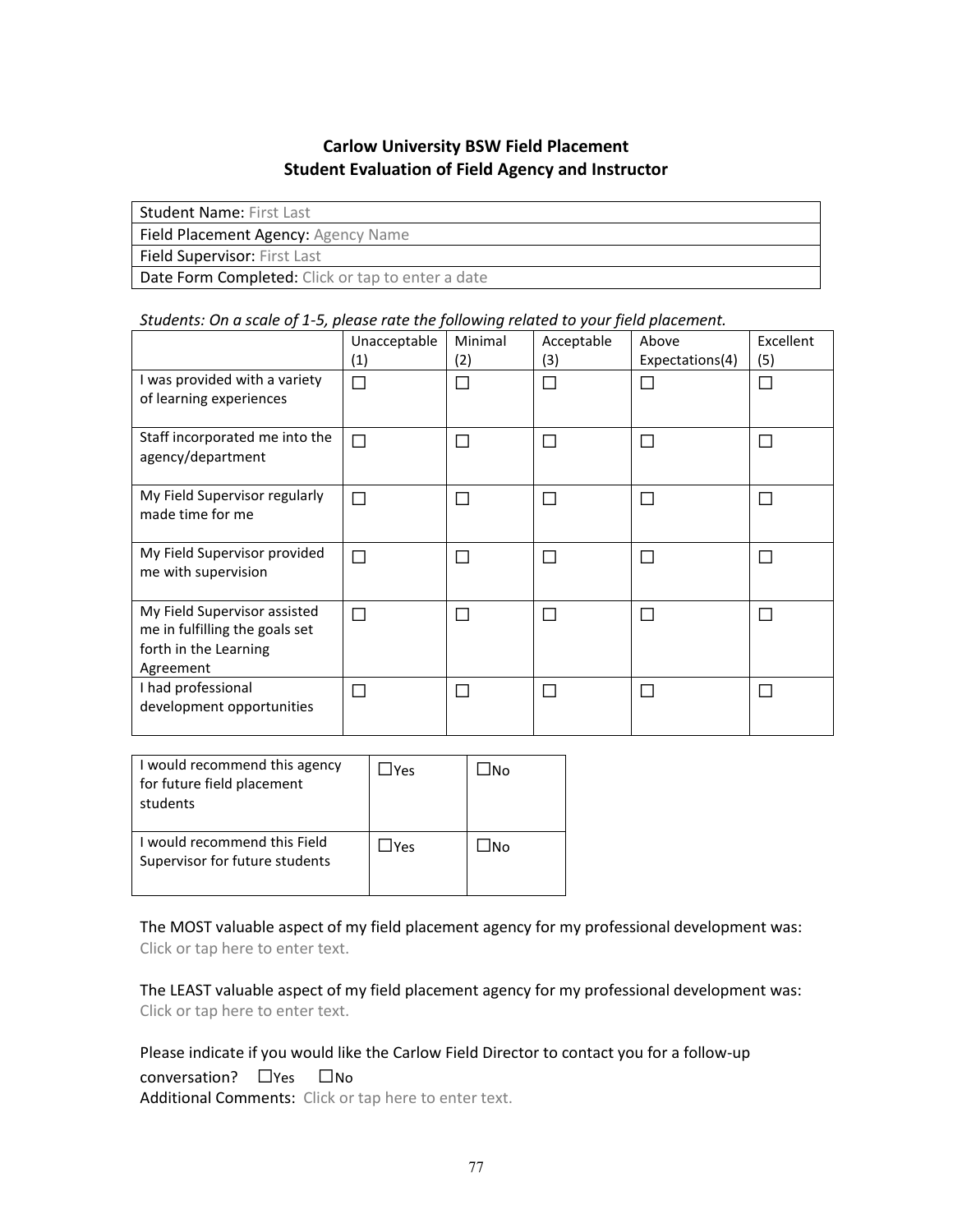**APPENDIX J: STUDENT EVALUATION OF FIELD EDUCATION PROGRAM**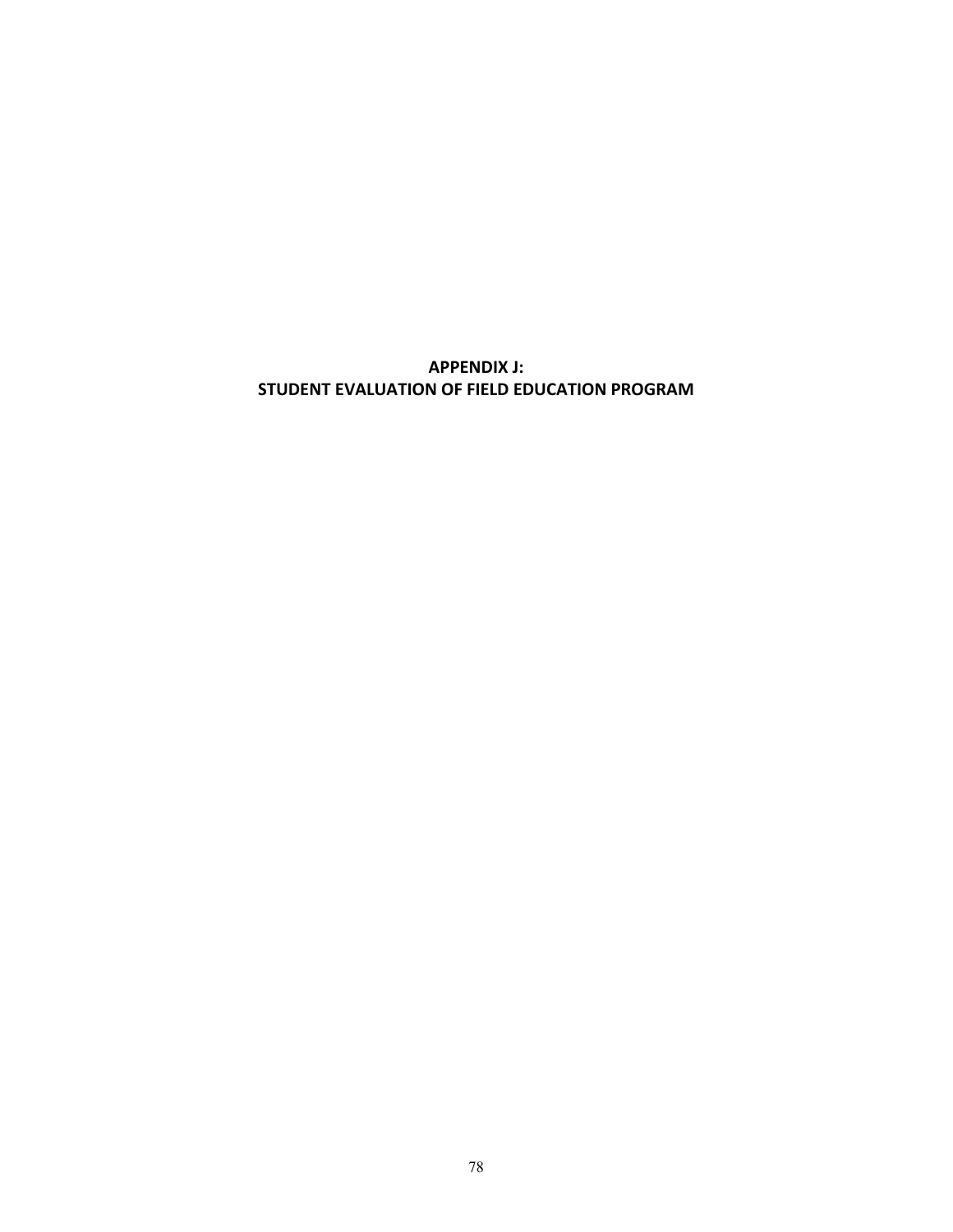# **Carlow University BSW Field Placement Student Evaluation of Field Education Program**

| <b>Student Name: First Last</b>                     |
|-----------------------------------------------------|
| Field Placement Agency: Agency Name                 |
| <b>Field Supervisor: First Last</b>                 |
| <b>Director of Field Education Name: First Last</b> |
| Date Form Completed: Click or tap to enter a date   |

*Students: On a scale of 1-5, please rate the following related to the Field Education Program and Director of Field Education:*

|                                                                                               | Unacceptable<br>(1) | Minimal<br>(2) | Acceptable<br>(3) | Above<br>Expectations<br>(4) | Excellent<br>(5) |
|-----------------------------------------------------------------------------------------------|---------------------|----------------|-------------------|------------------------------|------------------|
| Carlow's field placement<br>expectations were clear                                           | $\Box$              | $\Box$         | $\Box$            | П                            | $\Box$           |
| Carlow's field placement<br>program is well organized                                         | $\Box$              | П              | П                 | П                            | П                |
| The Director of Field<br>Education was available for<br>consultation if needed                | $\Box$              | П              | $\Box$            | П                            | П                |
| The Director of Field<br>Education's visits to my<br>agency were helpful                      | П                   | П              | $\Box$            | П                            | П                |
| The Director of Field<br><b>Education communicated</b><br>expectations clearly                | П                   | П              | $\Box$            | П                            | П                |
| The Director of Field<br>Education supported me                                               | $\Box$              | □              | $\Box$            | $\Box$                       | $\Box$           |
| The Carlow Field Education<br>Program prepared me to<br>work as a generalist Social<br>Worker | $\Box$              | П              | $\Box$            | П                            | П                |

The MOST valuable part of the Field Education program to my professional development was:

Click or tap here to enter text.

#### The LEAST valuable part of the Field Education program to my professional development was:

Click or tap here to enter text.

#### Additional Comments:

Click or tap here to enter text.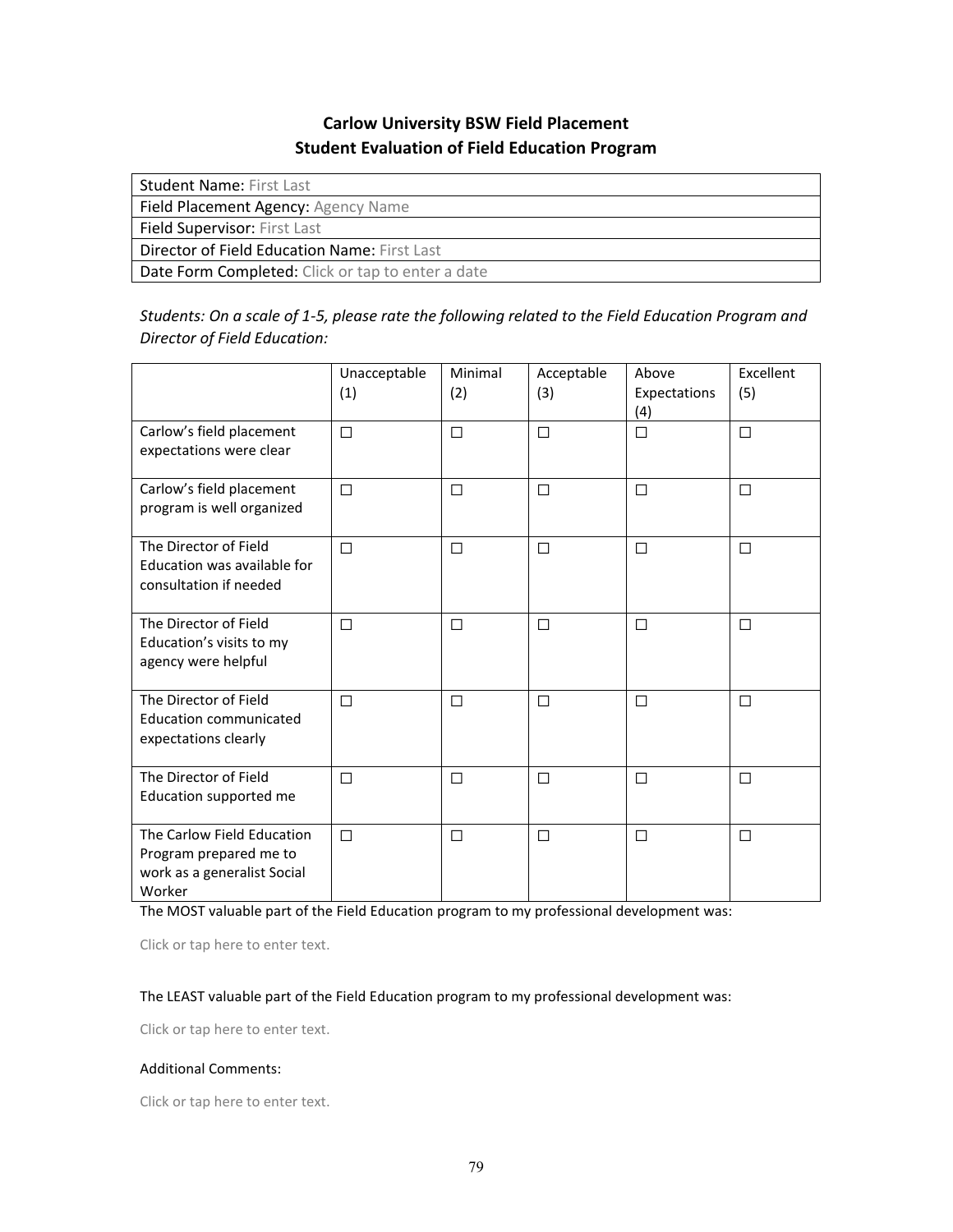**APPENDIX K: FIELD SUPERVISOR EVALUATION OF CARLOW PROGRAM**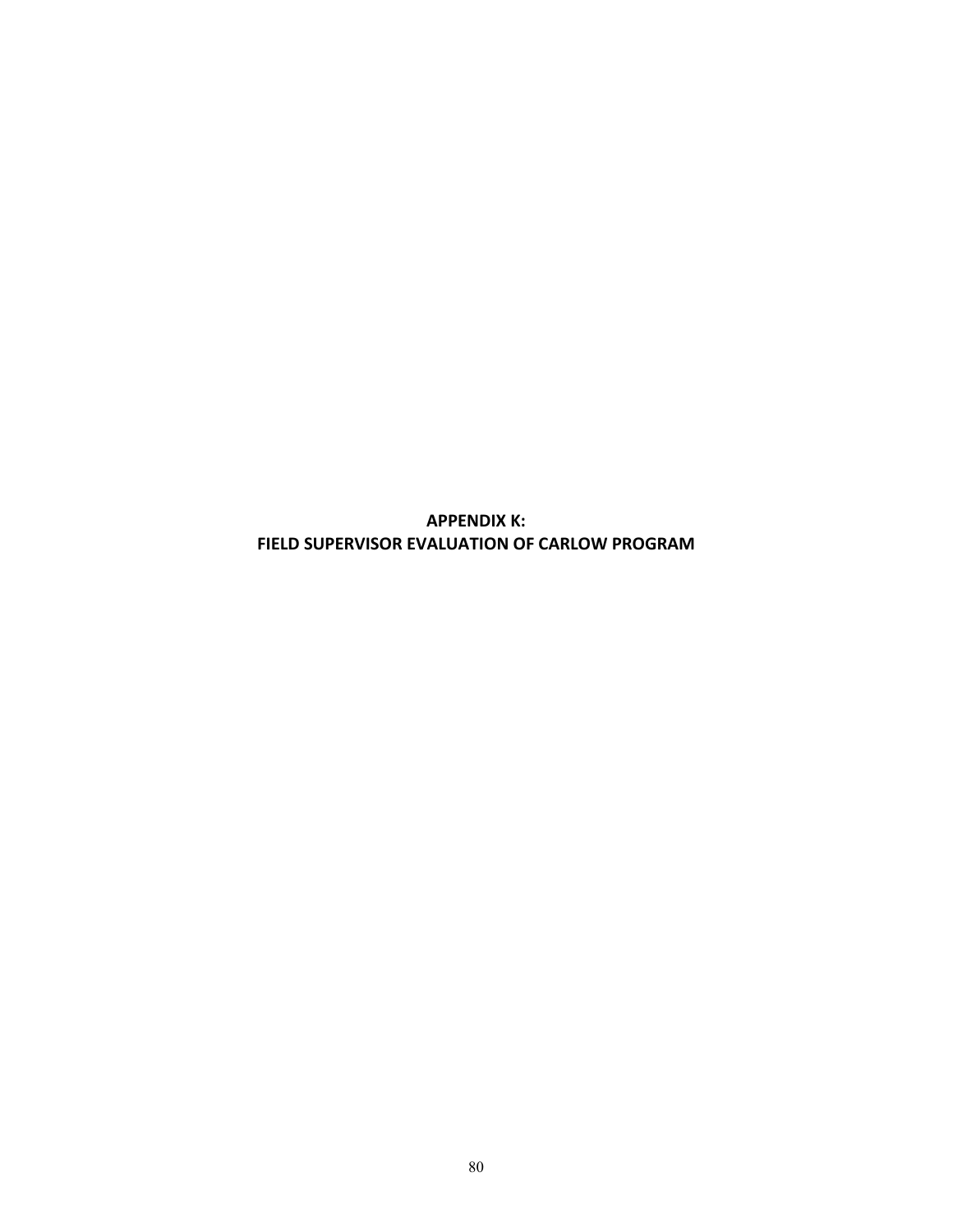# **Field Supervisor Evaluation of Carlow BSW Field Education Program**

Field Supervisor Name: First Last

Agency: Agency Name

Student Intern Name: First Last

Date Form Completed: Click or tap to enter a date

*Field Supervisor/Supervisor: Please complete this evaluation after the student has finished field placement. Your input and comments are important to us and will help us to improve our program. On a scale of 1-5, please rate the following:*

|                                                                                                | Unacceptable<br>(1) | Minimal<br>(2) | Acceptable<br>(3) | Above<br>Expectations<br>(4) | Excellent<br>(5) |
|------------------------------------------------------------------------------------------------|---------------------|----------------|-------------------|------------------------------|------------------|
| Carlow's Field program<br>expectations were clearly<br>communicated                            | $\Box$              | $\Box$         | $\Box$            | $\Box$                       | $\Box$           |
| Student's interests and<br>abilities were matched<br>with agency's purpose<br>and need         | $\Box$              | П              | $\Box$            | $\Box$                       | $\Box$           |
| Visits from Carlow faculty<br>to the agency were well<br>coordinated                           | $\Box$              | П              | $\Box$            | П                            | П                |
| Visits from Carlow faculty<br>to the agency were<br>helpful                                    | $\Box$              | П              | $\Box$            | П                            | П                |
| Consideration and<br>respect for agency<br>routines and procedures<br>was given                | $\Box$              | П              | $\Box$            | П                            | $\Box$           |
| Regular contact was<br>maintained from Carlow                                                  | $\Box$              | □              | $\Box$            | □                            | □                |
| Director of Field<br><b>Education was</b><br>responsive to solving<br>problems (if applicable) | $\Box$              | □              | $\Box$            | □                            | $\Box$           |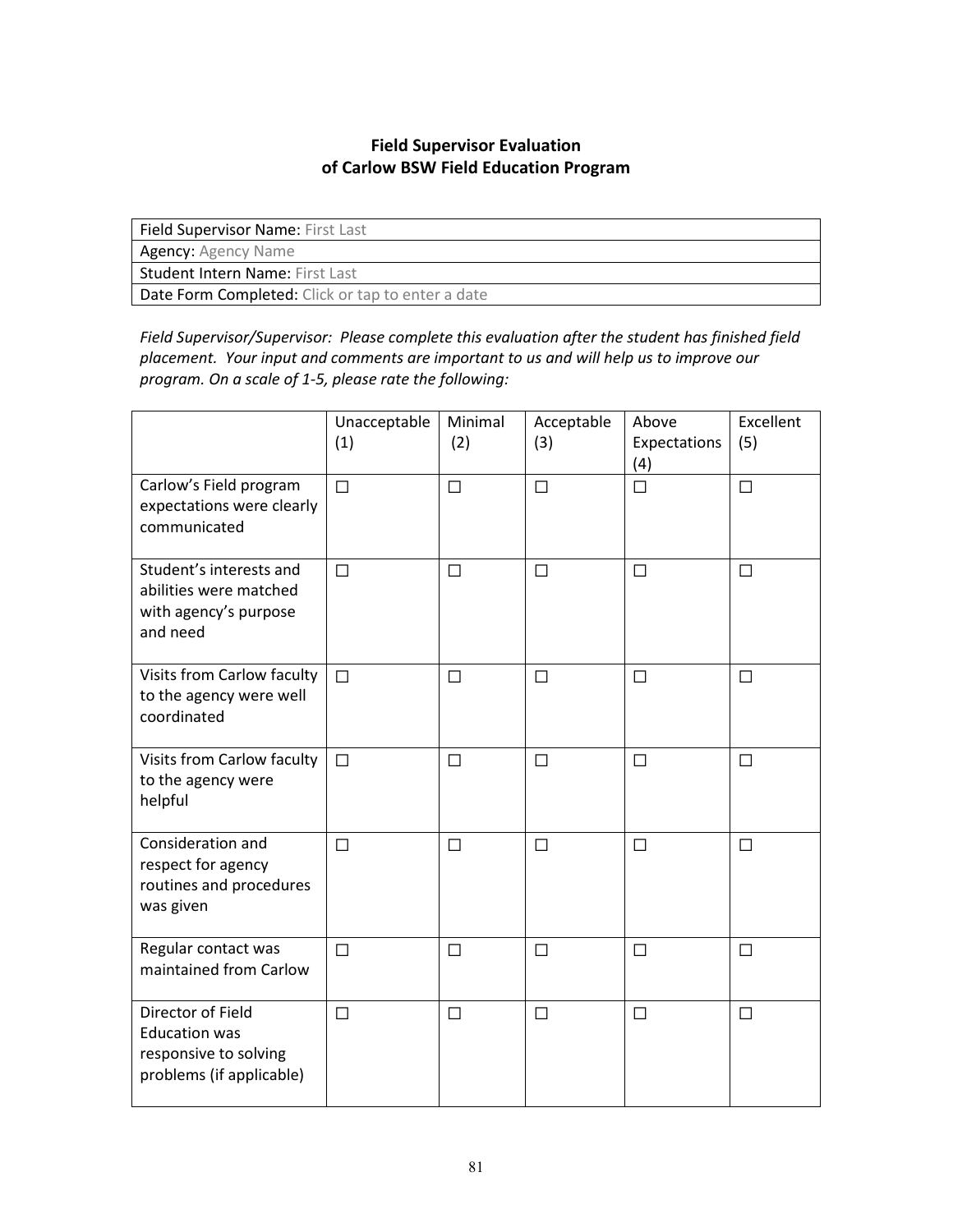| I would like to have a BSW<br>intern from Carlow in the<br>future                  | $\Box$ Yes | - INo |
|------------------------------------------------------------------------------------|------------|-------|
| I would recommend Carlow to<br>other agencies interested in<br>having a BSW intern | $\Box$ Yes | −lN∩  |

The MOST valuable aspect of having a Carlow BSW intern was: Click or tap here to enter text.

The LEAST valuable aspect of having a Carlow BSW intern was: Click or tap here to enter text.

## Additional Comments:

Click or tap here to enter text.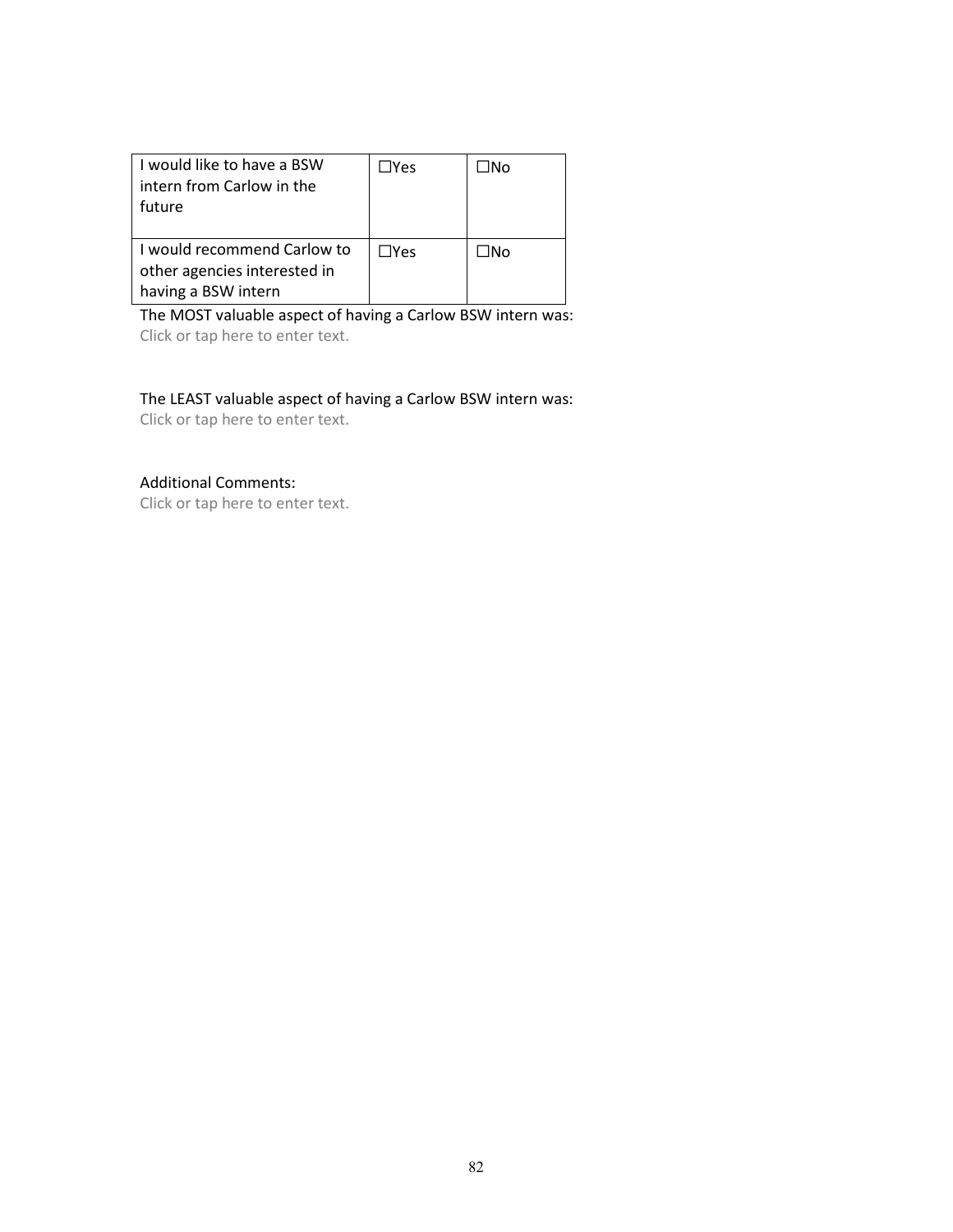**APPENDIX L: LIST OF EXAMPLE PLACEMENT AGENCIES**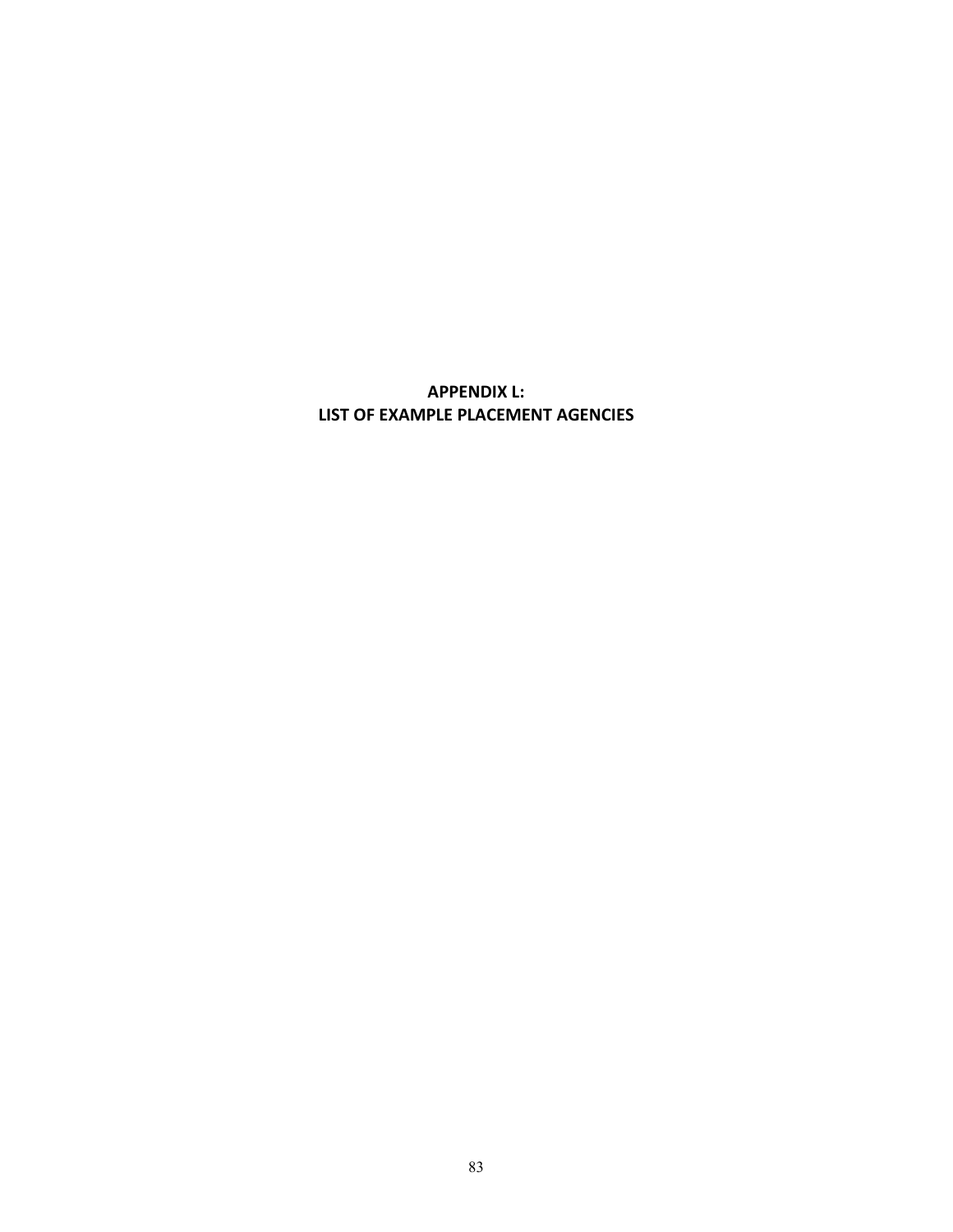| <b>Agency/Organization</b>                                                                       | Area(s) of Focus                                                  |
|--------------------------------------------------------------------------------------------------|-------------------------------------------------------------------|
| Allegheny County Department of Human<br>Services Office of Children, Youth and Families<br>(CYF) | Child and Family Welfare                                          |
| Allegheny County Department of Human<br>Services Office of Equity                                | Racial Equity; Immigrants and Internationals<br>Initiative; LGBTQ |
| Allegheny County Anchored Reentry (ACAR)<br>Consortium                                           | <b>Criminal Justice</b>                                           |
| Allegheny County Court of Common Pleas -<br><b>Housing Court</b>                                 | Legal; Housing                                                    |
| Allegheny General Hospital - Delirium<br><b>Prevention Program</b>                               | Aging                                                             |
| Allegheny Health Network At Home Hospice                                                         | End of Life                                                       |
| Alzheimer's Association - Greater PA Chapter                                                     | Alzheimer's                                                       |
| <b>ARYSE</b>                                                                                     | Refugee and Immigrant Youth                                       |
| Auberle                                                                                          | Youth; Foster Care                                                |
| <b>Catholic Charities</b>                                                                        | <b>Basic Needs; Family Support</b>                                |
| City of Pittsburgh                                                                               | Government; Policy                                                |
| <b>Connect Community Paramedics</b>                                                              | <b>Emergency Services; Referral Services</b>                      |
| <b>Crisis Center North</b>                                                                       | Intimate Partner Violence                                         |
| Every Child, Inc.                                                                                | Special Needs Foster Care                                         |
| <b>Global Wordsmiths</b>                                                                         | Translation and Interpretation                                    |
| <b>Gwen's Girls</b>                                                                              | Girls and Young Women                                             |
| Homeless Children's Education Fund (HCEF)                                                        | Children and Families; Housing                                    |
| <b>Just Harvest</b>                                                                              | <b>Food Security Advocacy</b>                                     |
| New Freedom Recovery Center                                                                      | <b>Substance Abuse Treatment</b>                                  |
| PA Women Work                                                                                    | Career Services; Women                                            |
| Pennsylvania Governor's Office of Advocacy<br>and Reform                                         | Policy; Advocacy                                                  |
| Pennsylvania Office of Attorney General                                                          |                                                                   |
|                                                                                                  | <b>Criminal Justice Reform</b>                                    |
| Pittsburgh Mercy                                                                                 | <b>Behavioral Health</b>                                          |
| Presbyterian Senior Care Network                                                                 | Aging                                                             |
| <b>Public Allies</b>                                                                             | Leadership development; diversity                                 |
| <b>Sisters Place</b>                                                                             | Housing                                                           |
| Social Justice Institutes of Carlow University                                                   | Advocacy; Antiracism; LGBTQ                                       |
| Sojourner House                                                                                  | <b>Substance Abuse Treatment</b>                                  |